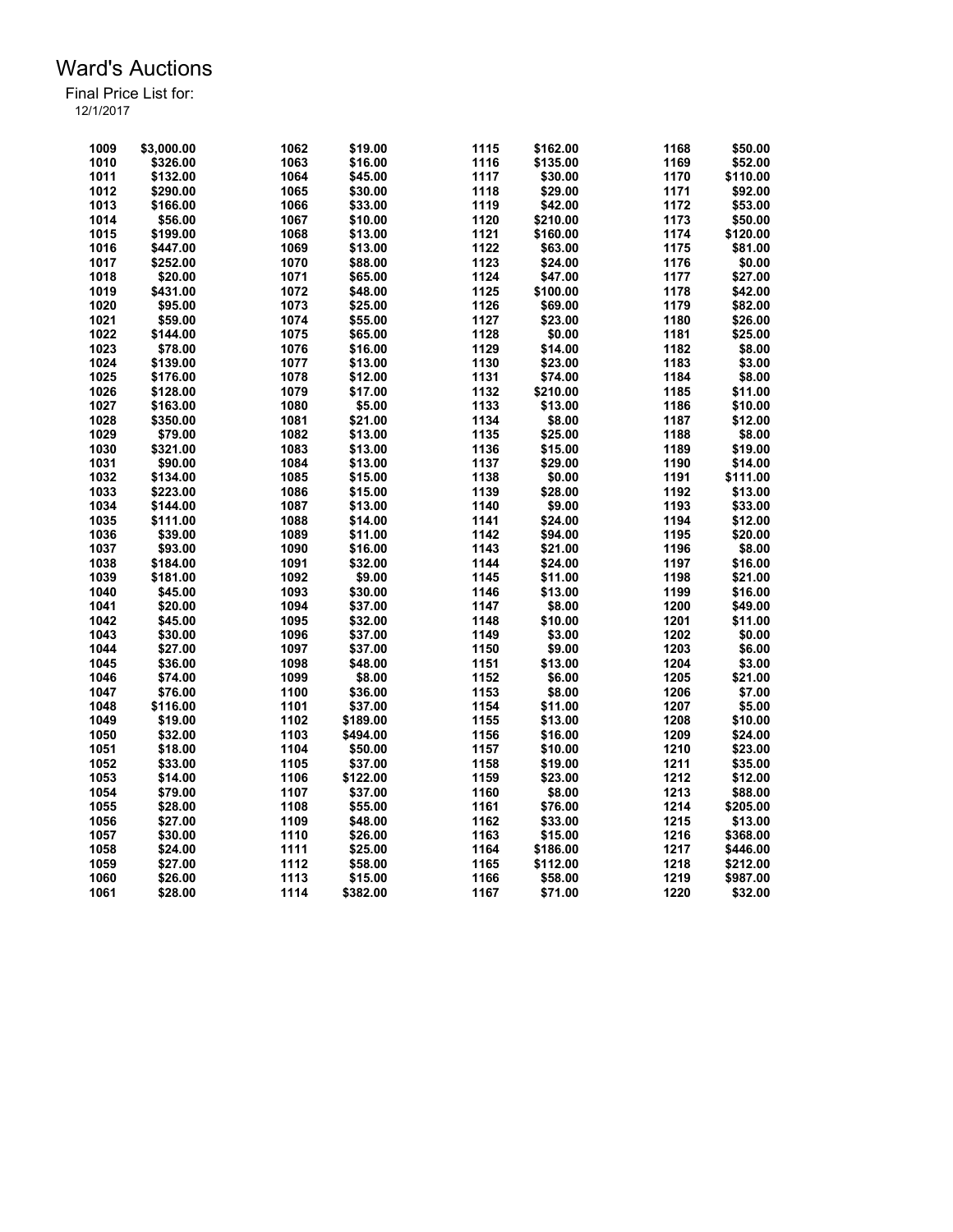| 1221 | \$23.00  | 1274 | \$13.00 | 1327         | \$24.00  | 1380 | \$23.00  |
|------|----------|------|---------|--------------|----------|------|----------|
| 1222 | \$17.00  | 1275 | \$9.00  | 1328         | \$9.00   | 1381 | \$15.00  |
| 1223 | \$73.00  | 1276 | \$7.00  | 1329         | \$19.00  | 1382 | \$8.00   |
| 1224 | \$58.00  | 1277 | \$8.00  | 1330         | \$22.00  | 1383 | \$6.00   |
| 1225 | \$27.00  | 1278 | \$5.00  | 1331         | \$19.00  | 1384 | \$4.00   |
| 1226 | \$117.00 | 1279 | \$9.00  | 1332         | \$0.00   | 1385 | \$5.00   |
| 1227 | \$92.00  | 1280 | \$5.00  | 1333         | \$15.00  | 1386 | \$44.00  |
| 1228 | \$90.00  | 1281 | \$6.00  | 1334         | \$12.00  | 1387 | \$28.00  |
| 1229 | \$20.00  | 1282 | \$27.00 | 1335         | \$7.00   | 1388 | \$26.00  |
| 1230 | \$7.00   | 1283 | \$12.00 | 1336         | \$31.00  | 1389 | \$26.00  |
| 1231 | \$102.00 | 1284 | \$15.00 | 1337         | \$77.00  | 1390 | \$0.00   |
| 1232 | \$112.00 | 1285 | \$16.00 | 1338         | \$56.00  | 1391 | \$8.00   |
| 1233 | \$49.00  | 1286 | \$15.00 | 1339         | \$447.00 | 1392 | \$6.00   |
| 1234 | \$32.00  | 1287 | \$21.00 | 1340         | \$53.00  | 1393 | \$11.00  |
| 1235 | \$8.00   | 1288 | \$20.00 | 1341         | \$111.00 | 1394 | \$29.00  |
| 1236 | \$40.00  | 1289 | \$18.00 | 1342         | \$63.00  | 1395 | \$31.00  |
| 1237 | \$21.00  | 1290 | \$28.00 | 1343         | \$79.00  | 1396 | \$3.00   |
| 1238 | \$8.00   | 1291 | \$14.00 | 1344         | \$14.00  | 1397 | \$75.00  |
|      |          | 1292 |         |              |          | 1398 |          |
| 1239 | \$15.00  |      | \$53.00 | 1345<br>1346 | \$15.00  | 1399 | \$3.00   |
| 1240 | \$14.00  | 1293 | \$25.00 |              | \$30.00  |      | \$16.00  |
| 1241 | \$45.00  | 1294 | \$48.00 | 1347         | \$21.00  | 1400 | \$16.00  |
| 1242 | \$19.00  | 1295 | \$13.00 | 1348         | \$7.00   | 1401 | \$27.00  |
| 1243 | \$62.00  | 1296 | \$11.00 | 1349         | \$46.00  | 1402 | \$17.00  |
| 1244 | \$10.00  | 1297 | \$12.00 | 1350         | \$5.00   | 1403 | \$12.00  |
| 1245 | \$13.00  | 1298 | \$13.00 | 1351         | \$11.00  | 1404 | \$16.00  |
| 1246 | \$25.00  | 1299 | \$19.00 | 1352         | \$8.00   | 1405 | \$14.00  |
| 1247 | \$27.00  | 1300 | \$11.00 | 1353         | \$9.00   | 1406 | \$18.00  |
| 1248 | \$13.00  | 1301 | \$59.00 | 1354         | \$21.00  | 1407 | \$29.00  |
| 1249 | \$0.00   | 1302 | \$32.00 | 1355         | \$63.00  | 1408 | \$24.00  |
| 1250 | \$5.00   | 1303 | \$21.00 | 1356         | \$15.00  | 1409 | \$20.00  |
| 1251 | \$0.00   | 1304 | \$39.00 | 1357         | \$25.00  | 1410 | \$15.00  |
| 1252 | \$4.00   | 1305 | \$36.00 | 1358         | \$24.00  | 1411 | \$10.00  |
| 1253 | \$5.00   | 1306 | \$16.00 | 1359         | \$17.00  | 1412 | \$42.00  |
| 1254 | \$8.00   | 1307 | \$9.00  | 1360         | \$19.00  | 1413 | \$24.00  |
| 1255 | \$10.00  | 1308 | \$5.00  | 1361         | \$24.00  | 1414 | \$9.00   |
| 1256 | \$8.00   | 1309 | \$9.00  | 1362         | \$15.00  | 1415 | \$9.00   |
| 1257 | \$5.00   | 1310 | \$15.00 | 1363         | \$28.00  | 1416 | \$16.00  |
| 1258 | \$80.00  | 1311 | \$24.00 | 1364         | \$15.00  | 1417 | \$12.00  |
| 1259 | \$27.00  | 1312 | \$13.00 | 1365         | \$40.00  | 1418 | \$12.00  |
| 1260 | \$18.00  | 1313 | \$14.00 | 1366         | \$68.00  | 1419 | \$16.00  |
| 1261 | \$16.00  | 1314 | \$16.00 | 1367         | \$39.00  | 1420 | \$5.00   |
| 1262 | \$5.00   | 1315 | \$11.00 | 1368         | \$29.00  | 1421 | \$16.00  |
| 1263 | \$30.00  | 1316 | \$3.00  | 1369         | \$21.00  | 1422 | \$6.00   |
| 1264 | \$39.00  | 1317 | \$4.00  | 1370         | \$24.00  | 1423 | \$16.00  |
| 1265 | \$7.00   | 1318 | \$10.00 | 1371         | \$27.00  | 1424 | \$24.00  |
| 1266 | \$11.00  | 1319 | \$12.00 | 1372         | \$46.00  | 1425 | \$10.00  |
| 1267 | \$5.00   | 1320 | \$15.00 | 1373         | \$37.00  | 1426 | \$17.00  |
| 1268 | \$9.00   | 1321 | \$15.00 | 1374         | \$48.00  | 1427 | \$73.00  |
| 1269 | \$8.00   | 1322 | \$38.00 | 1375         | \$44.00  | 1428 | \$25.00  |
| 1270 | \$8.00   | 1323 | \$26.00 | 1376         | \$71.00  | 1429 | \$25.00  |
| 1271 | \$17.00  | 1324 | \$41.00 | 1377         | \$11.00  | 1430 | \$327.00 |
| 1272 | \$8.00   | 1325 | \$41.00 | 1378         | \$10.00  | 1431 | \$32.00  |
| 1273 | \$12.00  | 1326 | \$13.00 | 1379         | \$41.00  | 1432 | \$32.00  |
|      |          |      |         |              |          |      |          |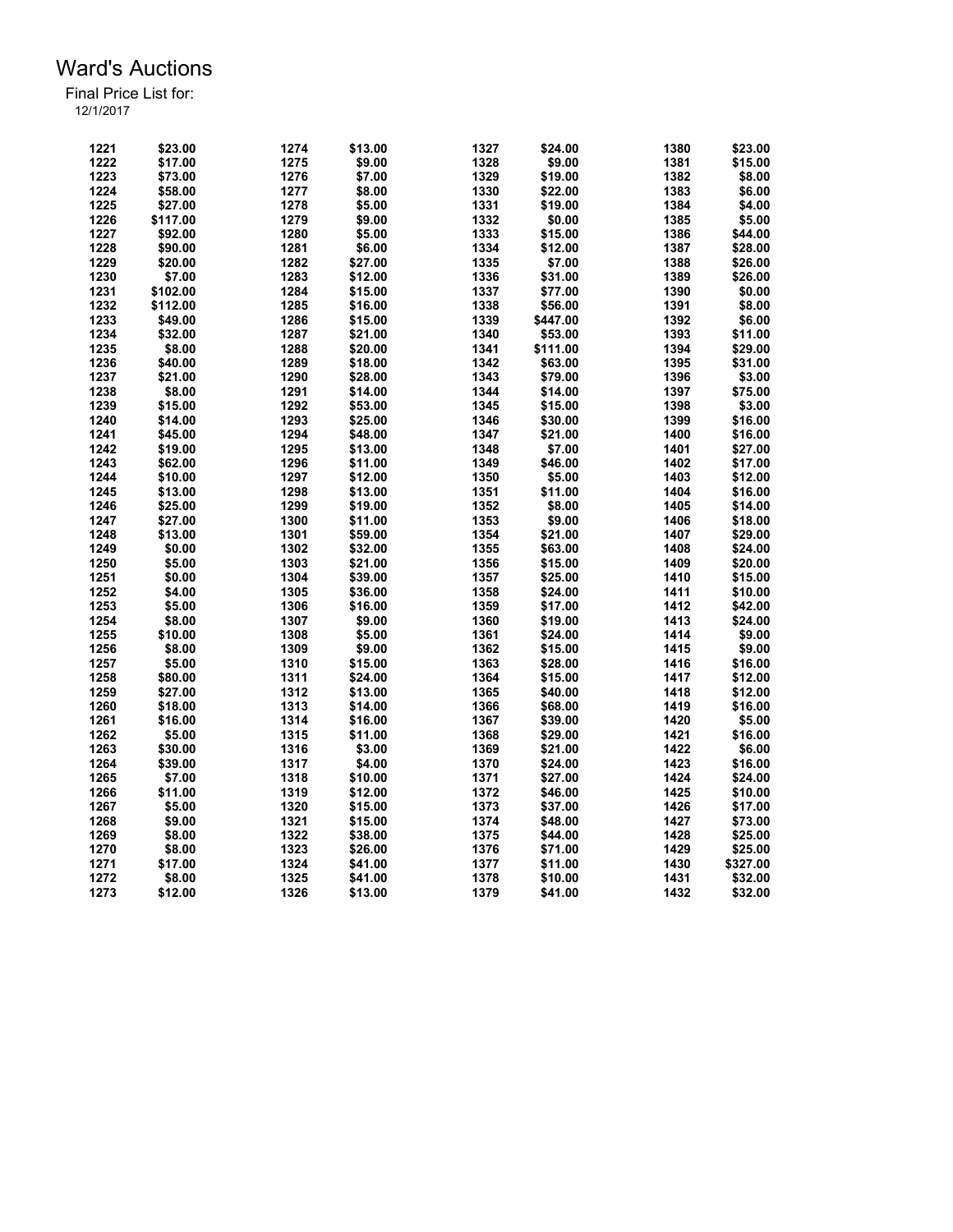| 1433 | \$36.00 | 1486 | \$39.00  | 2032 | \$32.00    | 2085 | \$29.00  |
|------|---------|------|----------|------|------------|------|----------|
| 1434 | \$80.00 | 1487 | \$9.00   | 2033 | \$133.00   | 2086 | \$31.00  |
| 1435 | \$0.00  | 1488 | \$53.00  | 2034 | \$21.00    | 2087 | \$60.00  |
| 1436 | \$44.00 | 1489 | \$5.00   | 2035 | \$48.00    | 2088 | \$59.00  |
| 1437 | \$63.00 | 1490 | \$27.00  | 2036 | \$117.00   | 2089 | \$16.00  |
| 1438 | \$8.00  | 1491 | \$37.00  | 2037 | \$158.00   | 2090 | \$132.00 |
| 1439 | \$9.00  | 1492 | \$41.00  | 2038 | \$105.00   | 2091 | \$58.00  |
| 1440 | \$10.00 | 1493 | \$21.00  | 2039 | \$90.00    | 2092 | \$39.00  |
| 1441 | \$53.00 | 1494 | \$32.00  | 2040 | \$79.00    | 2093 | \$21.00  |
| 1442 | \$5.00  | 1495 | \$27.00  | 2041 | \$210.00   | 2094 | \$15.00  |
| 1443 | \$5.00  | 1496 | \$29.00  | 2042 | \$24.00    | 2095 | \$26.00  |
| 1444 | \$13.00 | 1497 | \$29.00  | 2043 | \$53.00    | 2096 | \$97.00  |
| 1445 | \$11.00 | 1498 | \$5.00   | 2044 | \$50.00    | 2097 | \$32.00  |
| 1446 | \$26.00 | 1499 | \$13.00  | 2045 | \$52.00    | 2098 | \$37.00  |
| 1447 | \$32.00 | 1500 | \$5.00   | 2046 | \$55.00    | 2099 | \$53.00  |
| 1448 | \$30.00 | 1501 | \$21.00  | 2047 | \$690.00   | 2100 | \$44.00  |
| 1449 | \$5.00  | 1502 | \$24.00  | 2048 | \$133.00   | 2101 | \$40.00  |
|      |         |      |          | 2049 |            | 2102 |          |
| 1450 | \$23.00 | 1503 | \$7.00   |      | \$60.00    |      | \$34.00  |
| 1451 | \$11.00 | 1504 | \$5.00   | 2050 | \$105.00   | 2103 | \$24.00  |
| 1452 | \$15.00 | 1505 | \$12.00  | 2051 | \$98.00    | 2104 | \$25.00  |
| 1453 | \$11.00 | 1506 | \$39.00  | 2052 | \$12.00    | 2105 | \$29.00  |
| 1454 | \$22.00 | 1507 | \$100.00 | 2053 | \$81.00    | 2106 | \$32.00  |
| 1455 | \$14.00 | 1508 | \$20.00  | 2054 | \$70.00    | 2107 | \$23.00  |
| 1456 | \$0.00  | 1509 | \$12.00  | 2055 | \$133.00   | 2108 | \$24.00  |
| 1457 | \$34.00 | 1510 | \$17.00  | 2056 | \$156.00   | 2109 | \$0.00   |
| 1458 | \$23.00 | 1511 | \$13.00  | 2057 | \$56.00    | 2110 | \$7.00   |
| 1459 | \$29.00 | 1512 | \$20.00  | 2058 | \$105.00   | 2111 | \$27.00  |
| 1460 | \$21.00 | 1513 | \$18.00  | 2059 | \$121.00   | 2112 | \$35.00  |
| 1461 | \$17.00 | 1514 | \$0.00   | 2060 | \$2,127.00 | 2113 | \$11.00  |
| 1462 | \$12.00 | 1515 | \$0.00   | 2061 | \$343.00   | 2114 | \$18.00  |
| 1463 | \$23.00 | 1516 | \$0.00   | 2062 | \$100.00   | 2115 | \$14.00  |
| 1464 | \$16.00 | 2010 | \$24.00  | 2063 | \$92.00    | 2116 | \$10.00  |
| 1465 | \$10.00 | 2011 | \$134.00 | 2064 | \$315.00   | 2117 | \$39.00  |
| 1466 | \$0.00  | 2012 | \$371.00 | 2065 | \$102.00   | 2118 | \$28.00  |
| 1467 | \$9.00  | 2013 | \$323.00 | 2066 | \$57.00    | 2119 | \$11.00  |
| 1468 | \$33.00 | 2014 | \$91.00  | 2067 | \$153.00   | 2120 | \$18.00  |
| 1469 | \$11.00 | 2015 | \$105.00 | 2068 | \$390.00   | 2121 | \$16.00  |
| 1470 | \$16.00 | 2016 | \$162.00 | 2069 | \$107.00   | 2122 | \$16.00  |
| 1471 | \$13.00 | 2017 | \$210.00 | 2070 | \$141.00   | 2123 | \$5.00   |
| 1472 | \$0.00  | 2018 | \$102.00 | 2071 |            | 2124 |          |
|      |         |      |          | 2072 | \$77.00    |      | \$11.00  |
| 1473 | \$33.00 | 2019 | \$85.00  |      | \$174.00   | 2125 | \$17.00  |
| 1474 | \$29.00 | 2020 | \$47.00  | 2073 | \$210.00   | 2126 | \$20.00  |
| 1475 | \$50.00 | 2021 | \$90.00  | 2074 | \$79.00    | 2127 | \$18.00  |
| 1476 | \$27.00 | 2022 | \$107.00 | 2075 | \$422.00   | 2128 | \$7.00   |
| 1477 | \$6.00  | 2023 | \$63.00  | 2076 | \$44.00    | 2129 | \$24.00  |
| 1478 | \$21.00 | 2024 | \$105.00 | 2077 | \$128.00   | 2130 | \$23.00  |
| 1479 | \$13.00 | 2025 | \$115.00 | 2078 | \$81.00    | 2131 | \$12.00  |
| 1480 | \$28.00 | 2026 | \$100.00 | 2079 | \$86.00    | 2132 | \$12.00  |
| 1481 | \$9.00  | 2027 | \$62.00  | 2080 | \$79.00    | 2133 | \$23.00  |
| 1482 | \$6.00  | 2028 | \$141.00 | 2081 | \$95.00    | 2134 | \$19.00  |
| 1483 | \$16.00 | 2029 | \$108.00 | 2082 | \$580.00   | 2135 | \$11.00  |
| 1484 | \$27.00 | 2030 | \$294.00 | 2083 | \$33.00    | 2136 | \$20.00  |
| 1485 | \$13.00 | 2031 | \$342.00 | 2084 | \$60.00    | 2137 | \$11.00  |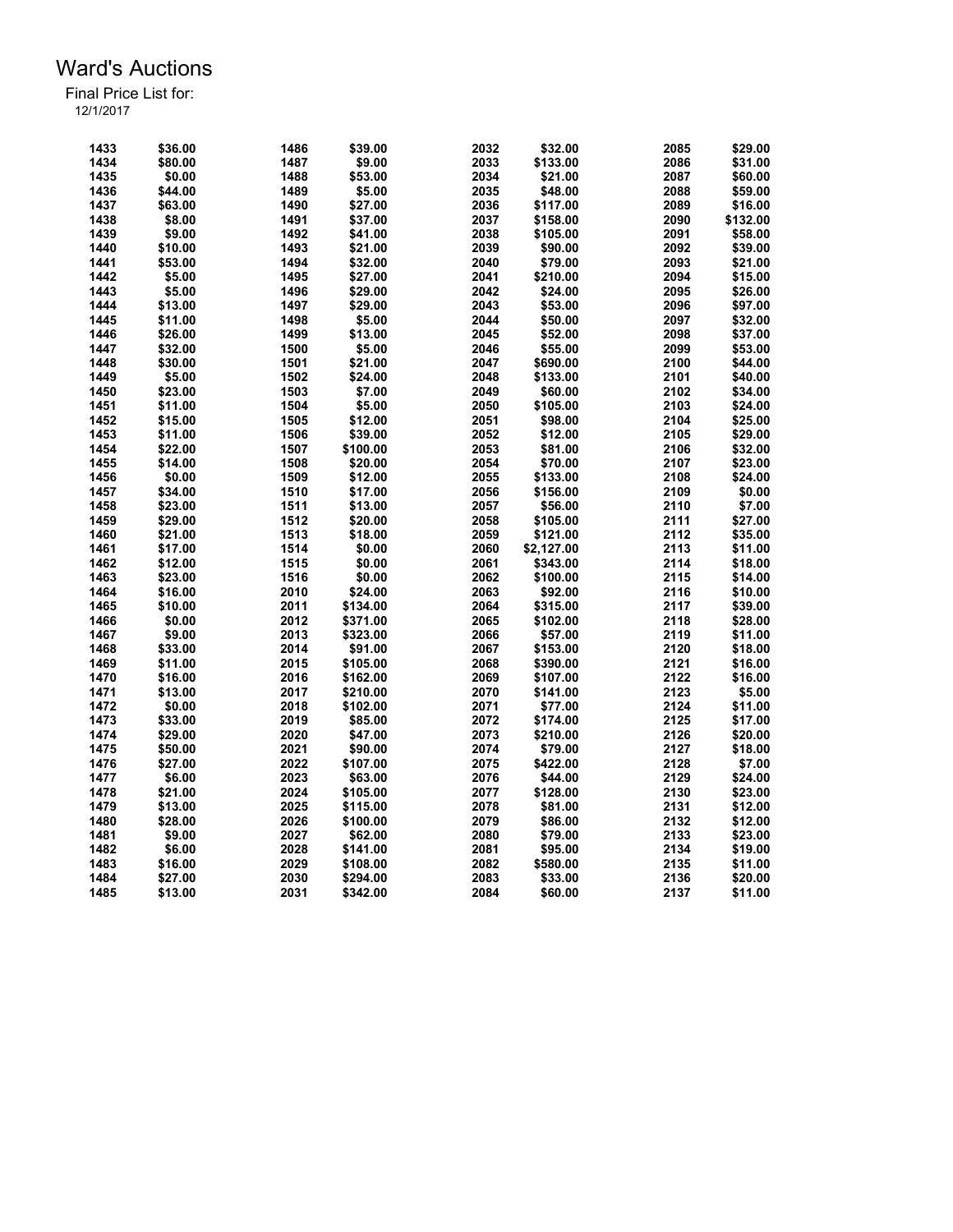| 2138 | \$12.00  | 2191 | \$41.00  | 2244 | \$15.00  | 2297 | \$11.00  |
|------|----------|------|----------|------|----------|------|----------|
| 2139 | \$31.00  | 2192 | \$13.00  | 2245 | \$11.00  | 2298 | \$7.00   |
| 2140 | \$11.00  | 2193 | \$8.00   | 2246 | \$5.00   | 2299 | \$5.00   |
| 2141 | \$79.00  | 2194 | \$16.00  | 2247 | \$39.00  | 2300 | \$9.00   |
| 2142 | \$10.00  | 2195 | \$5.00   | 2248 | \$11.00  | 2301 | \$61.00  |
| 2143 | \$53.00  | 2196 | \$5.00   | 2249 | \$19.00  | 2302 | \$55.00  |
| 2144 | \$81.00  | 2197 | \$7.00   | 2250 | \$8.00   | 2303 | \$55.00  |
| 2145 | \$93.00  | 2198 | \$21.00  | 2251 | \$13.00  | 2304 | \$16.00  |
| 2146 | \$38.00  | 2199 | \$12.00  | 2252 | \$97.00  | 2305 | \$15.00  |
| 2147 | \$124.00 | 2200 | \$12.00  | 2253 | \$269.00 | 2306 | \$63.00  |
| 2148 | \$79.00  | 2201 | \$40.00  | 2254 | \$70.00  | 2307 | \$63.00  |
| 2149 | \$37.00  | 2202 | \$6.00   | 2255 | \$81.00  | 2308 | \$63.00  |
| 2150 | \$80.00  | 2203 | \$23.00  | 2256 | \$128.00 | 2309 | \$63.00  |
| 2151 | \$37.00  | 2204 | \$24.00  | 2257 | \$81.00  | 2310 | \$42.00  |
| 2152 | \$40.00  | 2205 | \$5.00   | 2258 | \$24.00  | 2311 | \$32.00  |
| 2153 | \$23.00  | 2206 | \$7.00   | 2259 | \$51.00  | 2312 | \$24.00  |
| 2154 |          | 2207 | \$12.00  | 2260 |          | 2313 | \$9.00   |
|      | \$40.00  |      |          |      | \$54.00  |      |          |
| 2155 | \$129.00 | 2208 | \$11.00  | 2261 | \$128.00 | 2314 | \$24.00  |
| 2156 | \$23.00  | 2209 | \$6.00   | 2262 | \$155.00 | 2315 | \$44.00  |
| 2157 | \$29.00  | 2210 | \$15.00  | 2263 | \$5.00   | 2316 | \$21.00  |
| 2158 | \$5.00   | 2211 | \$11.00  | 2264 | \$20.00  | 2317 | \$20.00  |
| 2159 | \$42.00  | 2212 | \$7.00   | 2265 | \$9.00   | 2318 | \$24.00  |
| 2160 | \$40.00  | 2213 | \$164.00 | 2266 | \$15.00  | 2319 | \$23.00  |
| 2161 | \$23.00  | 2214 | \$47.00  | 2267 | \$36.00  | 2320 | \$24.00  |
| 2162 | \$445.00 | 2215 | \$129.00 | 2268 | \$33.00  | 2321 | \$13.00  |
| 2163 | \$32.00  | 2216 | \$72.00  | 2269 | \$450.00 | 2322 | \$11.00  |
| 2164 | \$137.00 | 2217 | \$56.00  | 2270 | \$398.00 | 2323 | \$23.00  |
| 2165 | \$32.00  | 2218 | \$93.00  | 2271 | \$25.00  | 2324 | \$26.00  |
| 2166 | \$40.00  | 2219 | \$153.00 | 2272 | \$128.00 | 2325 | \$16.00  |
| 2167 | \$40.00  | 2220 | \$70.00  | 2273 | \$671.00 | 2326 | \$11.00  |
| 2168 | \$31.00  | 2221 | \$30.00  | 2274 | \$184.00 | 2327 | \$11.00  |
| 2169 | \$31.00  | 2222 | \$30.00  | 2275 | \$99.00  | 2328 | \$11.00  |
| 2170 | \$9.00   | 2223 | \$79.00  | 2276 | \$46.00  | 2329 | \$16.00  |
| 2171 | \$23.00  | 2224 | \$37.00  | 2277 | \$51.00  | 2330 | \$12.00  |
| 2172 | \$38.00  | 2225 | \$39.00  | 2278 | \$56.00  | 2331 | \$47.00  |
| 2173 | \$18.00  | 2226 | \$79.00  | 2279 | \$35.00  | 2332 | \$33.00  |
| 2174 | \$21.00  | 2227 | \$17.00  | 2280 | \$33.00  | 2333 | \$17.00  |
| 2175 | \$20.00  | 2228 | \$37.00  | 2281 | \$39.00  | 2334 | \$9.00   |
| 2176 | \$8.00   | 2229 | \$46.00  | 2282 | \$10.00  | 2335 | \$16.00  |
| 2177 | \$9.00   | 2230 | \$44.00  | 2283 | \$15.00  | 2336 | \$16.00  |
| 2178 | \$13.00  | 2231 | \$18.00  | 2284 | \$53.00  | 2337 | \$3.00   |
| 2179 | \$24.00  | 2232 | \$8.00   | 2285 | \$12.00  | 2338 | \$18.00  |
| 2180 | \$30.00  | 2233 | \$24.00  | 2286 | \$26.00  | 2339 | \$12.00  |
| 2181 | \$9.00   | 2234 | \$17.00  | 2287 | \$35.00  | 2340 | \$40.00  |
| 2182 | \$13.00  | 2235 | \$27.00  | 2288 | \$33.00  | 2341 | \$39.00  |
| 2183 | \$19.00  | 2236 | \$11.00  | 2289 | \$34.00  | 2342 | \$53.00  |
| 2184 | \$72.00  | 2237 |          | 2290 |          | 2343 |          |
|      |          | 2238 | \$29.00  | 2291 | \$33.00  | 2344 | \$8.00   |
| 2185 | \$29.00  |      | \$33.00  |      | \$37.00  |      | \$13.00  |
| 2186 | \$9.00   | 2239 | \$32.00  | 2292 | \$37.00  | 2345 | \$108.00 |
| 2187 | \$9.00   | 2240 | \$19.00  | 2293 | \$40.00  | 2346 | \$61.00  |
| 2188 | \$20.00  | 2241 | \$10.00  | 2294 | \$7.00   | 2347 | \$92.00  |
| 2189 | \$12.00  | 2242 | \$11.00  | 2295 | \$9.00   | 2348 | \$45.00  |
| 2190 | \$26.00  | 2243 | \$56.00  | 2296 | \$35.00  | 2349 | \$35.00  |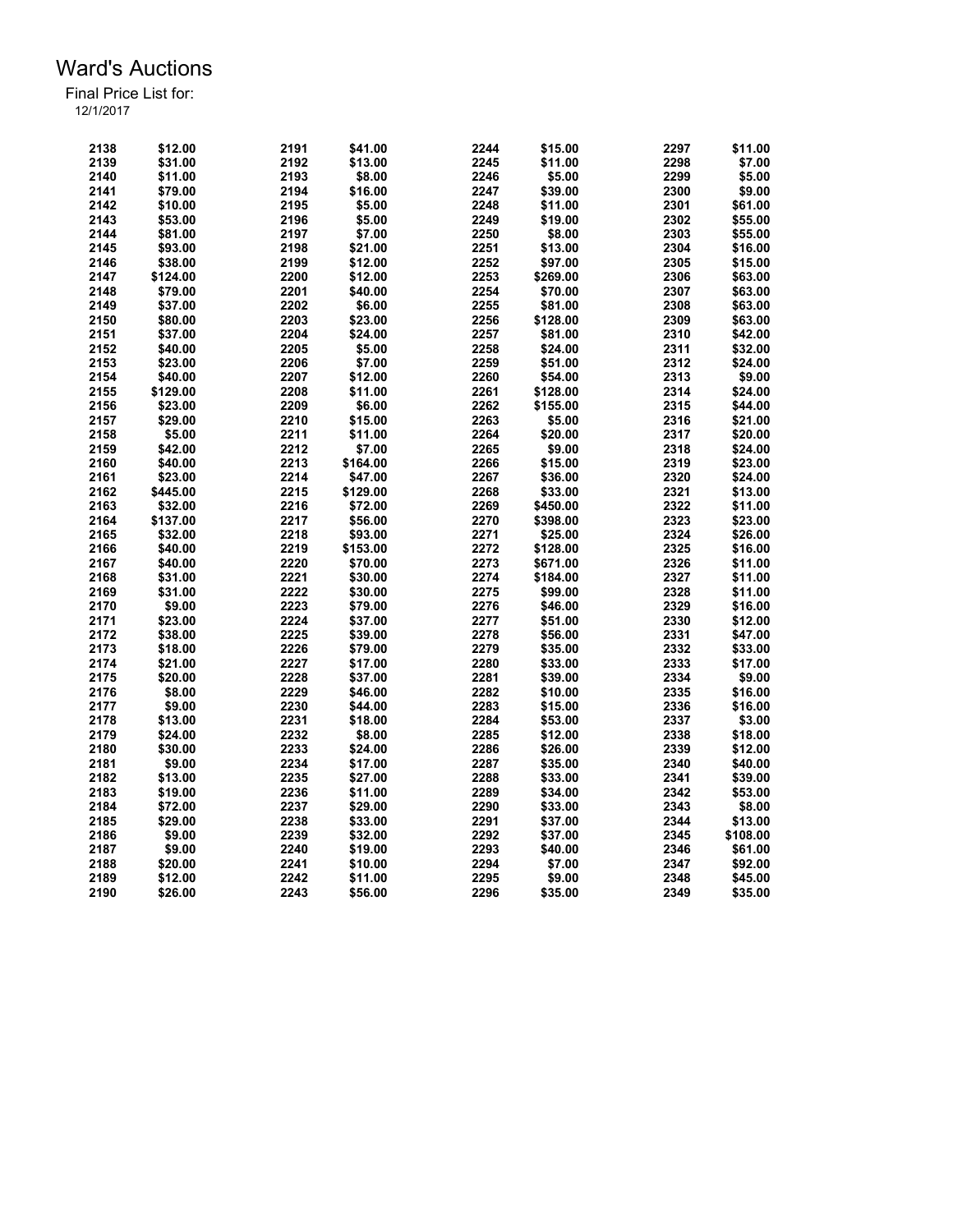| 2350 | \$58.00  | 2403 | \$6.00  | 2456 | \$10.00  | 2509 | \$15.00  |
|------|----------|------|---------|------|----------|------|----------|
| 2351 | \$51.00  | 2404 | \$30.00 | 2457 | \$9.00   | 2510 | \$26.00  |
| 2352 | \$53.00  | 2405 | \$50.00 | 2458 | \$63.00  | 2511 | \$44.00  |
| 2353 | \$48.00  | 2406 | \$52.00 | 2459 | \$35.00  | 2512 | \$89.00  |
| 2354 | \$44.00  | 2407 | \$53.00 | 2460 | \$19.00  | 2513 | \$105.00 |
| 2355 | \$53.00  | 2408 | \$28.00 | 2461 | \$15.00  | 2514 | \$53.00  |
| 2356 | \$48.00  | 2409 | \$27.00 | 2462 | \$59.00  | 2515 | \$49.00  |
| 2357 | \$39.00  | 2410 | \$9.00  | 2463 | \$11.00  | 2516 | \$41.00  |
| 2358 | \$16.00  | 2411 | \$13.00 | 2464 | \$9.00   | 2517 | \$39.00  |
| 2359 | \$114.00 | 2412 | \$3.00  | 2465 | \$17.00  | 2518 | \$15.00  |
| 2360 | \$51.00  | 2413 | \$7.00  | 2466 | \$15.00  | 2519 | \$32.00  |
| 2361 | \$13.00  | 2414 | \$6.00  | 2467 | \$21.00  | 2520 | \$38.00  |
| 2362 | \$9.00   | 2415 | \$7.00  | 2468 | \$12.00  | 2521 | \$42.00  |
| 2363 | \$16.00  | 2416 | \$7.00  | 2469 | \$15.00  | 2522 | \$15.00  |
| 2364 | \$23.00  | 2417 | \$6.00  | 2470 | \$12.00  | 2523 | \$11.00  |
| 2365 | \$63.00  | 2418 | \$59.00 | 2471 | \$17.00  | 2524 | \$41.00  |
| 2366 | \$12.00  | 2419 | \$16.00 | 2472 | \$16.00  | 2525 | \$61.00  |
| 2367 | \$12.00  | 2420 | \$13.00 | 2473 | \$19.00  | 2526 | \$66.00  |
| 2368 | \$14.00  | 2421 | \$6.00  | 2474 |          | 2527 | \$60.00  |
| 2369 |          | 2422 | \$21.00 | 2475 | \$70.00  | 2528 |          |
|      | \$11.00  |      |         |      | \$16.00  |      | \$63.00  |
| 2370 | \$13.00  | 2423 | \$36.00 | 2476 | \$20.00  | 2529 | \$66.00  |
| 2371 | \$13.00  | 2424 | \$7.00  | 2477 | \$45.00  | 2530 | \$66.00  |
| 2372 | \$26.00  | 2425 | \$18.00 | 2478 | \$27.00  | 2531 | \$63.00  |
| 2373 | \$11.00  | 2426 | \$27.00 | 2479 | \$13.00  | 2532 | \$175.00 |
| 2374 | \$44.00  | 2427 | \$10.00 | 2480 | \$18.00  | 2533 | \$210.00 |
| 2375 | \$34.00  | 2428 | \$9.00  | 2481 | \$44.00  | 2534 | \$163.00 |
| 2376 | \$9.00   | 2429 | \$23.00 | 2482 | \$28.00  | 2535 | \$126.00 |
| 2377 | \$16.00  | 2430 | \$4.00  | 2483 | \$8.00   | 2536 | \$105.00 |
| 2378 | \$19.00  | 2431 | \$9.00  | 2484 | \$32.00  | 2537 | \$70.00  |
| 2379 | \$11.00  | 2432 | \$16.00 | 2485 | \$44.00  | 2538 | \$80.00  |
| 2380 | \$9.00   | 2433 | \$50.00 | 2486 | \$16.00  | 2539 | \$71.00  |
| 2381 | \$11.00  | 2434 | \$77.00 | 2487 | \$17.00  | 2540 | \$49.00  |
| 2382 | \$24.00  | 2435 | \$31.00 | 2488 | \$16.00  | 2541 | \$168.00 |
| 2383 | \$9.00   | 2436 | \$27.00 | 2489 | \$13.00  | 2542 | \$140.00 |
| 2384 | \$79.00  | 2437 | \$21.00 | 2490 | \$48.00  | 2543 | \$68.00  |
| 2385 | \$33.00  | 2438 | \$24.00 | 2491 | \$35.00  | 2544 | \$184.00 |
| 2386 | \$8.00   | 2439 | \$35.00 | 2492 | \$10.00  | 2545 | \$97.00  |
| 2387 | \$15.00  | 2440 | \$15.00 | 2493 | \$36.00  | 2546 | \$37.00  |
| 2388 | \$16.00  | 2441 | \$38.00 | 2494 | \$21.00  | 2547 | \$76.00  |
| 2389 | \$17.00  | 2442 | \$18.00 | 2495 | \$55.00  | 2548 | \$55.00  |
| 2390 | \$69.00  | 2443 | \$28.00 | 2496 | \$8.00   | 2549 | \$20.00  |
| 2391 | \$48.00  | 2444 | \$7.00  | 2497 | \$20.00  | 2550 | \$53.00  |
| 2392 | \$32.00  | 2445 | \$30.00 | 2498 | \$11.00  | 2551 | \$51.00  |
| 2393 | \$18.00  | 2446 | \$8.00  | 2499 | \$31.00  | 2552 | \$92.00  |
| 2394 | \$28.00  | 2447 | \$31.00 | 2500 | \$13.00  | 2553 | \$38.00  |
| 2395 | \$27.00  | 2448 | \$11.00 | 2501 | \$21.00  | 2554 | \$103.00 |
| 2396 | \$25.00  | 2449 | \$24.00 | 2502 | \$6.00   | 2555 | \$37.00  |
| 2397 | \$49.00  | 2450 | \$37.00 | 2503 | \$27.00  | 2556 | \$35.00  |
| 2398 | \$21.00  | 2451 | \$11.00 | 2504 | \$24.00  | 2557 | \$919.00 |
| 2399 | \$15.00  | 2452 | \$8.00  | 2505 | \$27.00  | 2558 | \$281.00 |
| 2400 | \$23.00  | 2453 | \$6.00  | 2506 | \$176.00 | 2559 | \$121.00 |
| 2401 | \$21.00  | 2454 | \$45.00 | 2507 | \$81.00  | 2560 | \$59.00  |
| 2402 | \$35.00  | 2455 | \$9.00  | 2508 | \$9.00   | 2561 | \$42.00  |
|      |          |      |         |      |          |      |          |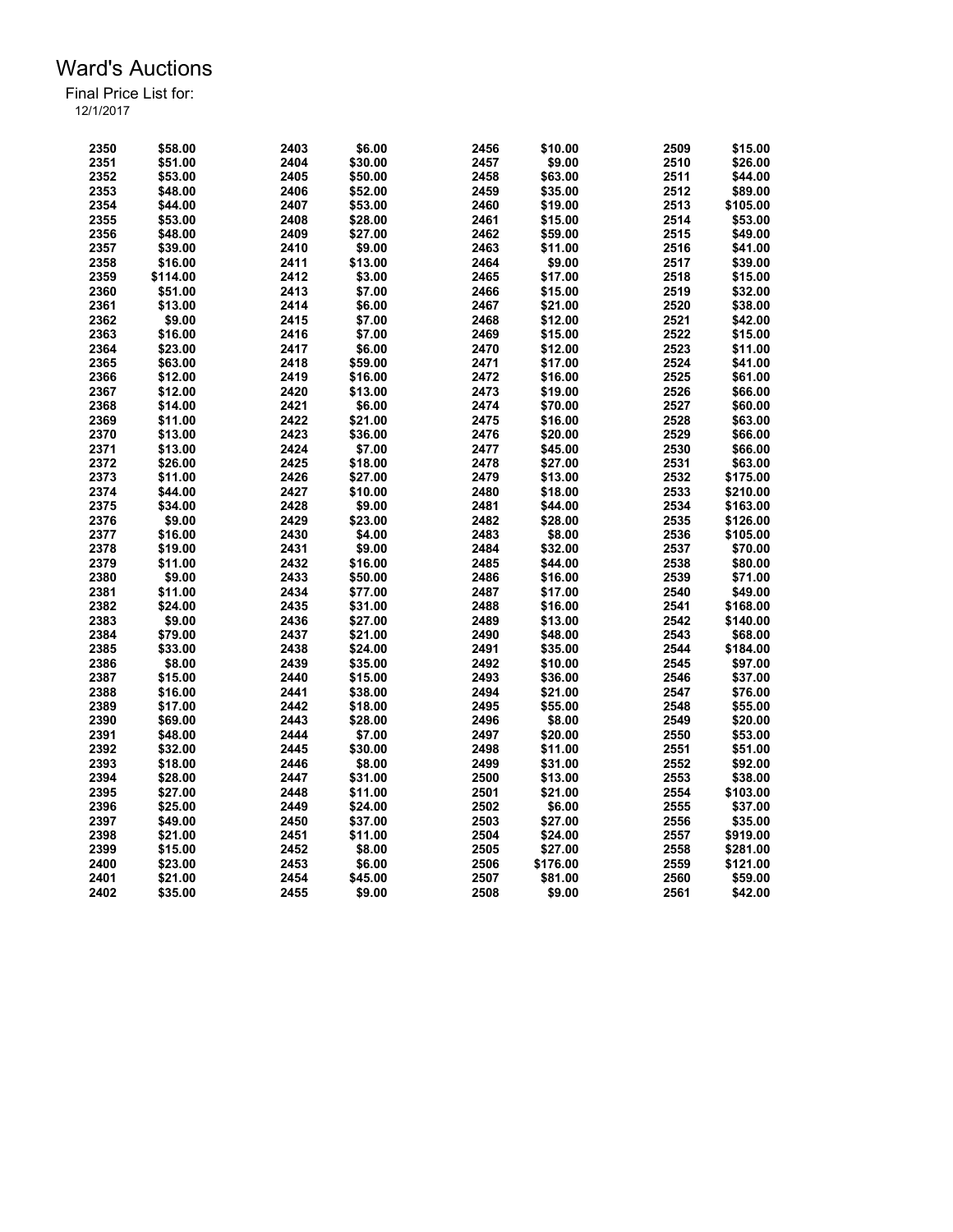| 2562 | \$158.00 | 3020         | \$54.00  | 3073 | \$23.00  | 3126 | \$34.00            |
|------|----------|--------------|----------|------|----------|------|--------------------|
| 2563 | \$95.00  | 3021         | \$70.00  | 3074 | \$24.00  | 3127 | \$17.00            |
| 2564 | \$134.00 | 3022         | \$23.00  | 3075 | \$45.00  | 3128 | \$46.00            |
| 2565 | \$45.00  | 3023         | \$63.00  | 3076 | \$30.00  | 3129 | \$57.00            |
| 2566 | \$342.00 | 3024         | \$25.00  | 3077 | \$51.00  | 3130 | \$35.00            |
| 2567 | \$24.00  | 3025         | \$289.00 | 3078 | \$32.00  | 3131 | \$33.00            |
| 2568 | \$105.00 | 3026         | \$126.00 | 3079 | \$45.00  | 3132 | \$42.00            |
| 2569 | \$69.00  | 3027         | \$117.00 | 3080 | \$80.00  | 3133 | \$29.00            |
| 2570 | \$35.00  | 3028         | \$117.00 | 3081 | \$16.00  | 3134 | \$127.00           |
| 2571 | \$42.00  | 3029         | \$37.00  | 3082 | \$46.00  | 3135 | \$19.00            |
| 2572 | \$94.00  | 3030         | \$48.00  | 3083 | \$30.00  | 3136 | \$54.00            |
| 2573 | \$98.00  | 3031         | \$120.00 | 3084 | \$10.00  | 3137 | \$48.00            |
| 2574 | \$65.00  | 3032         | \$289.00 | 3085 | \$261.00 | 3138 | \$94.00            |
| 2575 | \$6.00   | 3033         | \$46.00  | 3086 | \$47.00  | 3139 | \$71.00            |
| 2576 | \$20.00  | 3034         | \$5.00   | 3087 | \$46.00  | 3140 | \$32.00            |
| 2577 | \$6.00   | 3035         | \$153.00 | 3088 | \$107.00 | 3141 | \$75.00            |
| 2578 | \$7.00   | 3036         | \$23.00  | 3089 | \$121.00 | 3142 | \$96.00            |
| 2579 | \$9.00   | 3037         | \$176.00 | 3090 | \$58.00  | 3143 | \$177.00           |
| 2580 | \$57.00  | 3038         | \$96.00  | 3091 | \$48.00  | 3144 | \$32.00            |
| 2581 | \$47.00  | 3039         | \$140.00 | 3092 | \$158.00 | 3145 | \$83.00            |
| 2582 | \$74.00  | 3040         | \$125.00 | 3093 | \$57.00  | 3146 | \$65.00            |
| 2583 | \$32.00  | 3041         | \$36.00  | 3094 | \$47.00  | 3147 | \$126.00           |
| 2584 | \$63.00  | 3042         | \$71.00  | 3095 | \$58.00  | 3148 | \$331.00           |
| 2585 | \$38.00  | 3043         | \$51.00  | 3096 | \$79.00  | 3149 | \$17.00            |
| 2586 |          |              |          | 3097 | \$105.00 | 3150 |                    |
| 2587 | \$69.00  | 3044<br>3045 | \$91.00  | 3098 |          |      | \$24.00<br>\$50.00 |
|      | \$63.00  |              | \$147.00 |      | \$85.00  | 3151 |                    |
| 2588 | \$74.00  | 3046         | \$86.00  | 3099 | \$69.00  | 3152 | \$106.00           |
| 2589 | \$55.00  | 3047         | \$101.00 | 3100 | \$32.00  | 3153 | \$35.00            |
| 2590 | \$69.00  | 3048         | \$58.00  | 3101 | \$27.00  | 3154 | \$111.00           |
| 2591 | \$60.00  | 3049         | \$50.00  | 3102 | \$45.00  | 3155 | \$84.00            |
| 2592 | \$59.00  | 3050         | \$60.00  | 3103 | \$46.00  | 3156 | \$108.00           |
| 2593 | \$242.00 | 3051         | \$84.00  | 3104 | \$45.00  | 3157 | \$184.00           |
| 2594 | \$48.00  | 3052         | \$41.00  | 3105 | \$45.00  | 3158 | \$150.00           |
| 2595 | \$60.00  | 3053         | \$90.00  | 3106 | \$44.00  | 3159 | \$50.00            |
| 2596 | \$51.00  | 3054         | \$19.00  | 3107 | \$47.00  | 3160 | \$19.00            |
| 2597 | \$21.00  | 3055         | \$68.00  | 3108 | \$69.00  | 3161 | \$29.00            |
| 2598 | \$53.00  | 3056         | \$45.00  | 3109 | \$50.00  | 3162 | \$48.00            |
| 2599 | \$68.00  | 3057         | \$53.00  | 3110 | \$47.00  | 3163 | \$40.00            |
| 2600 | \$42.00  | 3058         | \$90.00  | 3111 | \$29.00  | 3164 | \$33.00            |
| 2601 | \$90.00  | 3059         | \$195.00 | 3112 | \$11.00  | 3165 | \$26.00            |
| 2602 | \$79.00  | 3060         | \$69.00  | 3113 | \$41.00  | 3166 | \$52.00            |
| 2603 | \$5.00   | 3061         | \$48.00  | 3114 | \$70.00  | 3167 | \$15.00            |
| 2604 | \$17.00  | 3062         | \$38.00  | 3115 | \$35.00  | 3168 | \$15.00            |
| 3010 | \$217.00 | 3063         | \$34.00  | 3116 | \$21.00  | 3169 | \$21.00            |
| 3011 | \$147.00 | 3064         | \$34.00  | 3117 | \$27.00  | 3170 | \$42.00            |
| 3012 | \$100.00 | 3065         | \$48.00  | 3118 | \$37.00  | 3171 | \$33.00            |
| 3013 | \$221.00 | 3066         | \$21.00  | 3119 | \$52.00  | 3172 | \$35.00            |
| 3014 | \$84.00  | 3067         | \$52.00  | 3120 | \$45.00  | 3173 | \$37.00            |
| 3015 | \$212.00 | 3068         | \$50.00  | 3121 | \$32.00  | 3174 | \$47.00            |
| 3016 | \$690.00 | 3069         | \$66.00  | 3122 | \$39.00  | 3175 | \$21.00            |
| 3017 | \$305.00 | 3070         | \$61.00  | 3123 | \$18.00  | 3176 | \$51.00            |
| 3018 | \$150.00 | 3071         | \$24.00  | 3124 | \$29.00  | 3177 | \$25.00            |
| 3019 | \$88.00  | 3072         | \$16.00  | 3125 | \$27.00  | 3178 | \$79.00            |
|      |          |              |          |      |          |      |                    |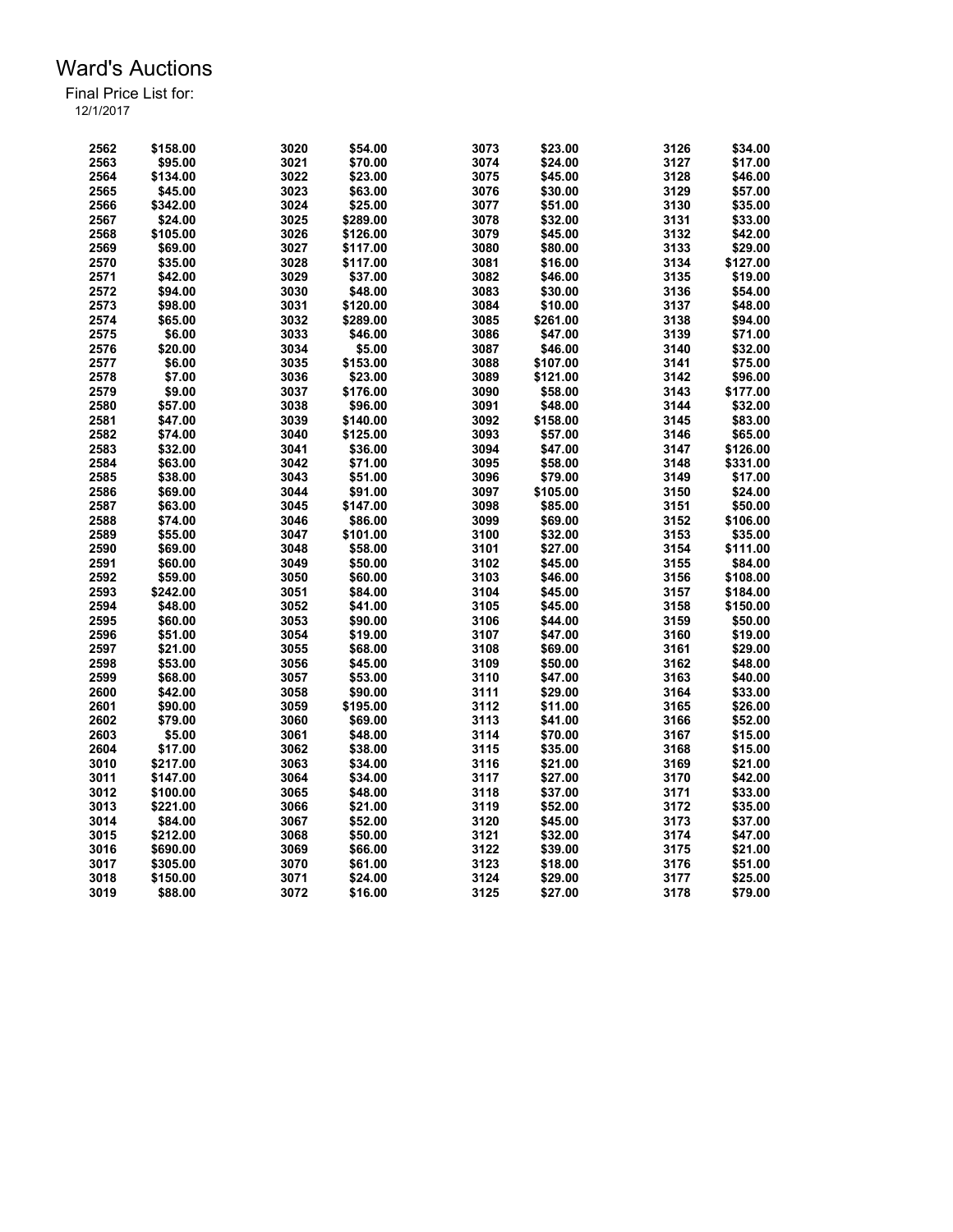| 3179 | \$21.00  | 3232 | \$26.00  | 3285 | \$16.00  | 3338 | \$24.00  |
|------|----------|------|----------|------|----------|------|----------|
| 3180 | \$34.00  | 3233 | \$43.00  | 3286 | \$23.00  | 3339 | \$14.00  |
| 3181 | \$47.00  | 3234 | \$30.00  | 3287 | \$9.00   | 3340 | \$44.00  |
| 3182 | \$13.00  | 3235 | \$21.00  | 3288 | \$27.00  | 3341 | \$29.00  |
| 3183 | \$16.00  | 3236 | \$20.00  | 3289 | \$13.00  | 3342 | \$7.00   |
| 3184 | \$32.00  | 3237 | \$23.00  | 3290 | \$15.00  | 3343 | \$9.00   |
| 3185 | \$30.00  | 3238 | \$23.00  | 3291 | \$369.00 | 3344 | \$24.00  |
| 3186 | \$27.00  | 3239 | \$25.00  | 3292 | \$246.00 | 3345 | \$24.00  |
| 3187 | \$48.00  | 3240 | \$23.00  | 3293 | \$50.00  | 3346 | \$12.00  |
| 3188 | \$17.00  | 3241 | \$14.00  | 3294 | \$59.00  | 3347 | \$18.00  |
| 3189 | \$71.00  | 3242 | \$21.00  | 3295 | \$23.00  | 3348 | \$11.00  |
| 3190 | \$44.00  | 3243 | \$35.00  | 3296 | \$372.00 | 3349 | \$11.00  |
|      |          |      |          | 3297 |          | 3350 |          |
| 3191 | \$116.00 | 3244 | \$25.00  |      | \$156.00 |      | \$11.00  |
| 3192 | \$45.00  | 3245 | \$39.00  | 3298 | \$39.00  | 3351 | \$15.00  |
| 3193 | \$9.00   | 3246 | \$35.00  | 3299 | \$60.00  | 3352 | \$15.00  |
| 3194 | \$69.00  | 3247 | \$35.00  | 3300 | \$23.00  | 3353 | \$41.00  |
| 3195 | \$125.00 | 3248 | \$35.00  | 3301 | \$32.00  | 3354 | \$27.00  |
| 3196 | \$54.00  | 3249 | \$37.00  | 3302 | \$53.00  | 3355 | \$21.00  |
| 3197 | \$12.00  | 3250 | \$5.00   | 3303 | \$245.00 | 3356 | \$19.00  |
| 3198 | \$24.00  | 3251 | \$8.00   | 3304 | \$117.00 | 3357 | \$44.00  |
| 3199 | \$58.00  | 3252 | \$16.00  | 3305 | \$134.00 | 3358 | \$27.00  |
| 3200 | \$70.00  | 3253 | \$16.00  | 3306 | \$65.00  | 3359 | \$19.00  |
| 3201 | \$56.00  | 3254 | \$87.00  | 3307 | \$86.00  | 3360 | \$65.00  |
| 3202 | \$62.00  | 3255 | \$134.00 | 3308 | \$30.00  | 3361 | \$16.00  |
| 3203 | \$34.00  | 3256 | \$38.00  | 3309 | \$84.00  | 3362 | \$18.00  |
| 3204 | \$20.00  | 3257 | \$34.00  | 3310 | \$95.00  | 3363 | \$56.00  |
| 3205 | \$23.00  | 3258 | \$17.00  | 3311 | \$81.00  | 3364 | \$10.00  |
| 3206 | \$24.00  | 3259 | \$9.00   | 3312 | \$18.00  | 3365 | \$21.00  |
| 3207 | \$27.00  | 3260 | \$45.00  | 3313 | \$27.00  | 3366 | \$18.00  |
| 3208 | \$16.00  | 3261 | \$45.00  | 3314 | \$25.00  | 3367 | \$47.00  |
| 3209 | \$90.00  | 3262 | \$25.00  | 3315 | \$112.00 | 3368 | \$38.00  |
| 3210 | \$163.00 | 3263 | \$25.00  | 3316 | \$133.00 | 3369 | \$19.00  |
| 3211 | \$107.00 | 3264 | \$19.00  | 3317 | \$42.00  | 3370 | \$94.00  |
| 3212 | \$326.00 | 3265 | \$21.00  | 3318 | \$473.00 | 3371 | \$36.00  |
| 3213 | \$71.00  | 3266 | \$21.00  | 3319 | \$56.00  | 3372 | \$97.00  |
| 3214 | \$57.00  | 3267 | \$20.00  | 3320 | \$154.00 | 3373 | \$58.00  |
| 3215 | \$68.00  | 3268 | \$17.00  | 3321 | \$35.00  | 3374 | \$100.00 |
|      |          |      |          |      |          |      |          |
| 3216 | \$184.00 | 3269 | \$33.00  | 3322 | \$38.00  | 3375 | \$18.00  |
| 3217 | \$700.00 | 3270 | \$42.00  | 3323 | \$51.00  | 3376 | \$48.00  |
| 3218 | \$70.00  | 3271 | \$42.00  | 3324 | \$40.00  | 3377 | \$77.00  |
| 3219 | \$102.00 | 3272 | \$49.00  | 3325 | \$96.00  | 3378 | \$99.00  |
| 3220 | \$47.00  | 3273 | \$26.00  | 3326 | \$312.00 | 3379 | \$53.00  |
| 3221 | \$179.00 | 3274 | \$42.00  | 3327 | \$18.00  | 3380 | \$5.00   |
| 3222 | \$39.00  | 3275 | \$33.00  | 3328 | \$30.00  | 3381 | \$5.00   |
| 3223 | \$14.00  | 3276 | \$36.00  | 3329 | \$42.00  | 3382 | \$16.00  |
| 3224 | \$23.00  | 3277 | \$27.00  | 3330 | \$8.00   | 3383 | \$9.00   |
| 3225 | \$18.00  | 3278 | \$10.00  | 3331 | \$27.00  | 3384 | \$5.00   |
| 3226 | \$21.00  | 3279 | \$8.00   | 3332 | \$9.00   | 3385 | \$55.00  |
| 3227 | \$36.00  | 3280 | \$34.00  | 3333 | \$16.00  | 3386 | \$30.00  |
| 3228 | \$48.00  | 3281 | \$8.00   | 3334 | \$29.00  | 3387 | \$27.00  |
| 3229 | \$27.00  | 3282 | \$53.00  | 3335 | \$53.00  | 3388 | \$47.00  |
| 3230 | \$32.00  | 3283 | \$44.00  | 3336 | \$30.00  | 3389 | \$8.00   |
| 3231 | \$21.00  | 3284 | \$61.00  | 3337 | \$20.00  | 3390 | \$29.00  |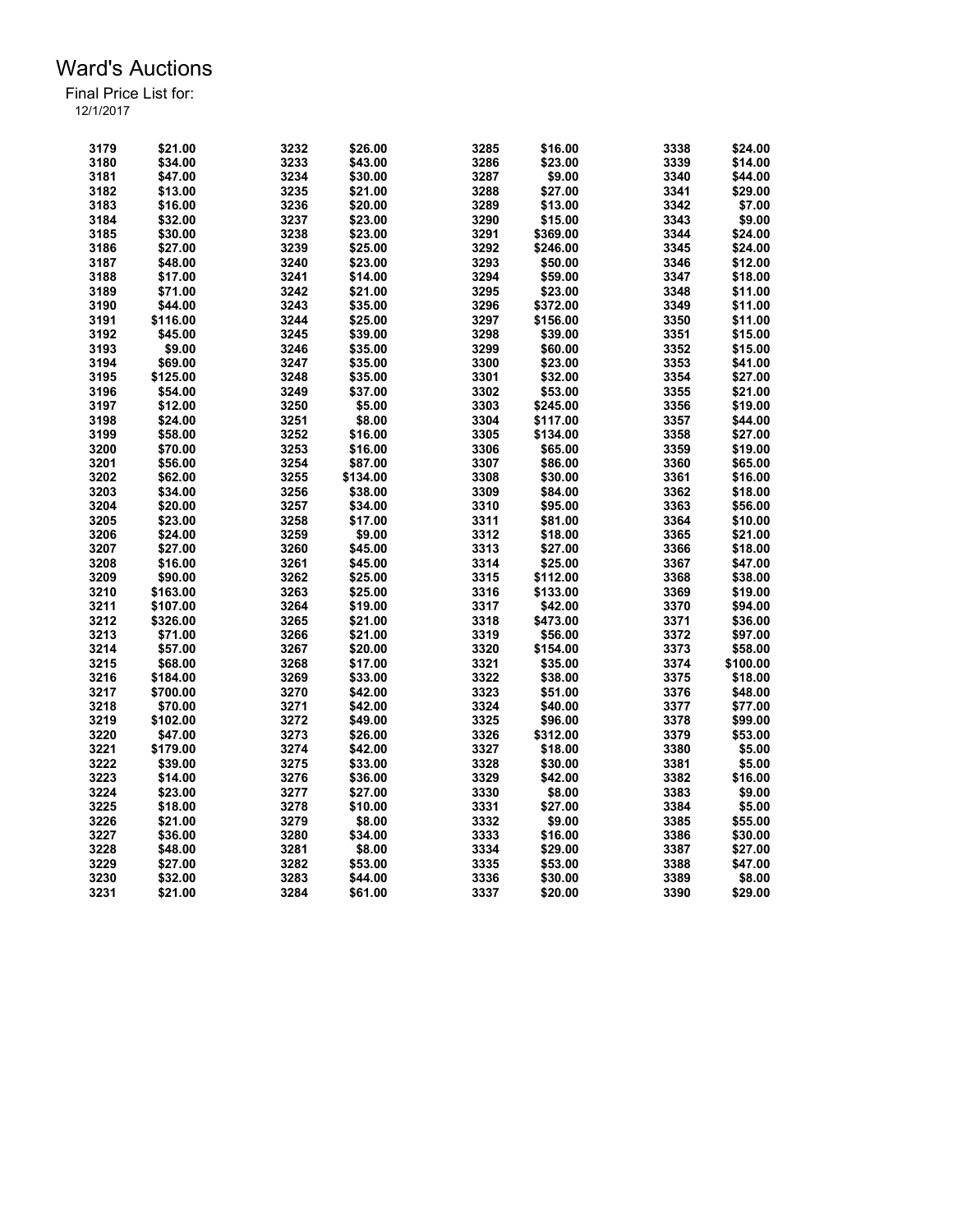| 3391 | \$11.00 | 3444 | \$10.00    | 4022 | \$422.00   | 4075 | \$1,328.00 |
|------|---------|------|------------|------|------------|------|------------|
| 3392 | \$27.00 | 3445 | \$75.00    | 4023 | \$263.00   | 4076 | \$662.00   |
| 3393 | \$25.00 | 3446 | \$33.00    | 4024 | \$225.00   | 4077 | \$867.00   |
| 3394 | \$23.00 | 3447 | \$73.00    | 4025 | \$250.00   | 4078 | \$308.00   |
| 3395 | \$16.00 | 3448 | \$31.00    | 4026 | \$310.00   | 4079 | \$336.00   |
| 3396 | \$18.00 | 3449 | \$82.00    | 4027 | \$330.00   | 4080 | \$503.00   |
| 3397 | \$37.00 | 3450 | \$25.00    | 4028 | \$366.00   | 4081 | \$330.00   |
|      |         |      |            |      |            |      |            |
| 3398 | \$12.00 | 3451 | \$18.00    | 4029 | \$373.00   | 4082 | \$342.00   |
| 3399 | \$12.00 | 3452 | \$26.00    | 4030 | \$535.00   | 4083 | \$350.00   |
| 3400 | \$12.00 | 3453 | \$75.00    | 4031 | \$245.00   | 4084 | \$387.00   |
| 3401 | \$3.00  | 3454 | \$11.00    | 4032 | \$395.00   | 4085 | \$448.00   |
| 3402 | \$29.00 | 3455 | \$36.00    | 4033 | \$0.00     | 4086 | \$346.00   |
| 3403 | \$24.00 | 3456 | \$70.00    | 4034 | \$500.00   | 4087 | \$223.00   |
| 3404 | \$28.00 | 3457 | \$51.00    | 4035 | \$150.00   | 4088 | \$42.00    |
| 3405 | \$38.00 | 3458 | \$158.00   | 4036 | \$565.00   | 4089 | \$239.00   |
| 3406 | \$16.00 | 3459 | \$32.00    | 4037 | \$273.00   | 4090 | \$25.00    |
| 3407 | \$15.00 | 3460 | \$30.00    | 4038 | \$158.00   | 4091 | \$0.00     |
| 3408 | \$48.00 | 3461 | \$79.00    | 4039 | \$61.00    | 4092 | \$2.00     |
| 3409 | \$11.00 | 3462 | \$27.00    | 4040 | \$79.00    | 4093 | \$0.00     |
| 3410 | \$37.00 | 3463 | \$5.00     | 4041 | \$78.00    | 4094 | \$0.00     |
| 3411 | \$42.00 | 3464 | \$92.00    | 4042 | \$101.00   | 4095 | \$63.00    |
| 3412 | \$13.00 | 3465 | \$54.00    | 4043 | \$184.00   | 4096 | \$147.00   |
| 3413 | \$27.00 | 3466 | \$9.00     | 4044 | \$389.00   | 4097 | \$58.00    |
| 3414 | \$13.00 | 3467 | \$25.00    | 4045 | \$515.00   | 4098 | \$54.00    |
| 3415 | \$21.00 | 3468 | \$75.00    | 4046 | \$233.00   | 4099 | \$75.00    |
| 3416 | \$16.00 | 3469 | \$3.00     | 4047 | \$583.00   | 4100 | \$70.00    |
| 3417 | \$23.00 | 3470 | \$61.00    | 4048 | \$705.00   | 4101 | \$100.00   |
| 3418 | \$42.00 | 3471 | \$16.00    | 4049 |            | 4102 | \$21.00    |
|      |         |      |            |      | \$548.00   |      |            |
| 3419 | \$48.00 | 3472 | \$21.00    | 4050 | \$744.00   | 4103 | \$221.00   |
| 3420 | \$32.00 | 3473 | \$15.00    | 4051 | \$239.00   | 4104 | \$19.00    |
| 3421 | \$45.00 | 3474 | \$3.00     | 4052 | \$1,023.00 | 4105 | \$23.00    |
| 3422 | \$27.00 | 3475 | \$16.00    | 4053 | \$485.00   | 4106 | \$19.00    |
| 3423 | \$58.00 | 3476 | \$27.00    | 4054 | \$450.00   | 4107 | \$15.00    |
| 3424 | \$17.00 | 3477 | \$6.00     | 4055 | \$8,295.00 | 4108 | \$8.00     |
| 3425 | \$29.00 | 3478 | \$23.00    | 4056 | \$893.00   | 4109 | \$23.00    |
| 3426 | \$39.00 | 3479 | \$21.00    | 4057 | \$525.00   | 4110 | \$23.00    |
| 3427 | \$15.00 | 4005 | \$4,761.00 | 4058 | \$650.00   | 4111 | \$39.00    |
| 3428 | \$25.00 | 4006 | \$3,358.00 | 4059 | \$735.00   | 4112 | \$32.00    |
| 3429 | \$21.00 | 4007 | \$1,764.00 | 4060 | \$615.00   | 4113 | \$21.00    |
| 3430 | \$23.00 | 4008 | \$3,791.00 | 4061 | \$826.00   | 4114 | \$475.00   |
| 3431 | \$16.00 | 4009 | \$500.00   | 4062 | \$177.00   | 4115 | \$140.00   |
| 3432 | \$58.00 | 4010 | \$865.00   | 4063 | \$438.00   | 4116 | \$36.00    |
| 3433 | \$45.00 | 4011 | \$938.00   | 4064 | \$852.00   | 4117 | \$27.00    |
| 3434 | \$49.00 | 4012 | \$625.00   | 4065 | \$206.00   | 4118 | \$0.00     |
| 3435 | \$47.00 | 4013 | \$500.00   | 4066 | \$800.00   | 4119 | \$8.00     |
| 3436 | \$18.00 | 4014 | \$464.00   | 4067 | \$53.00    | 4120 | \$25.00    |
| 3437 | \$26.00 | 4015 | \$578.00   | 4068 | \$53.00    | 4121 | \$5.00     |
| 3438 | \$90.00 | 4016 | \$420.00   | 4069 | \$348.00   | 4122 | \$5.00     |
| 3439 | \$13.00 | 4017 | \$388.00   | 4070 | \$368.00   | 4123 | \$9.00     |
| 3440 | \$28.00 | 4018 | \$488.00   | 4071 | \$317.00   | 4124 | \$4.00     |
| 3441 | \$8.00  | 4019 | \$275.00   | 4072 |            | 4125 | \$3.00     |
|      |         |      |            |      | \$362.00   |      |            |
| 3442 | \$46.00 | 4020 | \$3,150.00 | 4073 | \$2,253.00 | 4126 | \$5.00     |
| 3443 | \$20.00 | 4021 | \$684.00   | 4074 | \$1,969.00 | 4127 | \$8.00     |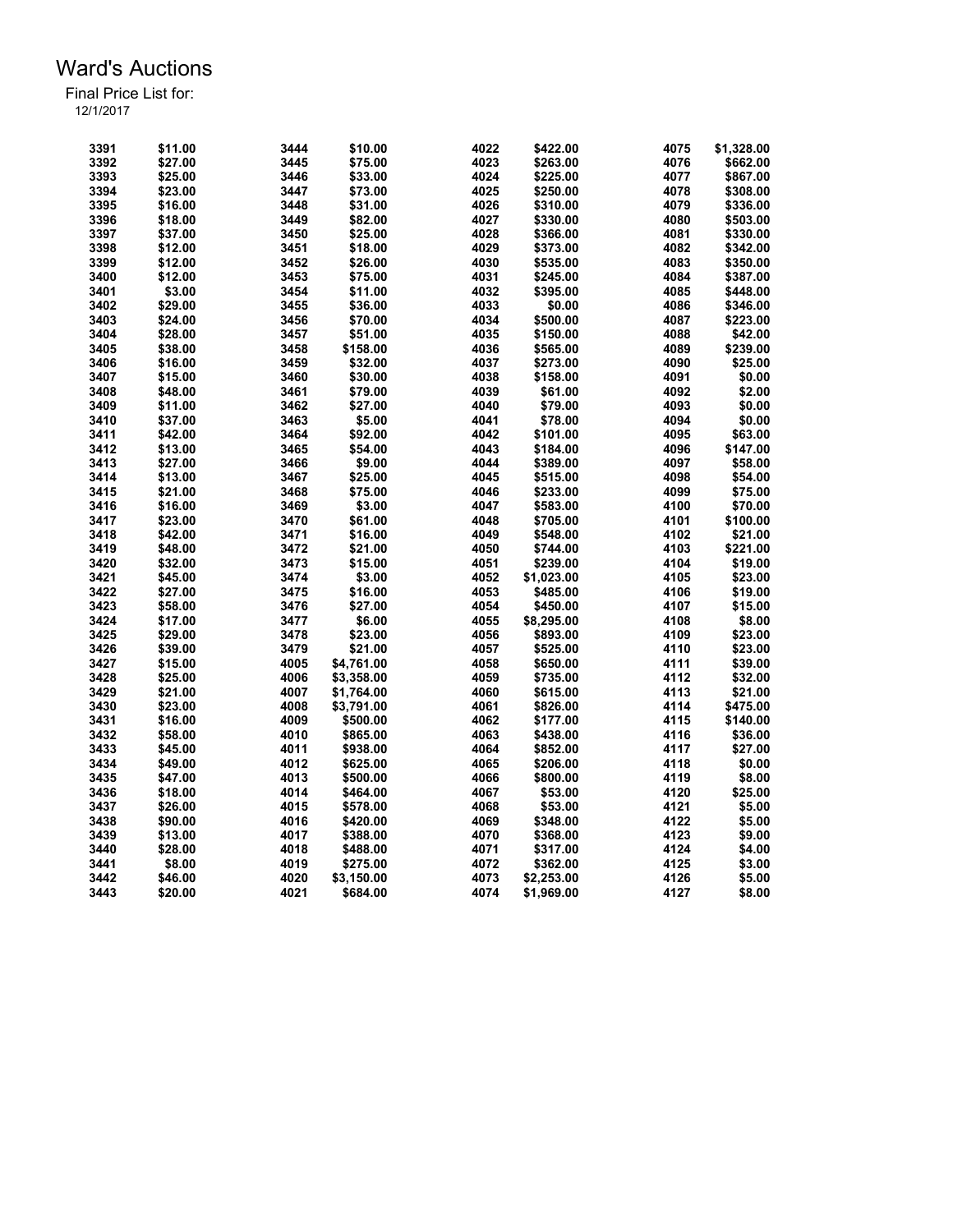| 4128 | \$59.00 | 4181 | \$6.00   | 4234 | \$9.00   | 4287 | \$4.00   |
|------|---------|------|----------|------|----------|------|----------|
| 4129 | \$0.00  | 4182 | \$13.00  | 4235 | \$45.00  | 4288 | \$7.00   |
| 4130 | \$19.00 | 4183 | \$116.00 | 4236 | \$34.00  | 4289 | \$14.00  |
| 4131 | \$0.00  | 4184 | \$6.00   | 4237 | \$9.00   | 4290 | \$22.00  |
| 4132 | \$10.00 | 4185 | \$52.00  | 4238 | \$12.00  | 4291 | \$87.00  |
| 4133 | \$2.00  | 4186 | \$21.00  | 4239 | \$24.00  | 4292 | \$42.00  |
| 4134 | \$5.00  | 4187 | \$20.00  | 4240 | \$5.00   | 4293 | \$3.00   |
| 4135 | \$6.00  | 4188 | \$15.00  | 4241 | \$9.00   | 4294 | \$19.00  |
| 4136 | \$5.00  | 4189 | \$12.00  | 4242 | \$9.00   | 4295 | \$4.00   |
| 4137 | \$9.00  | 4190 | \$0.00   | 4243 | \$16.00  | 4296 | \$9.00   |
| 4138 | \$9.00  | 4191 | \$5.00   | 4244 | \$35.00  | 4297 | \$4.00   |
| 4139 | \$2.00  | 4192 | \$5.00   | 4245 | \$13.00  | 4298 | \$3.00   |
| 4140 | \$0.00  | 4193 | \$5.00   | 4246 | \$44.00  | 4299 | \$4.00   |
| 4141 | \$4.00  | 4194 | \$23.00  | 4247 | \$17.00  | 4300 | \$3.00   |
| 4142 | \$7.00  | 4195 | \$4.00   | 4248 | \$13.00  | 4301 | \$5.00   |
| 4143 | \$7.00  | 4196 | \$6.00   | 4249 | \$32.00  | 4302 | \$7.00   |
| 4144 | \$3.00  | 4197 | \$3.00   | 4250 | \$45.00  | 4303 | \$19.00  |
| 4145 | \$4.00  | 4198 | \$33.00  | 4251 | \$14.00  | 4304 | \$4.00   |
| 4146 | \$4.00  | 4199 | \$15.00  | 4252 | \$4.00   | 4305 | \$8.00   |
| 4147 | \$6.00  | 4200 | \$11.00  | 4253 | \$19.00  | 4306 | \$3.00   |
| 4148 | \$8.00  | 4201 | \$3.00   | 4254 | \$38.00  | 4307 | \$3.00   |
| 4149 |         | 4202 | \$3.00   | 4255 |          | 4308 |          |
|      | \$11.00 |      |          |      | \$60.00  |      | \$49.00  |
| 4150 | \$9.00  | 4203 | \$17.00  | 4256 | \$2.00   | 4309 | \$76.00  |
| 4151 | \$13.00 | 4204 | \$26.00  | 4257 | \$4.00   | 4310 | \$112.00 |
| 4152 | \$7.00  | 4205 | \$63.00  | 4258 | \$0.00   | 4311 | \$48.00  |
| 4153 | \$9.00  | 4206 | \$16.00  | 4259 | \$3.00   | 4312 | \$74.00  |
| 4154 | \$7.00  | 4207 | \$11.00  | 4260 | \$8.00   | 4313 | \$12.00  |
| 4155 | \$7.00  | 4208 | \$16.00  | 4261 | \$3.00   | 4314 | \$80.00  |
| 4156 | \$2.00  | 4209 | \$18.00  | 4262 | \$0.00   | 4315 | \$42.00  |
| 4157 | \$6.00  | 4210 | \$11.00  | 4263 | \$15.00  | 4316 | \$19.00  |
| 4158 | \$4.00  | 4211 | \$6.00   | 4264 | \$17.00  | 4317 | \$32.00  |
| 4159 | \$4.00  | 4212 | \$7.00   | 4265 | \$116.00 | 4318 | \$18.00  |
| 4160 | \$12.00 | 4213 | \$34.00  | 4266 | \$27.00  | 4319 | \$33.00  |
| 4161 | \$9.00  | 4214 | \$32.00  | 4267 | \$27.00  | 4320 | \$53.00  |
| 4162 | \$4.00  | 4215 | \$34.00  | 4268 | \$37.00  | 4321 | \$27.00  |
| 4163 | \$5.00  | 4216 | \$63.00  | 4269 | \$0.00   | 4322 | \$218.00 |
| 4164 | \$5.00  | 4217 | \$40.00  | 4270 | \$11.00  | 4323 | \$552.00 |
| 4165 | \$17.00 | 4218 | \$221.00 | 4271 | \$3.00   | 4324 | \$23.00  |
| 4166 | \$7.00  | 4219 | \$105.00 | 4272 | \$21.00  | 4325 | \$0.00   |
| 4167 | \$9.00  | 4220 | \$34.00  | 4273 | \$5.00   | 4326 | \$20.00  |
| 4168 | \$9.00  | 4221 | \$61.00  | 4274 | \$4.00   | 4327 | \$30.00  |
| 4169 | \$5.00  | 4222 | \$34.00  | 4275 | \$2.00   | 4328 | \$29.00  |
| 4170 | \$2.00  | 4223 | \$32.00  | 4276 | \$4.00   | 4329 | \$32.00  |
| 4171 | \$9.00  | 4224 | \$16.00  | 4277 | \$5.00   | 4330 | \$96.00  |
| 4172 | \$16.00 | 4225 | \$21.00  | 4278 | \$4.00   | 4331 | \$88.00  |
| 4173 | \$5.00  | 4226 | \$33.00  | 4279 | \$6.00   | 4332 | \$27.00  |
| 4174 | \$4.00  | 4227 | \$5.00   | 4280 | \$3.00   | 4333 | \$50.00  |
| 4175 | \$0.00  | 4228 | \$3.00   | 4281 | \$4.00   | 4334 | \$53.00  |
| 4176 | \$7.00  | 4229 | \$23.00  | 4282 | \$0.00   | 4335 | \$36.00  |
| 4177 | \$7.00  | 4230 | \$3.00   | 4283 | \$5.00   | 4336 | \$35.00  |
| 4178 | \$3.00  | 4231 | \$16.00  | 4284 | \$7.00   | 4337 | \$40.00  |
| 4179 | \$3.00  | 4232 | \$9.00   | 4285 | \$3.00   | 4338 | \$63.00  |
| 4180 | \$7.00  | 4233 | \$11.00  | 4286 | \$7.00   | 4339 | \$75.00  |
|      |         |      |          |      |          |      |          |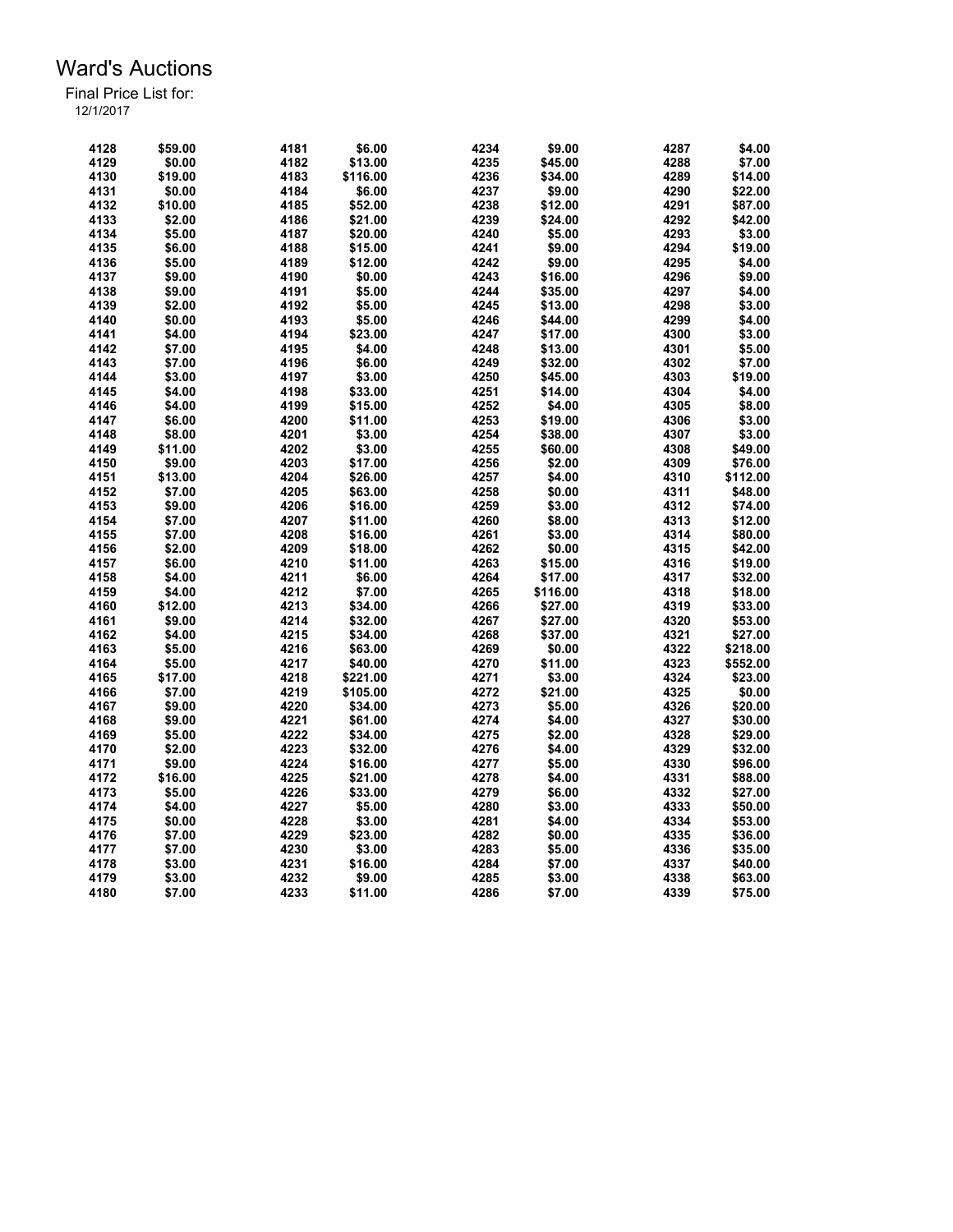| 4340 | \$46.00  | 4393 | \$24.00  | 4446 | \$102.00 | 4499 | \$12.00  |
|------|----------|------|----------|------|----------|------|----------|
| 4341 | \$46.00  | 4394 | \$105.00 | 4447 | \$26.00  | 4500 | \$27.00  |
| 4342 | \$17.00  | 4395 | \$126.00 | 4448 | \$54.00  | 4501 | \$193.00 |
| 4343 | \$27.00  | 4396 | \$47.00  | 4449 | \$69.00  | 4502 | \$30.00  |
| 4344 | \$67.00  | 4397 | \$42.00  | 4450 | \$53.00  | 4503 | \$5.00   |
| 4345 | \$29.00  | 4398 | \$15.00  | 4451 | \$38.00  | 4504 | \$52.00  |
| 4346 | \$31.00  | 4399 | \$15.00  | 4452 | \$24.00  | 5010 | \$112.00 |
| 4347 | \$37.00  | 4400 | \$28.00  | 4453 | \$31.00  | 5011 | \$13.00  |
| 4348 | \$25.00  | 4401 | \$79.00  | 4454 | \$132.00 | 5012 | \$36.00  |
| 4349 | \$10.00  | 4402 | \$53.00  | 4455 | \$47.00  | 5013 | \$7.00   |
| 4350 | \$63.00  | 4403 | \$23.00  | 4456 | \$29.00  | 5014 | \$8.00   |
| 4351 | \$20.00  | 4404 | \$29.00  | 4457 | \$20.00  | 5015 | \$24.00  |
| 4352 | \$52.00  | 4405 |          | 4458 |          | 5016 | \$34.00  |
|      |          |      | \$33.00  |      | \$40.00  |      |          |
| 4353 | \$39.00  | 4406 | \$150.00 | 4459 | \$37.00  | 5017 | \$29.00  |
| 4354 | \$16.00  | 4407 | \$25.00  | 4460 | \$24.00  | 5018 | \$30.00  |
| 4355 | \$34.00  | 4408 | \$46.00  | 4461 | \$0.00   | 5019 | \$18.00  |
| 4356 | \$26.00  | 4409 | \$184.00 | 4462 | \$12.00  | 5020 | \$9.00   |
| 4357 | \$19.00  | 4410 | \$10.00  | 4463 | \$15.00  | 5021 | \$12.00  |
| 4358 | \$40.00  | 4411 | \$21.00  | 4464 | \$0.00   | 5022 | \$5.00   |
| 4359 | \$47.00  | 4412 | \$168.00 | 4465 | \$51.00  | 5023 | \$15.00  |
| 4360 | \$45.00  | 4413 | \$37.00  | 4466 | \$15.00  | 5024 | \$324.00 |
| 4361 | \$23.00  | 4414 | \$46.00  | 4467 | \$101.00 | 5025 | \$69.00  |
| 4362 | \$44.00  | 4415 | \$54.00  | 4468 | \$134.00 | 5026 | \$36.00  |
| 4363 | \$66.00  | 4416 | \$16.00  | 4469 | \$24.00  | 5027 | \$45.00  |
| 4364 | \$67.00  | 4417 | \$10.00  | 4470 | \$37.00  | 5028 | \$20.00  |
| 4365 | \$105.00 | 4418 | \$33.00  | 4471 | \$45.00  | 5029 | \$2.00   |
| 4366 | \$13.00  | 4419 | \$47.00  | 4472 | \$21.00  | 5030 | \$2.00   |
| 4367 | \$70.00  | 4420 | \$74.00  | 4473 | \$81.00  | 5031 | \$2.00   |
| 4368 | \$121.00 | 4421 | \$20.00  | 4474 | \$40.00  | 5032 | \$2.00   |
| 4369 | \$5.00   | 4422 | \$11.00  | 4475 | \$66.00  | 5033 | \$37.00  |
| 4370 | \$48.00  | 4423 | \$63.00  | 4476 | \$24.00  | 5034 | \$0.00   |
| 4371 | \$70.00  | 4424 | \$19.00  | 4477 | \$23.00  | 5035 | \$5.00   |
| 4372 | \$37.00  | 4425 | \$42.00  | 4478 | \$29.00  | 5036 | \$40.00  |
| 4373 | \$435.00 | 4426 | \$44.00  | 4479 | \$27.00  | 5037 | \$10.00  |
| 4374 | \$87.00  | 4427 | \$26.00  | 4480 | \$54.00  | 5038 | \$8.00   |
| 4375 | \$25.00  | 4428 | \$17.00  | 4481 | \$80.00  | 5039 | \$16.00  |
| 4376 | \$105.00 | 4429 | \$13.00  | 4482 | \$35.00  | 5040 | \$0.00   |
| 4377 | \$16.00  | 4430 | \$25.00  | 4483 | \$13.00  | 5041 | \$34.00  |
| 4378 | \$15.00  | 4431 |          | 4484 | \$14.00  | 5042 | \$93.00  |
|      |          |      | \$63.00  |      |          |      |          |
| 4379 | \$67.00  | 4432 | \$15.00  | 4485 | \$14.00  | 5043 | \$34.00  |
| 4380 | \$100.00 | 4433 | \$102.00 | 4486 | \$13.00  | 5044 | \$7.00   |
| 4381 | \$35.00  | 4434 | \$78.00  | 4487 | \$12.00  | 5045 | \$10.00  |
| 4382 | \$68.00  | 4435 | \$60.00  | 4488 | \$80.00  | 5046 | \$59.00  |
| 4383 | \$16.00  | 4436 | \$40.00  | 4489 | \$41.00  | 5047 | \$8.00   |
| 4384 | \$93.00  | 4437 | \$101.00 | 4490 | \$28.00  | 5048 | \$11.00  |
| 4385 | \$35.00  | 4438 | \$24.00  | 4491 | \$28.00  | 5049 | \$10.00  |
| 4386 | \$63.00  | 4439 | \$52.00  | 4492 | \$10.00  | 5050 | \$13.00  |
| 4387 | \$163.00 | 4440 | \$79.00  | 4493 | \$39.00  | 5051 | \$6.00   |
| 4388 | \$19.00  | 4441 | \$32.00  | 4494 | \$54.00  | 5052 | \$8.00   |
| 4389 | \$74.00  | 4442 | \$21.00  | 4495 | \$16.00  | 5053 | \$23.00  |
| 4390 | \$63.00  | 4443 | \$38.00  | 4496 | \$24.00  | 5054 | \$5.00   |
| 4391 | \$36.00  | 4444 | \$11.00  | 4497 | \$35.00  | 5055 | \$3.00   |
| 4392 | \$24.00  | 4445 | \$35.00  | 4498 | \$37.00  | 5056 | \$8.00   |
|      |          |      |          |      |          |      |          |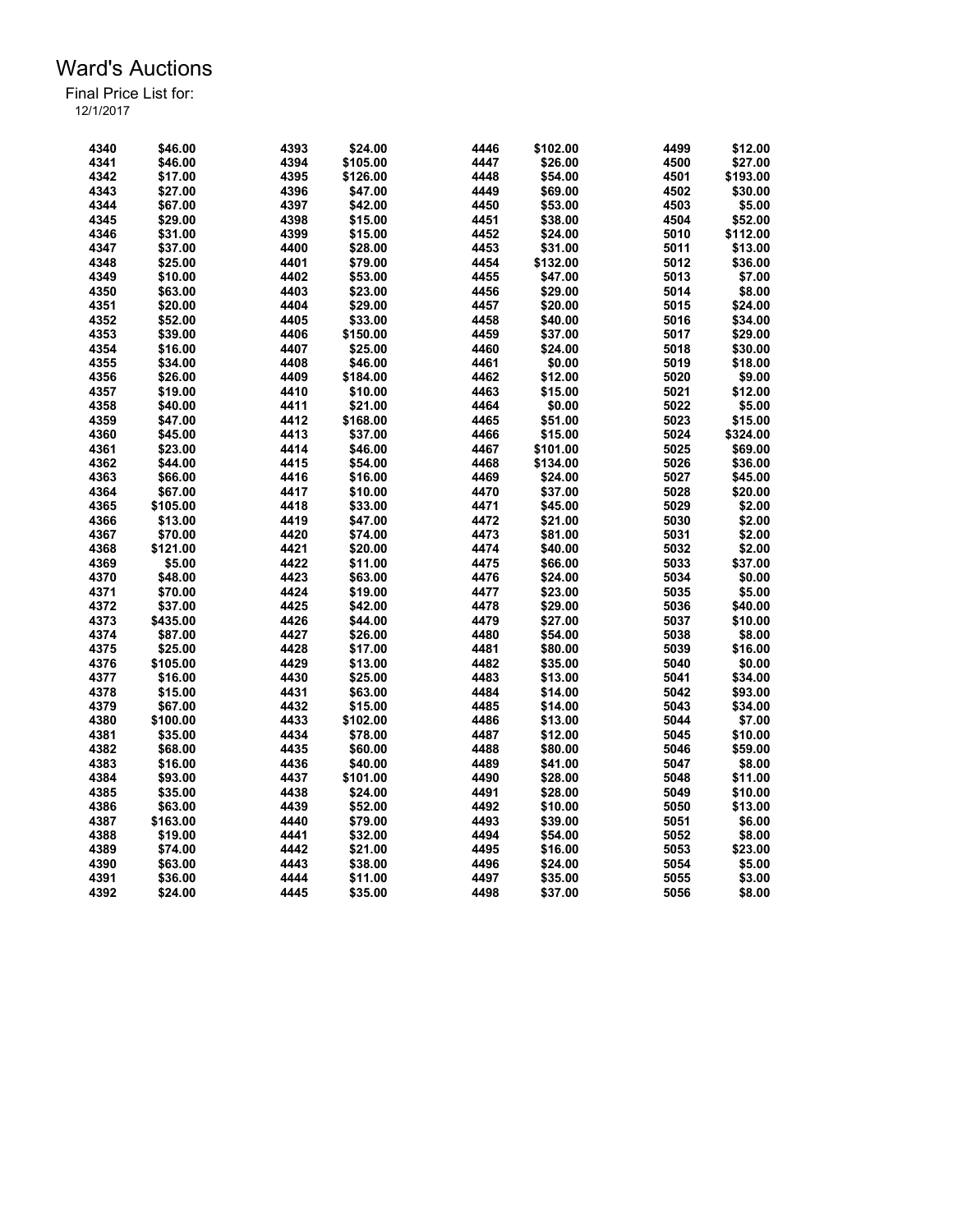| 5057 | \$10.00 | 5110 | \$3.00   | 5163 | \$41.00  | 5216 | \$2.00   |
|------|---------|------|----------|------|----------|------|----------|
| 5058 | \$6.00  | 5111 | \$4.00   | 5164 | \$7.00   | 5217 | \$19.00  |
| 5059 | \$16.00 | 5112 | \$2.00   | 5165 | \$25.00  | 5218 | \$9.00   |
| 5060 | \$6.00  | 5113 | \$7.00   | 5166 | \$26.00  | 5219 | \$3.00   |
| 5061 | \$3.00  | 5114 | \$13.00  | 5167 | \$4.00   | 5220 | \$1.00   |
| 5062 | \$6.00  | 5115 | \$4.00   | 5168 | \$1.00   | 5221 | \$5.00   |
| 5063 | \$4.00  | 5116 | \$16.00  | 5169 | \$1.00   | 5222 | \$6.00   |
| 5064 | \$4.00  | 5117 | \$6.00   | 5170 | \$8.00   | 5223 | \$8.00   |
| 5065 | \$3.00  | 5118 | \$0.00   | 5171 | \$4.00   | 5224 | \$39.00  |
| 5066 | \$8.00  | 5119 | \$6.00   | 5172 | \$6.00   | 5225 | \$32.00  |
| 5067 | \$6.00  | 5120 | \$12.00  | 5173 | \$1.00   | 5226 | \$29.00  |
| 5068 | \$9.00  | 5121 | \$81.00  | 5174 | \$0.00   | 5227 | \$17.00  |
| 5069 | \$7.00  | 5122 | \$0.00   | 5175 | \$4.00   | 5228 | \$13.00  |
| 5070 | \$22.00 | 5123 | \$4.00   | 5176 | \$0.00   | 5229 | \$53.00  |
| 5071 | \$27.00 | 5124 | \$7.00   | 5177 | \$1.00   | 5230 | \$35.00  |
| 5072 | \$9.00  | 5125 | \$5.00   | 5178 | \$3.00   | 5231 | \$47.00  |
| 5073 | \$6.00  | 5126 | \$6.00   | 5179 | \$1.00   | 5232 | \$13.00  |
| 5074 | \$4.00  | 5127 | \$2.00   | 5180 | \$32.00  | 5233 | \$16.00  |
| 5075 | \$3.00  | 5128 | \$5.00   | 5181 | \$17.00  | 5234 | \$6.00   |
| 5076 | \$8.00  | 5129 | \$6.00   | 5182 | \$8.00   | 5235 | \$265.00 |
| 5077 | \$3.00  | 5130 | \$5.00   | 5183 | \$1.00   | 5236 | \$13.00  |
|      |         | 5131 |          | 5184 |          | 5237 |          |
| 5078 | \$7.00  |      | \$6.00   |      | \$14.00  |      | \$87.00  |
| 5079 | \$5.00  | 5132 | \$12.00  | 5185 | \$0.00   | 5238 | \$3.00   |
| 5080 | \$8.00  | 5133 | \$5.00   | 5186 | \$22.00  | 5239 | \$7.00   |
| 5081 | \$3.00  | 5134 | \$2.00   | 5187 | \$44.00  | 5240 | \$7.00   |
| 5082 | \$7.00  | 5135 | \$6.00   | 5188 | \$11.00  | 5241 | \$2.00   |
| 5083 | \$21.00 | 5136 | \$5.00   | 5189 | \$1.00   | 5242 | \$2.00   |
| 5084 | \$9.00  | 5137 | \$8.00   | 5190 | \$9.00   | 5243 | \$3.00   |
| 5085 | \$7.00  | 5138 | \$7.00   | 5191 | \$110.00 | 5244 | \$2.00   |
| 5086 | \$7.00  | 5139 | \$45.00  | 5192 | \$21.00  | 5245 | \$136.00 |
| 5087 | \$3.00  | 5140 | \$5.00   | 5193 | \$51.00  | 5246 | \$6.00   |
| 5088 | \$27.00 | 5141 | \$5.00   | 5194 | \$2.00   | 5247 | \$12.00  |
| 5089 | \$11.00 | 5142 | \$13.00  | 5195 | \$5.00   | 5248 | \$16.00  |
| 5090 | \$12.00 | 5143 | \$5.00   | 5196 | \$5.00   | 5249 | \$8.00   |
| 5091 | \$3.00  | 5144 | \$13.00  | 5197 | \$2.00   | 5250 | \$9.00   |
| 5092 | \$3.00  | 5145 | \$19.00  | 5198 | \$34.00  | 5251 | \$9.00   |
| 5093 | \$8.00  | 5146 | \$16.00  | 5199 | \$16.00  | 5252 | \$7.00   |
| 5094 | \$9.00  | 5147 | \$12.00  | 5200 | \$6.00   | 5253 | \$2.00   |
| 5095 | \$7.00  | 5148 | \$5.00   | 5201 | \$18.00  | 5254 | \$5.00   |
| 5096 | \$6.00  | 5149 | \$4.00   | 5202 | \$5.00   | 5255 | \$2.00   |
| 5097 | \$0.00  | 5150 | \$1.00   | 5203 | \$4.00   | 5256 | \$19.00  |
| 5098 | \$6.00  | 5151 | \$5.00   | 5204 | \$23.00  | 5257 | \$0.00   |
| 5099 | \$16.00 | 5152 | \$15.00  | 5205 | \$7.00   | 5258 | \$3.00   |
| 5100 | \$14.00 | 5153 | \$6.00   | 5206 | \$29.00  | 5259 | \$2.00   |
| 5101 | \$6.00  | 5154 | \$7.00   | 5207 | \$6.00   | 5260 | \$2.00   |
| 5102 | \$6.00  | 5155 | \$13.00  | 5208 | \$0.00   | 5261 | \$2.00   |
| 5103 | \$56.00 | 5156 | \$6.00   | 5209 | \$0.00   | 5262 | \$6.00   |
| 5104 | \$10.00 | 5157 | \$2.00   | 5210 | \$126.00 | 5263 | \$6.00   |
| 5105 | \$6.00  | 5158 | \$66.00  | 5211 | \$5.00   | 5264 | \$5.00   |
| 5106 | \$19.00 | 5159 | \$16.00  | 5212 | \$5.00   | 5265 | \$6.00   |
| 5107 | \$19.00 | 5160 | \$100.00 | 5213 | \$4.00   | 5266 | \$10.00  |
| 5108 | \$10.00 | 5161 | \$8.00   | 5214 | \$0.00   | 5267 | \$6.00   |
| 5109 | \$8.00  | 5162 | \$15.00  | 5215 | \$2.00   | 5268 | \$0.00   |
|      |         |      |          |      |          |      |          |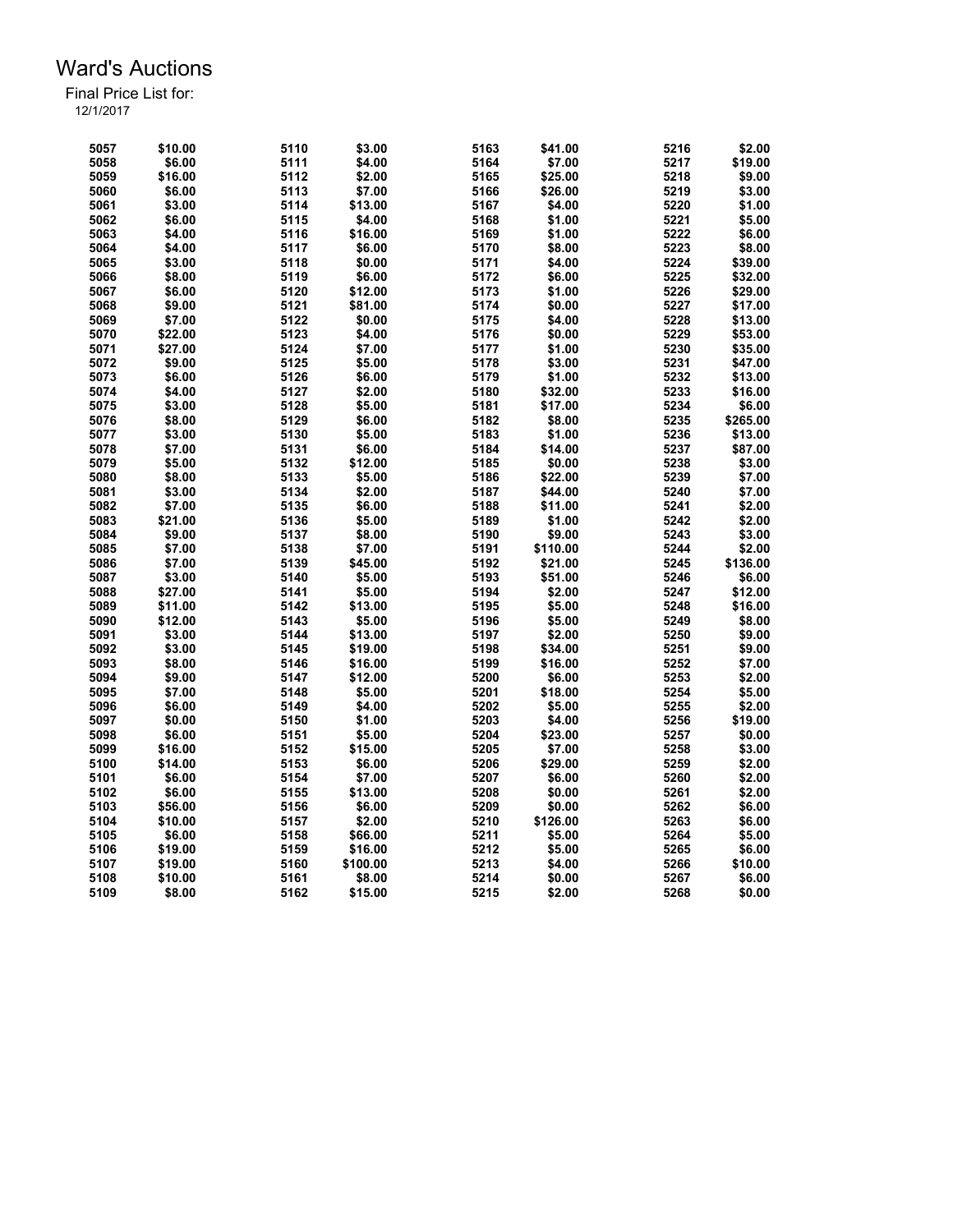| 5269 | \$6.00  | 5322 | \$2.00  | 5375 | \$8.00   | 5428 | \$9.00  |
|------|---------|------|---------|------|----------|------|---------|
| 5270 | \$10.00 | 5323 | \$2.00  | 5376 | \$2.00   | 5429 | \$8.00  |
| 5271 | \$2.00  | 5324 | \$4.00  | 5377 | \$5.00   | 5430 | \$7.00  |
| 5272 | \$2.00  | 5325 | \$9.00  | 5378 | \$4.00   | 5431 | \$11.00 |
| 5273 | \$6.00  | 5326 | \$6.00  | 5379 | \$2.00   | 5432 | \$32.00 |
| 5274 | \$5.00  | 5327 | \$4.00  | 5380 | \$19.00  | 5433 | \$10.00 |
| 5275 | \$3.00  | 5328 | \$0.00  | 5381 | \$22.00  | 5434 | \$30.00 |
| 5276 | \$7.00  | 5329 | \$1.00  | 5382 | \$27.00  | 5435 | \$11.00 |
| 5277 | \$2.00  | 5330 | \$2.00  | 5383 | \$121.00 | 5436 | \$9.00  |
| 5278 | \$1.00  | 5331 | \$4.00  | 5384 | \$69.00  | 5437 | \$50.00 |
| 5279 | \$2.00  | 5332 | \$1.00  | 5385 | \$30.00  | 5438 | \$5.00  |
| 5280 | \$1.00  | 5333 | \$5.00  | 5386 | \$40.00  | 5439 | \$80.00 |
| 5281 | \$1.00  | 5334 | \$0.00  | 5387 | \$277.00 | 5440 | \$11.00 |
| 5282 | \$10.00 | 5335 | \$7.00  | 5388 | \$15.00  | 5441 | \$15.00 |
| 5283 | \$36.00 | 5336 | \$1.00  | 5389 | \$29.00  | 5442 | \$36.00 |
| 5284 | \$70.00 | 5337 | \$0.00  | 5390 | \$53.00  | 5443 | \$7.00  |
| 5285 | \$7.00  | 5338 | \$16.00 | 5391 | \$52.00  | 5444 | \$6.00  |
| 5286 | \$14.00 | 5339 |         | 5392 | \$8.00   | 5445 | \$29.00 |
|      |         |      | \$11.00 |      |          |      |         |
| 5287 | \$6.00  | 5340 | \$5.00  | 5393 | \$34.00  | 5446 | \$7.00  |
| 5288 | \$5.00  | 5341 | \$5.00  | 5394 | \$10.00  | 5447 | \$10.00 |
| 5289 | \$6.00  | 5342 | \$37.00 | 5395 | \$13.00  | 5448 | \$3.00  |
| 5290 | \$4.00  | 5343 | \$0.00  | 5396 | \$105.00 | 5449 | \$32.00 |
| 5291 | \$6.00  | 5344 | \$20.00 | 5397 | \$8.00   | 5450 | \$6.00  |
| 5292 | \$6.00  | 5345 | \$1.00  | 5398 | \$1.00   | 5451 | \$4.00  |
| 5293 | \$2.00  | 5346 | \$0.00  | 5399 | \$24.00  | 5452 | \$3.00  |
| 5294 | \$10.00 | 5347 | \$2.00  | 5400 | \$45.00  | 5453 | \$7.00  |
| 5295 | \$7.00  | 5348 | \$2.00  | 5401 | \$4.00   | 5454 | \$3.00  |
| 5296 | \$9.00  | 5349 | \$1.00  | 5402 | \$9.00   | 5455 | \$3.00  |
| 5297 | \$12.00 | 5350 | \$0.00  | 5403 | \$27.00  | 5456 | \$5.00  |
| 5298 | \$3.00  | 5351 | \$1.00  | 5404 | \$11.00  | 5457 | \$5.00  |
| 5299 | \$0.00  | 5352 | \$1.00  | 5405 | \$0.00   | 5458 | \$0.00  |
| 5300 | \$19.00 | 5353 | \$0.00  | 5406 | \$5.00   | 5459 | \$4.00  |
| 5301 | \$3.00  | 5354 | \$5.00  | 5407 | \$13.00  | 5460 | \$1.00  |
| 5302 | \$0.00  | 5355 | \$42.00 | 5408 | \$6.00   | 5461 | \$2.00  |
| 5303 | \$0.00  | 5356 | \$9.00  | 5409 | \$15.00  | 5462 | \$15.00 |
| 5304 | \$2.00  | 5357 | \$1.00  | 5410 | \$10.00  | 5463 | \$21.00 |
| 5305 | \$9.00  | 5358 | \$1.00  | 5411 | \$1.00   | 5464 | \$32.00 |
| 5306 | \$7.00  | 5359 | \$1.00  | 5412 | \$6.00   | 5465 | \$34.00 |
| 5307 | \$8.00  | 5360 | \$1.00  | 5413 | \$5.00   | 5466 | \$6.00  |
| 5308 | \$0.00  | 5361 | \$0.00  | 5414 | \$5.00   | 5467 | \$7.00  |
| 5309 | \$8.00  | 5362 | \$8.00  | 5415 | \$5.00   | 5468 | \$11.00 |
| 5310 | \$2.00  | 5363 | \$1.00  | 5416 | \$5.00   | 5469 | \$7.00  |
| 5311 | \$4.00  | 5364 | \$58.00 | 5417 | \$0.00   | 5470 | \$3.00  |
| 5312 | \$3.00  | 5365 | \$0.00  | 5418 | \$2.00   | 5471 | \$0.00  |
| 5313 | \$6.00  | 5366 | \$53.00 | 5419 | \$2.00   | 5472 | \$0.00  |
| 5314 | \$8.00  | 5367 | \$1.00  | 5420 | \$5.00   | 5473 | \$9.00  |
| 5315 | \$1.00  | 5368 | \$25.00 | 5421 | \$0.00   | 5474 | \$6.00  |
| 5316 | \$4.00  | 5369 | \$17.00 | 5422 | \$20.00  | 5475 | \$6.00  |
| 5317 | \$15.00 | 5370 | \$3.00  | 5423 | \$15.00  | 5476 | \$9.00  |
| 5318 | \$7.00  | 5371 | \$2.00  | 5424 | \$13.00  | 5477 | \$13.00 |
| 5319 | \$9.00  | 5372 | \$3.00  | 5425 | \$9.00   | 5478 | \$4.00  |
| 5320 | \$2.00  | 5373 | \$2.00  | 5426 | \$5.00   | 5479 | \$6.00  |
| 5321 | \$56.00 | 5374 | \$3.00  | 5427 | \$9.00   | 5480 | \$12.00 |
|      |         |      |         |      |          |      |         |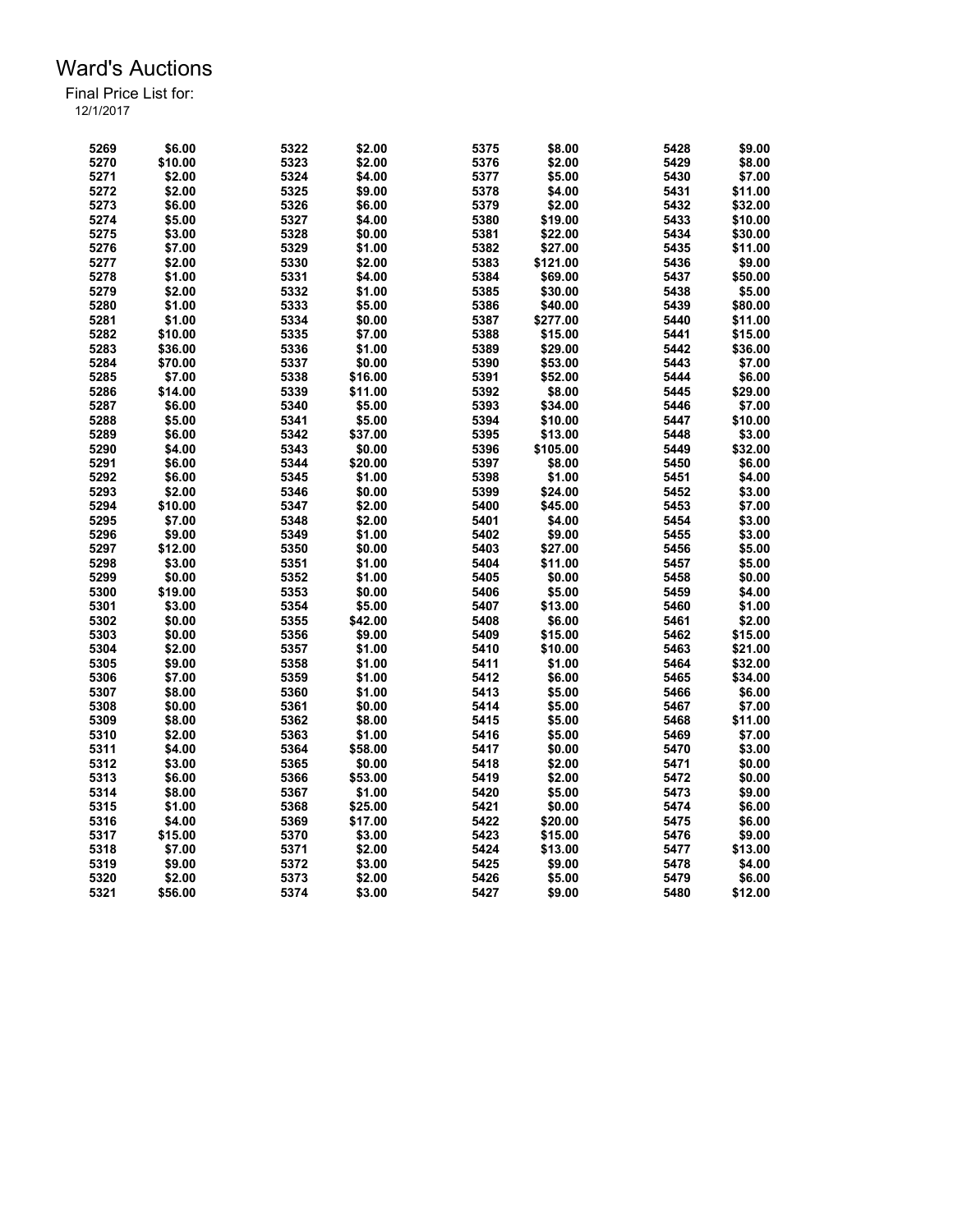| 5481         | \$3.00   | 5534 | \$10.00  | 6037 | \$93.00            | 6090 | \$6.00   |
|--------------|----------|------|----------|------|--------------------|------|----------|
| 5482         | \$32.00  | 5535 | \$3.00   | 6038 | \$32.00            | 6091 | \$5.00   |
| 5483         | \$11.00  | 5536 | \$2.00   | 6039 | \$36.00            | 6092 | \$48.00  |
| 5484         | \$58.00  | 5537 | \$9.00   | 6040 | \$30.00            | 6093 | \$0.00   |
| 5485         | \$17.00  | 5538 | \$26.00  | 6041 | \$21.00            | 6094 | \$36.00  |
| 5486         | \$23.00  | 5539 | \$63.00  | 6042 | \$20.00            | 6095 | \$38.00  |
| 5487         | \$25.00  | 5540 | \$27.00  | 6043 | \$42.00            | 6096 | \$30.00  |
| 5488         | \$37.00  | 5541 | \$27.00  | 6044 | \$36.00            | 6097 | \$32.00  |
| 5489         | \$15.00  | 5542 | \$32.00  | 6045 | \$42.00            | 6098 | \$105.00 |
| 5490         | \$37.00  | 5543 | \$24.00  | 6046 | \$20.00            | 6099 | \$10.00  |
| 5491         | \$132.00 | 5544 | \$10.00  | 6047 | \$30.00            | 6100 | \$27.00  |
| 5492         | \$1.00   | 5545 | \$11.00  | 6048 | \$84.00            | 6101 | \$53.00  |
| 5493         | \$0.00   | 5546 | \$40.00  | 6049 | \$90.00            | 6102 | \$58.00  |
| 5494         | \$3.00   | 5547 | \$16.00  | 6050 | \$96.00            | 6103 | \$53.00  |
| 5495         | \$420.00 | 5548 | \$40.00  | 6051 | \$129.00           | 6104 | \$27.00  |
| 5496         | \$28.00  | 5549 | \$291.00 | 6052 | \$315.00           | 6105 | \$44.00  |
| 5497         | \$2.00   | 5550 | \$5.00   | 6053 | \$65.00            | 6106 | \$40.00  |
|              |          |      |          |      |                    |      |          |
| 5498         | \$5.00   | 5551 | \$0.00   | 6054 | \$32.00            | 6107 | \$0.00   |
| 5499         | \$12.00  | 5552 | \$69.00  | 6055 | \$83.00            | 6108 | \$23.00  |
| 5500         | \$37.00  | 5553 | \$16.00  | 6056 | \$27.00            | 6109 | \$199.00 |
| 5501         | \$50.00  | 5554 | \$11.00  | 6057 | \$0.00             | 6110 | \$50.00  |
| 5502         | \$3.00   | 5555 | \$3.00   | 6058 | \$0.00             | 6111 | \$23.00  |
| 5503         | \$33.00  | 5556 | \$4.00   | 6059 | \$74.00            | 6112 | \$315.00 |
| 5504         | \$14.00  | 5557 | \$4.00   | 6060 | \$30.00            | 6113 | \$45.00  |
| 5505         | \$58.00  | 5558 | \$0.00   | 6061 | \$630.00           | 6114 | \$10.00  |
| 5506         | \$69.00  | 5559 | \$27.00  | 6062 | \$0.00             | 6115 | \$10.00  |
| 5507         | \$12.00  | 6010 | \$577.00 | 6063 | \$42.00            | 6116 | \$58.00  |
| 5508         | \$0.00   | 6011 | \$436.00 | 6064 | \$20.00            | 6117 | \$0.00   |
| 5509         | \$4.00   | 6012 | \$201.00 | 6065 | \$32.00            | 6118 | \$0.00   |
| 5510         | \$4.00   | 6013 | \$50.00  | 6066 | \$20.00            | 6119 | \$7.00   |
| 5511         | \$10.00  | 6014 | \$417.00 | 6067 | \$20.00            | 6120 | \$11.00  |
| 5512         | \$28.00  | 6015 | \$30.00  | 6068 | \$0.00             | 6121 | \$5.00   |
| 5513         | \$0.00   | 6016 | \$69.00  | 6069 | \$32.00            | 6122 | \$0.00   |
| 5514         | \$23.00  | 6017 | \$342.00 | 6070 | \$105.00           | 6123 | \$0.00   |
| 5515         | \$8.00   | 6018 | \$81.00  | 6071 | \$30.00            | 6124 | \$23.00  |
|              | \$12.00  | 6019 | \$231.00 | 6072 |                    | 6125 | \$23.00  |
| 5516<br>5517 | \$18.00  | 6020 |          | 6073 | \$20.00<br>\$11.00 | 6126 | \$38.00  |
|              |          |      | \$154.00 |      |                    |      |          |
| 5518         | \$23.00  | 6021 | \$25.00  | 6074 | \$32.00            | 6127 | \$48.00  |
| 5519         | \$0.00   | 6022 | \$158.00 | 6075 | \$250.00           | 6128 | \$5.00   |
| 5520         | \$2.00   | 6023 | \$79.00  | 6076 | \$0.00             | 6129 | \$27.00  |
| 5521         | \$37.00  | 6024 | \$100.00 | 6077 | \$0.00             | 6130 | \$5.00   |
| 5522         | \$32.00  | 6025 | \$263.00 | 6078 | \$5.00             | 6131 | \$12.00  |
| 5523         | \$13.00  | 6026 | \$30.00  | 6079 | \$0.00             | 6132 | \$25.00  |
| 5524         | \$0.00   | 6027 | \$368.00 | 6080 | \$17.00            | 6133 | \$14.00  |
| 5525         | \$11.00  | 6028 | \$320.00 | 6081 | \$10.00            | 6134 | \$29.00  |
| 5526         | \$1.00   | 6029 | \$100.00 | 6082 | \$25.00            | 6135 | \$42.00  |
| 5527         | \$14.00  | 6030 | \$174.00 | 6083 | \$24.00            | 6136 | \$11.00  |
| 5528         | \$3.00   | 6031 | \$100.00 | 6084 | \$0.00             | 6137 | \$73.00  |
| 5529         | \$0.00   | 6032 | \$231.00 | 6085 | \$13.00            | 6138 | \$46.00  |
| 5530         | \$0.00   | 6033 | \$263.00 | 6086 | \$40.00            | 6139 | \$39.00  |
| 5531         | \$3.00   | 6034 | \$111.00 | 6087 | \$21.00            | 6140 | \$12.00  |
| 5532         | \$105.00 | 6035 | \$42.00  | 6088 | \$10.00            | 6141 | \$6.00   |
| 5533         | \$0.00   | 6036 | \$32.00  | 6089 | \$13.00            | 7010 | \$15.00  |
|              |          |      |          |      |                    |      |          |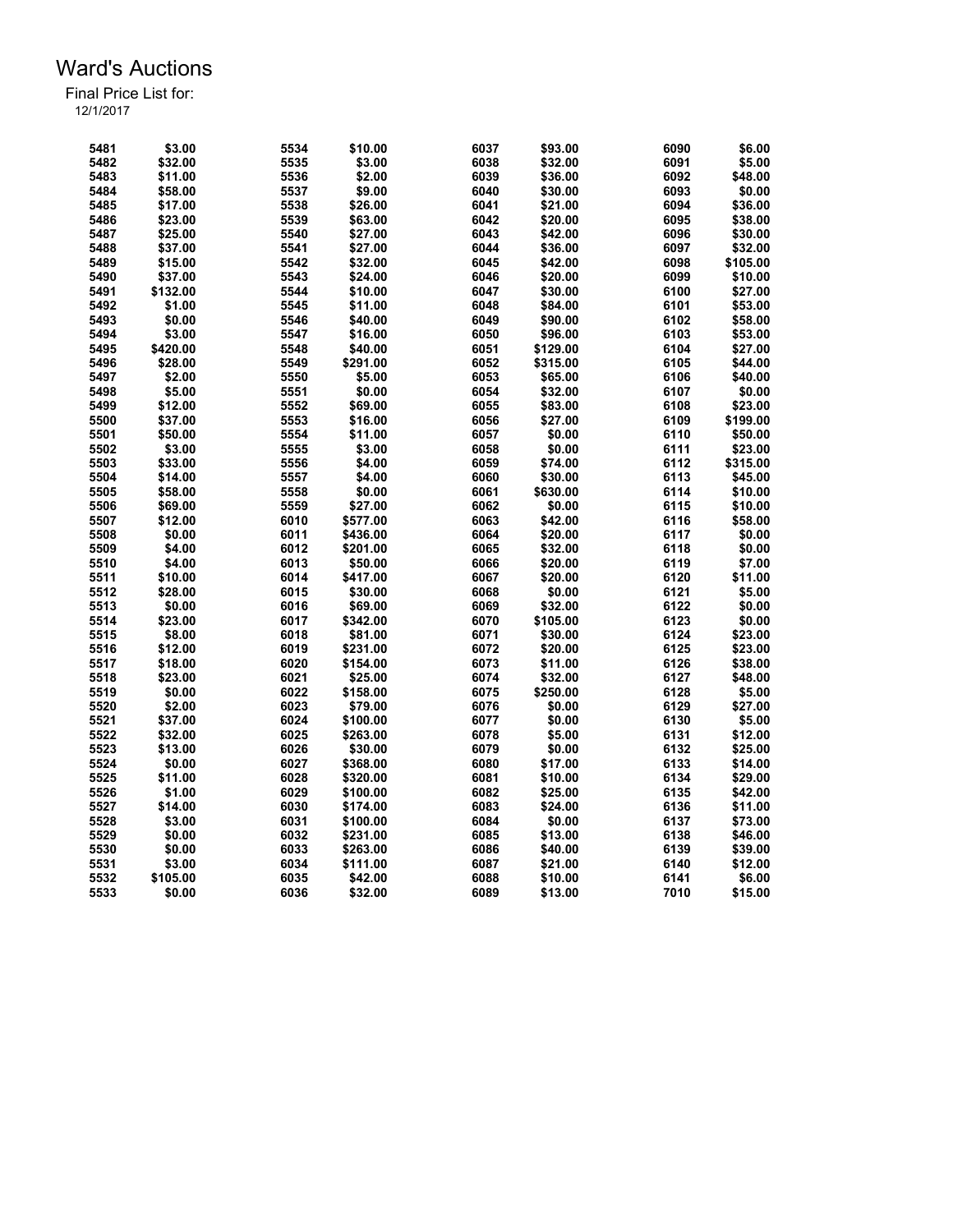| 7011 | \$39.00  | 7064 | \$3.00   | 7117 | \$16.00 | 7170 | \$0.00   |
|------|----------|------|----------|------|---------|------|----------|
| 7012 | \$0.00   | 7065 | \$10.00  | 7118 | \$11.00 | 7171 | \$0.00   |
| 7013 | \$61.00  | 7066 | \$42.00  | 7119 | \$3.00  | 7172 | \$0.00   |
| 7014 | \$152.00 | 7067 | \$0.00   | 7120 | \$0.00  | 7173 | \$3.00   |
| 7015 | \$19.00  | 7068 | \$48.00  | 7121 | \$6.00  | 7174 | \$0.00   |
| 7016 | \$16.00  | 7069 | \$21.00  | 7122 | \$3.00  | 7175 | \$2.00   |
| 7017 | \$16.00  | 7070 | \$0.00   | 7123 | \$0.00  | 7176 | \$0.00   |
| 7018 | \$16.00  | 7071 | \$3.00   | 7124 | \$10.00 | 7177 | \$2.00   |
| 7019 | \$16.00  | 7072 | \$0.00   | 7125 | \$0.00  | 7178 | \$27.00  |
| 7020 | \$24.00  | 7073 | \$18.00  | 7126 | \$7.00  | 7179 | \$23.00  |
| 7021 | \$0.00   | 7074 | \$132.00 | 7127 | \$0.00  | 7180 | \$8.00   |
| 7022 | \$0.00   | 7075 | \$7.00   | 7128 | \$0.00  | 7181 | \$16.00  |
| 7023 | \$0.00   | 7076 | \$11.00  | 7129 | \$39.00 | 7182 | \$0.00   |
| 7024 | \$26.00  | 7077 | \$12.00  | 7130 | \$40.00 | 7183 | \$210.00 |
| 7025 |          | 7078 |          | 7131 |         | 7184 | \$9.00   |
|      | \$10.00  |      | \$21.00  |      | \$6.00  |      |          |
| 7026 | \$11.00  | 7079 | \$7.00   | 7132 | \$6.00  | 7185 | \$28.00  |
| 7027 | \$48.00  | 7080 | \$21.00  | 7133 | \$37.00 | 7186 | \$6.00   |
| 7028 | \$13.00  | 7081 | \$27.00  | 7134 | \$0.00  | 7187 | \$10.00  |
| 7029 | \$0.00   | 7082 | \$2.00   | 7135 | \$0.00  | 7188 | \$10.00  |
| 7030 | \$0.00   | 7083 | \$11.00  | 7136 | \$2.00  | 7189 | \$17.00  |
| 7031 | \$10.00  | 7084 | \$0.00   | 7137 | \$6.00  | 7190 | \$21.00  |
| 7032 | \$10.00  | 7085 | \$21.00  | 7138 | \$2.00  | 7191 | \$38.00  |
| 7033 | \$21.00  | 7086 | \$40.00  | 7139 | \$10.00 | 7192 | \$0.00   |
| 7034 | \$16.00  | 7087 | \$21.00  | 7140 | \$8.00  | 7193 | \$17.00  |
| 7035 | \$30.00  | 7088 | \$3.00   | 7141 | \$4.00  | 7194 | \$7.00   |
| 7036 | \$21.00  | 7089 | \$0.00   | 7142 | \$2.00  | 7195 | \$44.00  |
| 7037 | \$15.00  | 7090 | \$0.00   | 7143 | \$5.00  | 7196 | \$17.00  |
| 7038 | \$13.00  | 7091 | \$0.00   | 7144 | \$6.00  | 7197 | \$4.00   |
| 7039 | \$48.00  | 7092 | \$65.00  | 7145 | \$3.00  | 7198 | \$21.00  |
| 7040 | \$35.00  | 7093 | \$0.00   | 7146 | \$4.00  | 7199 | \$37.00  |
| 7041 | \$53.00  | 7094 | \$8.00   | 7147 | \$9.00  | 7200 | \$32.00  |
| 7042 | \$19.00  | 7095 | \$10.00  | 7148 | \$12.00 | 7201 | \$0.00   |
| 7043 | \$0.00   | 7096 | \$10.00  | 7149 | \$3.00  | 7202 | \$23.00  |
| 7044 | \$0.00   | 7097 | \$0.00   | 7150 | \$2.00  | 7203 | \$12.00  |
| 7045 | \$0.00   | 7098 | \$12.00  | 7151 | \$3.00  | 7204 | \$10.00  |
| 7046 | \$32.00  | 7099 | \$24.00  | 7152 | \$9.00  | 7205 | \$0.00   |
| 7047 | \$29.00  | 7100 | \$9.00   | 7153 | \$2.00  | 7206 | \$7.00   |
| 7048 | \$0.00   | 7101 | \$6.00   | 7154 | \$0.00  | 7207 | \$25.00  |
| 7049 | \$0.00   | 7102 | \$3.00   | 7155 | \$5.00  | 7208 | \$24.00  |
| 7050 | \$279.00 | 7103 | \$0.00   | 7156 | \$2.00  | 7209 | \$48.00  |
| 7051 | \$0.00   | 7104 | \$0.00   | 7157 | \$0.00  | 7210 | \$0.00   |
|      |          |      |          |      |         |      |          |
| 7052 | \$0.00   | 7105 | \$11.00  | 7158 | \$0.00  | 7211 | \$23.00  |
| 7053 | \$58.00  | 7106 | \$7.00   | 7159 | \$0.00  | 7212 | \$45.00  |
| 7054 | \$76.00  | 7107 | \$3.00   | 7160 | \$0.00  | 7213 | \$21.00  |
| 7055 | \$53.00  | 7108 | \$0.00   | 7161 | \$0.00  | 7214 | \$4.00   |
| 7056 | \$104.00 | 7109 | \$0.00   | 7162 | \$2.00  | 7215 | \$5.00   |
| 7057 | \$23.00  | 7110 | \$0.00   | 7163 | \$0.00  | 7216 | \$6.00   |
| 7058 | \$40.00  | 7111 | \$0.00   | 7164 | \$2.00  | 7217 | \$0.00   |
| 7059 | \$54.00  | 7112 | \$0.00   | 7165 | \$0.00  | 7218 | \$0.00   |
| 7060 | \$63.00  | 7113 | \$0.00   | 7166 | \$2.00  | 7219 | \$5.00   |
| 7061 | \$70.00  | 7114 | \$5.00   | 7167 | \$0.00  | 7220 | \$11.00  |
| 7062 | \$65.00  | 7115 | \$4.00   | 7168 | \$0.00  | 7221 | \$0.00   |
| 7063 | \$20.00  | 7116 | \$6.00   | 7169 | \$5.00  | 7222 | \$5.00   |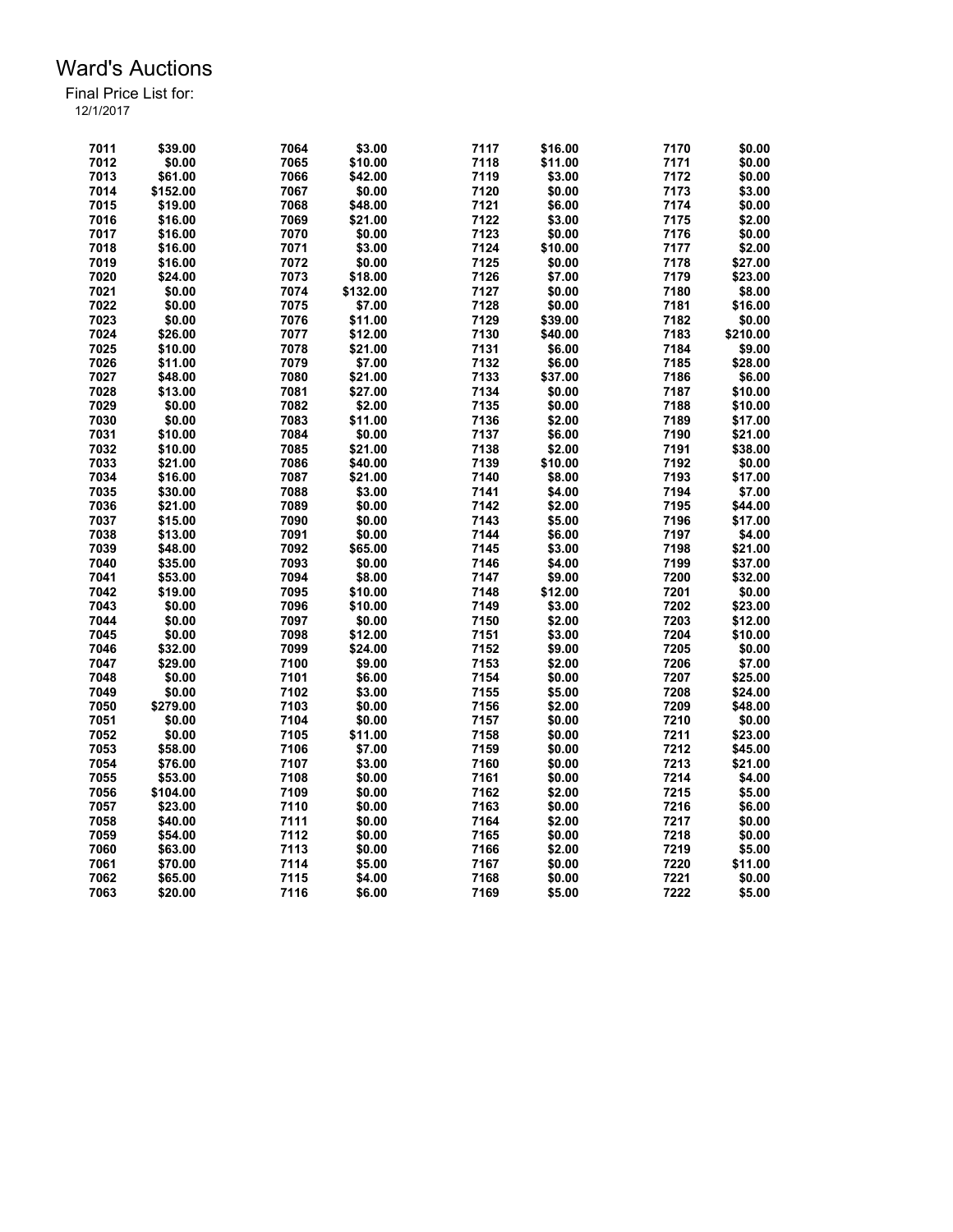| 7224<br>\$11.00<br>8050<br>\$21.00<br>8103<br>\$39.00<br>8156<br>\$36.00<br>7225<br>8104<br>8157<br>\$19.00<br>\$8.00<br>8051<br>\$21.00<br>\$20.00<br>7226<br>8052<br>\$0.00<br>8158<br>\$24.00<br>\$15.00<br>8105<br>\$25.00<br>7227<br>\$0.00<br>8159<br>\$65.00<br>\$107.00<br>8053<br>\$28.00<br>8106<br>7228<br>8107<br>\$3.00<br>8054<br>\$15.00<br>\$1,701.00<br>8160<br>\$16.00<br>7229<br>\$8.00<br>\$0.00<br>8108<br>8161<br>8055<br>\$801.00<br>\$137.00<br>7230<br>8109<br>\$26.00<br>8056<br>\$19.00<br>\$67.00<br>8162<br>\$25.00<br>8057<br>8110<br>8163<br>7231<br>\$21.00<br>\$10.00<br>\$24.00<br>\$100.00<br>7232<br>8111<br>8164<br>\$49.00<br>8058<br>\$6.00<br>\$10.00<br>\$21.00<br>7233<br>8112<br>\$37.00<br>8059<br>\$14.00<br>\$51.00<br>8165<br>\$21.00<br>8113<br>7234<br>\$14.00<br>8060<br>\$4.00<br>\$9.00<br>8166<br>\$0.00<br>7235<br>\$63.00<br>8061<br>\$300.00<br>8114<br>\$5.00<br>8167<br>\$6.00<br>8009<br>8115<br>8168<br>\$5,000.00<br>8062<br>\$2.415.00<br>\$14.00<br>\$0.00<br>8116<br>8169<br>8010<br>\$2,975.00<br>8063<br>\$70.00<br>\$1,008.00<br>\$21.00<br>8011<br>8117<br>\$578.00<br>\$1,339.00<br>8064<br>\$223.00<br>8170<br>\$3,160.00<br>8012<br>8065<br>\$4,500.00<br>8118<br>\$223.00<br>8171<br>\$9.00<br>\$640.00<br>8013<br>\$425.00<br>8066<br>8119<br>\$0.00<br>8172<br>\$4,284.00<br>\$28.00<br>8014<br>8067<br>8120<br>\$15.00<br>8173<br>\$101.00<br>\$739.00<br>\$2,856.00<br>8015<br>\$7,022.00<br>8068<br>\$3,098.00<br>8121<br>\$117.00<br>8174<br>\$0.00<br>8016<br>8122<br>8175<br>\$250.00<br>8069<br>\$237.00<br>\$37.00<br>\$848.00<br>8123<br>8017<br>\$6,300.00<br>8070<br>\$1,365.00<br>\$94.00<br>8176<br>\$54.00<br>8124<br>8018<br>\$350.00<br>8071<br>\$448.00<br>\$30.00<br>8177<br>\$50.00<br>8019<br>8125<br>8178<br>\$200.00<br>8072<br>\$152.00<br>\$48.00<br>\$10.00<br>8020<br>8126<br>\$42.00<br>\$438.00<br>8073<br>\$167.00<br>\$0.00<br>8179<br>8127<br>8021<br>8074<br>\$50.00<br>8180<br>\$37.00<br>\$714.00<br>\$106.00<br>8022<br>8075<br>8128<br>8181<br>\$425.00<br>\$220.00<br>\$0.00<br>\$11.00<br>8023<br>\$448.00<br>8076<br>\$158.00<br>8129<br>\$0.00<br>8182<br>\$13.00<br>8024<br>8077<br>8130<br>\$0.00<br>8183<br>\$11.00<br>\$325.00<br>\$966.00<br>8025<br>8078<br>8131<br>\$0.00<br>8184<br>\$5.00<br>\$720.00<br>\$1,365.00<br>8026<br>8132<br>\$263.00<br>8079<br>\$88.00<br>\$5.00<br>8185<br>\$29.00<br>8027<br>\$263.00<br>8080<br>\$41.00<br>8133<br>\$0.00<br>8186<br>\$8.00<br>8028<br>\$15.00<br>8081<br>\$368.00<br>8134<br>\$4.00<br>8187<br>\$6.00<br>8029<br>\$167.00<br>8082<br>\$720.00<br>8135<br>\$16.00<br>8188<br>\$0.00<br>8030<br>\$69.00<br>8083<br>8136<br>\$18.00<br>8189<br>\$510.00<br>\$5.00<br>8137<br>8031<br>\$5.00<br>8084<br>\$5.00<br>\$16.00<br>8190<br>\$24.00<br>8032<br>8085<br>\$0.00<br>8138<br>\$15.00<br>8191<br>\$20.00<br>\$5,775.00<br>8033<br>8139<br>8192<br>8086<br>\$0.00<br>\$13.00<br>\$6.00<br>\$1,481.00<br>8034<br>8087<br>8140<br>\$23.00<br>8193<br>\$5,250.00<br>\$105.00<br>\$0.00<br>8035<br>8141<br>\$0.00<br>8194<br>\$16.00<br>\$5,250.00<br>8088<br>\$268.00<br>8036<br>8089<br>8142<br>\$0.00<br>8195<br>\$10.00<br>\$2,316.00<br>\$228.00<br>8037<br>\$3,089.00<br>8090<br>\$179.00<br>8143<br>\$0.00<br>8196<br>\$0.00<br>8038<br>8091<br>\$223.00<br>8144<br>\$60.00<br>8197<br>\$1,875.00<br>\$0.00<br>8039<br>8092<br>\$32.00<br>8145<br>\$5.00<br>8198<br>\$8.00<br>\$436.00<br>8040<br>8146<br>\$132.00<br>\$840.00<br>8093<br>\$0.00<br>8199<br>\$0.00<br>8147<br>8041<br>\$116.00<br>8094<br>\$14.00<br>\$76.00<br>8200<br>\$8.00<br>8042<br>8095<br>\$0.00<br>8148<br>\$49.00<br>8201<br>\$0.00<br>\$1,622.00<br>8043<br>8096<br>\$11.00<br>8149<br>\$0.00<br>8202<br>\$0.00<br>\$210.00<br>8203<br>8044<br>\$20.00<br>8097<br>\$48.00<br>8150<br>\$98.00<br>\$18.00<br>8045<br>\$0.00<br>8098<br>\$27.00<br>8204<br>\$23.00<br>8151<br>\$11.00<br>8152<br>\$0.00<br>8046<br>\$15.00<br>8099<br>\$11.00<br>8205<br>\$5.00<br>8153<br>\$100.00<br>8206<br>8047<br>\$21.00<br>8100<br>\$0.00<br>\$19.00<br>8048<br>8101<br>8154<br>8207<br>\$6.00<br>\$0.00<br>\$20.00<br>\$158.00 | 7223 | \$6.00 | 8049 | \$31.00 | 8102 | \$0.00 | 8155 | \$39.00 |
|-----------------------------------------------------------------------------------------------------------------------------------------------------------------------------------------------------------------------------------------------------------------------------------------------------------------------------------------------------------------------------------------------------------------------------------------------------------------------------------------------------------------------------------------------------------------------------------------------------------------------------------------------------------------------------------------------------------------------------------------------------------------------------------------------------------------------------------------------------------------------------------------------------------------------------------------------------------------------------------------------------------------------------------------------------------------------------------------------------------------------------------------------------------------------------------------------------------------------------------------------------------------------------------------------------------------------------------------------------------------------------------------------------------------------------------------------------------------------------------------------------------------------------------------------------------------------------------------------------------------------------------------------------------------------------------------------------------------------------------------------------------------------------------------------------------------------------------------------------------------------------------------------------------------------------------------------------------------------------------------------------------------------------------------------------------------------------------------------------------------------------------------------------------------------------------------------------------------------------------------------------------------------------------------------------------------------------------------------------------------------------------------------------------------------------------------------------------------------------------------------------------------------------------------------------------------------------------------------------------------------------------------------------------------------------------------------------------------------------------------------------------------------------------------------------------------------------------------------------------------------------------------------------------------------------------------------------------------------------------------------------------------------------------------------------------------------------------------------------------------------------------------------------------------------------------------------------------------------------------------------------------------------------------------------------------------------------------------------------------------------------------------------------------------------------------------------------------------------------------------------------------------------------------------------------------------------------------------------------------------------------------------------------------------------------------------------------------------------------------------------------------------------------------------------------------------------------------------------------------------------------------------------------------------------------------------------------------------------------------------------------------------------------------------------------------------------------------------------------------------------------------------------------------------------------|------|--------|------|---------|------|--------|------|---------|
|                                                                                                                                                                                                                                                                                                                                                                                                                                                                                                                                                                                                                                                                                                                                                                                                                                                                                                                                                                                                                                                                                                                                                                                                                                                                                                                                                                                                                                                                                                                                                                                                                                                                                                                                                                                                                                                                                                                                                                                                                                                                                                                                                                                                                                                                                                                                                                                                                                                                                                                                                                                                                                                                                                                                                                                                                                                                                                                                                                                                                                                                                                                                                                                                                                                                                                                                                                                                                                                                                                                                                                                                                                                                                                                                                                                                                                                                                                                                                                                                                                                                                                                                                                             |      |        |      |         |      |        |      |         |
|                                                                                                                                                                                                                                                                                                                                                                                                                                                                                                                                                                                                                                                                                                                                                                                                                                                                                                                                                                                                                                                                                                                                                                                                                                                                                                                                                                                                                                                                                                                                                                                                                                                                                                                                                                                                                                                                                                                                                                                                                                                                                                                                                                                                                                                                                                                                                                                                                                                                                                                                                                                                                                                                                                                                                                                                                                                                                                                                                                                                                                                                                                                                                                                                                                                                                                                                                                                                                                                                                                                                                                                                                                                                                                                                                                                                                                                                                                                                                                                                                                                                                                                                                                             |      |        |      |         |      |        |      |         |
|                                                                                                                                                                                                                                                                                                                                                                                                                                                                                                                                                                                                                                                                                                                                                                                                                                                                                                                                                                                                                                                                                                                                                                                                                                                                                                                                                                                                                                                                                                                                                                                                                                                                                                                                                                                                                                                                                                                                                                                                                                                                                                                                                                                                                                                                                                                                                                                                                                                                                                                                                                                                                                                                                                                                                                                                                                                                                                                                                                                                                                                                                                                                                                                                                                                                                                                                                                                                                                                                                                                                                                                                                                                                                                                                                                                                                                                                                                                                                                                                                                                                                                                                                                             |      |        |      |         |      |        |      |         |
|                                                                                                                                                                                                                                                                                                                                                                                                                                                                                                                                                                                                                                                                                                                                                                                                                                                                                                                                                                                                                                                                                                                                                                                                                                                                                                                                                                                                                                                                                                                                                                                                                                                                                                                                                                                                                                                                                                                                                                                                                                                                                                                                                                                                                                                                                                                                                                                                                                                                                                                                                                                                                                                                                                                                                                                                                                                                                                                                                                                                                                                                                                                                                                                                                                                                                                                                                                                                                                                                                                                                                                                                                                                                                                                                                                                                                                                                                                                                                                                                                                                                                                                                                                             |      |        |      |         |      |        |      |         |
|                                                                                                                                                                                                                                                                                                                                                                                                                                                                                                                                                                                                                                                                                                                                                                                                                                                                                                                                                                                                                                                                                                                                                                                                                                                                                                                                                                                                                                                                                                                                                                                                                                                                                                                                                                                                                                                                                                                                                                                                                                                                                                                                                                                                                                                                                                                                                                                                                                                                                                                                                                                                                                                                                                                                                                                                                                                                                                                                                                                                                                                                                                                                                                                                                                                                                                                                                                                                                                                                                                                                                                                                                                                                                                                                                                                                                                                                                                                                                                                                                                                                                                                                                                             |      |        |      |         |      |        |      |         |
|                                                                                                                                                                                                                                                                                                                                                                                                                                                                                                                                                                                                                                                                                                                                                                                                                                                                                                                                                                                                                                                                                                                                                                                                                                                                                                                                                                                                                                                                                                                                                                                                                                                                                                                                                                                                                                                                                                                                                                                                                                                                                                                                                                                                                                                                                                                                                                                                                                                                                                                                                                                                                                                                                                                                                                                                                                                                                                                                                                                                                                                                                                                                                                                                                                                                                                                                                                                                                                                                                                                                                                                                                                                                                                                                                                                                                                                                                                                                                                                                                                                                                                                                                                             |      |        |      |         |      |        |      |         |
|                                                                                                                                                                                                                                                                                                                                                                                                                                                                                                                                                                                                                                                                                                                                                                                                                                                                                                                                                                                                                                                                                                                                                                                                                                                                                                                                                                                                                                                                                                                                                                                                                                                                                                                                                                                                                                                                                                                                                                                                                                                                                                                                                                                                                                                                                                                                                                                                                                                                                                                                                                                                                                                                                                                                                                                                                                                                                                                                                                                                                                                                                                                                                                                                                                                                                                                                                                                                                                                                                                                                                                                                                                                                                                                                                                                                                                                                                                                                                                                                                                                                                                                                                                             |      |        |      |         |      |        |      |         |
|                                                                                                                                                                                                                                                                                                                                                                                                                                                                                                                                                                                                                                                                                                                                                                                                                                                                                                                                                                                                                                                                                                                                                                                                                                                                                                                                                                                                                                                                                                                                                                                                                                                                                                                                                                                                                                                                                                                                                                                                                                                                                                                                                                                                                                                                                                                                                                                                                                                                                                                                                                                                                                                                                                                                                                                                                                                                                                                                                                                                                                                                                                                                                                                                                                                                                                                                                                                                                                                                                                                                                                                                                                                                                                                                                                                                                                                                                                                                                                                                                                                                                                                                                                             |      |        |      |         |      |        |      |         |
|                                                                                                                                                                                                                                                                                                                                                                                                                                                                                                                                                                                                                                                                                                                                                                                                                                                                                                                                                                                                                                                                                                                                                                                                                                                                                                                                                                                                                                                                                                                                                                                                                                                                                                                                                                                                                                                                                                                                                                                                                                                                                                                                                                                                                                                                                                                                                                                                                                                                                                                                                                                                                                                                                                                                                                                                                                                                                                                                                                                                                                                                                                                                                                                                                                                                                                                                                                                                                                                                                                                                                                                                                                                                                                                                                                                                                                                                                                                                                                                                                                                                                                                                                                             |      |        |      |         |      |        |      |         |
|                                                                                                                                                                                                                                                                                                                                                                                                                                                                                                                                                                                                                                                                                                                                                                                                                                                                                                                                                                                                                                                                                                                                                                                                                                                                                                                                                                                                                                                                                                                                                                                                                                                                                                                                                                                                                                                                                                                                                                                                                                                                                                                                                                                                                                                                                                                                                                                                                                                                                                                                                                                                                                                                                                                                                                                                                                                                                                                                                                                                                                                                                                                                                                                                                                                                                                                                                                                                                                                                                                                                                                                                                                                                                                                                                                                                                                                                                                                                                                                                                                                                                                                                                                             |      |        |      |         |      |        |      |         |
|                                                                                                                                                                                                                                                                                                                                                                                                                                                                                                                                                                                                                                                                                                                                                                                                                                                                                                                                                                                                                                                                                                                                                                                                                                                                                                                                                                                                                                                                                                                                                                                                                                                                                                                                                                                                                                                                                                                                                                                                                                                                                                                                                                                                                                                                                                                                                                                                                                                                                                                                                                                                                                                                                                                                                                                                                                                                                                                                                                                                                                                                                                                                                                                                                                                                                                                                                                                                                                                                                                                                                                                                                                                                                                                                                                                                                                                                                                                                                                                                                                                                                                                                                                             |      |        |      |         |      |        |      |         |
|                                                                                                                                                                                                                                                                                                                                                                                                                                                                                                                                                                                                                                                                                                                                                                                                                                                                                                                                                                                                                                                                                                                                                                                                                                                                                                                                                                                                                                                                                                                                                                                                                                                                                                                                                                                                                                                                                                                                                                                                                                                                                                                                                                                                                                                                                                                                                                                                                                                                                                                                                                                                                                                                                                                                                                                                                                                                                                                                                                                                                                                                                                                                                                                                                                                                                                                                                                                                                                                                                                                                                                                                                                                                                                                                                                                                                                                                                                                                                                                                                                                                                                                                                                             |      |        |      |         |      |        |      |         |
|                                                                                                                                                                                                                                                                                                                                                                                                                                                                                                                                                                                                                                                                                                                                                                                                                                                                                                                                                                                                                                                                                                                                                                                                                                                                                                                                                                                                                                                                                                                                                                                                                                                                                                                                                                                                                                                                                                                                                                                                                                                                                                                                                                                                                                                                                                                                                                                                                                                                                                                                                                                                                                                                                                                                                                                                                                                                                                                                                                                                                                                                                                                                                                                                                                                                                                                                                                                                                                                                                                                                                                                                                                                                                                                                                                                                                                                                                                                                                                                                                                                                                                                                                                             |      |        |      |         |      |        |      |         |
|                                                                                                                                                                                                                                                                                                                                                                                                                                                                                                                                                                                                                                                                                                                                                                                                                                                                                                                                                                                                                                                                                                                                                                                                                                                                                                                                                                                                                                                                                                                                                                                                                                                                                                                                                                                                                                                                                                                                                                                                                                                                                                                                                                                                                                                                                                                                                                                                                                                                                                                                                                                                                                                                                                                                                                                                                                                                                                                                                                                                                                                                                                                                                                                                                                                                                                                                                                                                                                                                                                                                                                                                                                                                                                                                                                                                                                                                                                                                                                                                                                                                                                                                                                             |      |        |      |         |      |        |      |         |
|                                                                                                                                                                                                                                                                                                                                                                                                                                                                                                                                                                                                                                                                                                                                                                                                                                                                                                                                                                                                                                                                                                                                                                                                                                                                                                                                                                                                                                                                                                                                                                                                                                                                                                                                                                                                                                                                                                                                                                                                                                                                                                                                                                                                                                                                                                                                                                                                                                                                                                                                                                                                                                                                                                                                                                                                                                                                                                                                                                                                                                                                                                                                                                                                                                                                                                                                                                                                                                                                                                                                                                                                                                                                                                                                                                                                                                                                                                                                                                                                                                                                                                                                                                             |      |        |      |         |      |        |      |         |
|                                                                                                                                                                                                                                                                                                                                                                                                                                                                                                                                                                                                                                                                                                                                                                                                                                                                                                                                                                                                                                                                                                                                                                                                                                                                                                                                                                                                                                                                                                                                                                                                                                                                                                                                                                                                                                                                                                                                                                                                                                                                                                                                                                                                                                                                                                                                                                                                                                                                                                                                                                                                                                                                                                                                                                                                                                                                                                                                                                                                                                                                                                                                                                                                                                                                                                                                                                                                                                                                                                                                                                                                                                                                                                                                                                                                                                                                                                                                                                                                                                                                                                                                                                             |      |        |      |         |      |        |      |         |
|                                                                                                                                                                                                                                                                                                                                                                                                                                                                                                                                                                                                                                                                                                                                                                                                                                                                                                                                                                                                                                                                                                                                                                                                                                                                                                                                                                                                                                                                                                                                                                                                                                                                                                                                                                                                                                                                                                                                                                                                                                                                                                                                                                                                                                                                                                                                                                                                                                                                                                                                                                                                                                                                                                                                                                                                                                                                                                                                                                                                                                                                                                                                                                                                                                                                                                                                                                                                                                                                                                                                                                                                                                                                                                                                                                                                                                                                                                                                                                                                                                                                                                                                                                             |      |        |      |         |      |        |      |         |
|                                                                                                                                                                                                                                                                                                                                                                                                                                                                                                                                                                                                                                                                                                                                                                                                                                                                                                                                                                                                                                                                                                                                                                                                                                                                                                                                                                                                                                                                                                                                                                                                                                                                                                                                                                                                                                                                                                                                                                                                                                                                                                                                                                                                                                                                                                                                                                                                                                                                                                                                                                                                                                                                                                                                                                                                                                                                                                                                                                                                                                                                                                                                                                                                                                                                                                                                                                                                                                                                                                                                                                                                                                                                                                                                                                                                                                                                                                                                                                                                                                                                                                                                                                             |      |        |      |         |      |        |      |         |
|                                                                                                                                                                                                                                                                                                                                                                                                                                                                                                                                                                                                                                                                                                                                                                                                                                                                                                                                                                                                                                                                                                                                                                                                                                                                                                                                                                                                                                                                                                                                                                                                                                                                                                                                                                                                                                                                                                                                                                                                                                                                                                                                                                                                                                                                                                                                                                                                                                                                                                                                                                                                                                                                                                                                                                                                                                                                                                                                                                                                                                                                                                                                                                                                                                                                                                                                                                                                                                                                                                                                                                                                                                                                                                                                                                                                                                                                                                                                                                                                                                                                                                                                                                             |      |        |      |         |      |        |      |         |
|                                                                                                                                                                                                                                                                                                                                                                                                                                                                                                                                                                                                                                                                                                                                                                                                                                                                                                                                                                                                                                                                                                                                                                                                                                                                                                                                                                                                                                                                                                                                                                                                                                                                                                                                                                                                                                                                                                                                                                                                                                                                                                                                                                                                                                                                                                                                                                                                                                                                                                                                                                                                                                                                                                                                                                                                                                                                                                                                                                                                                                                                                                                                                                                                                                                                                                                                                                                                                                                                                                                                                                                                                                                                                                                                                                                                                                                                                                                                                                                                                                                                                                                                                                             |      |        |      |         |      |        |      |         |
|                                                                                                                                                                                                                                                                                                                                                                                                                                                                                                                                                                                                                                                                                                                                                                                                                                                                                                                                                                                                                                                                                                                                                                                                                                                                                                                                                                                                                                                                                                                                                                                                                                                                                                                                                                                                                                                                                                                                                                                                                                                                                                                                                                                                                                                                                                                                                                                                                                                                                                                                                                                                                                                                                                                                                                                                                                                                                                                                                                                                                                                                                                                                                                                                                                                                                                                                                                                                                                                                                                                                                                                                                                                                                                                                                                                                                                                                                                                                                                                                                                                                                                                                                                             |      |        |      |         |      |        |      |         |
|                                                                                                                                                                                                                                                                                                                                                                                                                                                                                                                                                                                                                                                                                                                                                                                                                                                                                                                                                                                                                                                                                                                                                                                                                                                                                                                                                                                                                                                                                                                                                                                                                                                                                                                                                                                                                                                                                                                                                                                                                                                                                                                                                                                                                                                                                                                                                                                                                                                                                                                                                                                                                                                                                                                                                                                                                                                                                                                                                                                                                                                                                                                                                                                                                                                                                                                                                                                                                                                                                                                                                                                                                                                                                                                                                                                                                                                                                                                                                                                                                                                                                                                                                                             |      |        |      |         |      |        |      |         |
|                                                                                                                                                                                                                                                                                                                                                                                                                                                                                                                                                                                                                                                                                                                                                                                                                                                                                                                                                                                                                                                                                                                                                                                                                                                                                                                                                                                                                                                                                                                                                                                                                                                                                                                                                                                                                                                                                                                                                                                                                                                                                                                                                                                                                                                                                                                                                                                                                                                                                                                                                                                                                                                                                                                                                                                                                                                                                                                                                                                                                                                                                                                                                                                                                                                                                                                                                                                                                                                                                                                                                                                                                                                                                                                                                                                                                                                                                                                                                                                                                                                                                                                                                                             |      |        |      |         |      |        |      |         |
|                                                                                                                                                                                                                                                                                                                                                                                                                                                                                                                                                                                                                                                                                                                                                                                                                                                                                                                                                                                                                                                                                                                                                                                                                                                                                                                                                                                                                                                                                                                                                                                                                                                                                                                                                                                                                                                                                                                                                                                                                                                                                                                                                                                                                                                                                                                                                                                                                                                                                                                                                                                                                                                                                                                                                                                                                                                                                                                                                                                                                                                                                                                                                                                                                                                                                                                                                                                                                                                                                                                                                                                                                                                                                                                                                                                                                                                                                                                                                                                                                                                                                                                                                                             |      |        |      |         |      |        |      |         |
|                                                                                                                                                                                                                                                                                                                                                                                                                                                                                                                                                                                                                                                                                                                                                                                                                                                                                                                                                                                                                                                                                                                                                                                                                                                                                                                                                                                                                                                                                                                                                                                                                                                                                                                                                                                                                                                                                                                                                                                                                                                                                                                                                                                                                                                                                                                                                                                                                                                                                                                                                                                                                                                                                                                                                                                                                                                                                                                                                                                                                                                                                                                                                                                                                                                                                                                                                                                                                                                                                                                                                                                                                                                                                                                                                                                                                                                                                                                                                                                                                                                                                                                                                                             |      |        |      |         |      |        |      |         |
|                                                                                                                                                                                                                                                                                                                                                                                                                                                                                                                                                                                                                                                                                                                                                                                                                                                                                                                                                                                                                                                                                                                                                                                                                                                                                                                                                                                                                                                                                                                                                                                                                                                                                                                                                                                                                                                                                                                                                                                                                                                                                                                                                                                                                                                                                                                                                                                                                                                                                                                                                                                                                                                                                                                                                                                                                                                                                                                                                                                                                                                                                                                                                                                                                                                                                                                                                                                                                                                                                                                                                                                                                                                                                                                                                                                                                                                                                                                                                                                                                                                                                                                                                                             |      |        |      |         |      |        |      |         |
|                                                                                                                                                                                                                                                                                                                                                                                                                                                                                                                                                                                                                                                                                                                                                                                                                                                                                                                                                                                                                                                                                                                                                                                                                                                                                                                                                                                                                                                                                                                                                                                                                                                                                                                                                                                                                                                                                                                                                                                                                                                                                                                                                                                                                                                                                                                                                                                                                                                                                                                                                                                                                                                                                                                                                                                                                                                                                                                                                                                                                                                                                                                                                                                                                                                                                                                                                                                                                                                                                                                                                                                                                                                                                                                                                                                                                                                                                                                                                                                                                                                                                                                                                                             |      |        |      |         |      |        |      |         |
|                                                                                                                                                                                                                                                                                                                                                                                                                                                                                                                                                                                                                                                                                                                                                                                                                                                                                                                                                                                                                                                                                                                                                                                                                                                                                                                                                                                                                                                                                                                                                                                                                                                                                                                                                                                                                                                                                                                                                                                                                                                                                                                                                                                                                                                                                                                                                                                                                                                                                                                                                                                                                                                                                                                                                                                                                                                                                                                                                                                                                                                                                                                                                                                                                                                                                                                                                                                                                                                                                                                                                                                                                                                                                                                                                                                                                                                                                                                                                                                                                                                                                                                                                                             |      |        |      |         |      |        |      |         |
|                                                                                                                                                                                                                                                                                                                                                                                                                                                                                                                                                                                                                                                                                                                                                                                                                                                                                                                                                                                                                                                                                                                                                                                                                                                                                                                                                                                                                                                                                                                                                                                                                                                                                                                                                                                                                                                                                                                                                                                                                                                                                                                                                                                                                                                                                                                                                                                                                                                                                                                                                                                                                                                                                                                                                                                                                                                                                                                                                                                                                                                                                                                                                                                                                                                                                                                                                                                                                                                                                                                                                                                                                                                                                                                                                                                                                                                                                                                                                                                                                                                                                                                                                                             |      |        |      |         |      |        |      |         |
|                                                                                                                                                                                                                                                                                                                                                                                                                                                                                                                                                                                                                                                                                                                                                                                                                                                                                                                                                                                                                                                                                                                                                                                                                                                                                                                                                                                                                                                                                                                                                                                                                                                                                                                                                                                                                                                                                                                                                                                                                                                                                                                                                                                                                                                                                                                                                                                                                                                                                                                                                                                                                                                                                                                                                                                                                                                                                                                                                                                                                                                                                                                                                                                                                                                                                                                                                                                                                                                                                                                                                                                                                                                                                                                                                                                                                                                                                                                                                                                                                                                                                                                                                                             |      |        |      |         |      |        |      |         |
|                                                                                                                                                                                                                                                                                                                                                                                                                                                                                                                                                                                                                                                                                                                                                                                                                                                                                                                                                                                                                                                                                                                                                                                                                                                                                                                                                                                                                                                                                                                                                                                                                                                                                                                                                                                                                                                                                                                                                                                                                                                                                                                                                                                                                                                                                                                                                                                                                                                                                                                                                                                                                                                                                                                                                                                                                                                                                                                                                                                                                                                                                                                                                                                                                                                                                                                                                                                                                                                                                                                                                                                                                                                                                                                                                                                                                                                                                                                                                                                                                                                                                                                                                                             |      |        |      |         |      |        |      |         |
|                                                                                                                                                                                                                                                                                                                                                                                                                                                                                                                                                                                                                                                                                                                                                                                                                                                                                                                                                                                                                                                                                                                                                                                                                                                                                                                                                                                                                                                                                                                                                                                                                                                                                                                                                                                                                                                                                                                                                                                                                                                                                                                                                                                                                                                                                                                                                                                                                                                                                                                                                                                                                                                                                                                                                                                                                                                                                                                                                                                                                                                                                                                                                                                                                                                                                                                                                                                                                                                                                                                                                                                                                                                                                                                                                                                                                                                                                                                                                                                                                                                                                                                                                                             |      |        |      |         |      |        |      |         |
|                                                                                                                                                                                                                                                                                                                                                                                                                                                                                                                                                                                                                                                                                                                                                                                                                                                                                                                                                                                                                                                                                                                                                                                                                                                                                                                                                                                                                                                                                                                                                                                                                                                                                                                                                                                                                                                                                                                                                                                                                                                                                                                                                                                                                                                                                                                                                                                                                                                                                                                                                                                                                                                                                                                                                                                                                                                                                                                                                                                                                                                                                                                                                                                                                                                                                                                                                                                                                                                                                                                                                                                                                                                                                                                                                                                                                                                                                                                                                                                                                                                                                                                                                                             |      |        |      |         |      |        |      |         |
|                                                                                                                                                                                                                                                                                                                                                                                                                                                                                                                                                                                                                                                                                                                                                                                                                                                                                                                                                                                                                                                                                                                                                                                                                                                                                                                                                                                                                                                                                                                                                                                                                                                                                                                                                                                                                                                                                                                                                                                                                                                                                                                                                                                                                                                                                                                                                                                                                                                                                                                                                                                                                                                                                                                                                                                                                                                                                                                                                                                                                                                                                                                                                                                                                                                                                                                                                                                                                                                                                                                                                                                                                                                                                                                                                                                                                                                                                                                                                                                                                                                                                                                                                                             |      |        |      |         |      |        |      |         |
|                                                                                                                                                                                                                                                                                                                                                                                                                                                                                                                                                                                                                                                                                                                                                                                                                                                                                                                                                                                                                                                                                                                                                                                                                                                                                                                                                                                                                                                                                                                                                                                                                                                                                                                                                                                                                                                                                                                                                                                                                                                                                                                                                                                                                                                                                                                                                                                                                                                                                                                                                                                                                                                                                                                                                                                                                                                                                                                                                                                                                                                                                                                                                                                                                                                                                                                                                                                                                                                                                                                                                                                                                                                                                                                                                                                                                                                                                                                                                                                                                                                                                                                                                                             |      |        |      |         |      |        |      |         |
|                                                                                                                                                                                                                                                                                                                                                                                                                                                                                                                                                                                                                                                                                                                                                                                                                                                                                                                                                                                                                                                                                                                                                                                                                                                                                                                                                                                                                                                                                                                                                                                                                                                                                                                                                                                                                                                                                                                                                                                                                                                                                                                                                                                                                                                                                                                                                                                                                                                                                                                                                                                                                                                                                                                                                                                                                                                                                                                                                                                                                                                                                                                                                                                                                                                                                                                                                                                                                                                                                                                                                                                                                                                                                                                                                                                                                                                                                                                                                                                                                                                                                                                                                                             |      |        |      |         |      |        |      |         |
|                                                                                                                                                                                                                                                                                                                                                                                                                                                                                                                                                                                                                                                                                                                                                                                                                                                                                                                                                                                                                                                                                                                                                                                                                                                                                                                                                                                                                                                                                                                                                                                                                                                                                                                                                                                                                                                                                                                                                                                                                                                                                                                                                                                                                                                                                                                                                                                                                                                                                                                                                                                                                                                                                                                                                                                                                                                                                                                                                                                                                                                                                                                                                                                                                                                                                                                                                                                                                                                                                                                                                                                                                                                                                                                                                                                                                                                                                                                                                                                                                                                                                                                                                                             |      |        |      |         |      |        |      |         |
|                                                                                                                                                                                                                                                                                                                                                                                                                                                                                                                                                                                                                                                                                                                                                                                                                                                                                                                                                                                                                                                                                                                                                                                                                                                                                                                                                                                                                                                                                                                                                                                                                                                                                                                                                                                                                                                                                                                                                                                                                                                                                                                                                                                                                                                                                                                                                                                                                                                                                                                                                                                                                                                                                                                                                                                                                                                                                                                                                                                                                                                                                                                                                                                                                                                                                                                                                                                                                                                                                                                                                                                                                                                                                                                                                                                                                                                                                                                                                                                                                                                                                                                                                                             |      |        |      |         |      |        |      |         |
|                                                                                                                                                                                                                                                                                                                                                                                                                                                                                                                                                                                                                                                                                                                                                                                                                                                                                                                                                                                                                                                                                                                                                                                                                                                                                                                                                                                                                                                                                                                                                                                                                                                                                                                                                                                                                                                                                                                                                                                                                                                                                                                                                                                                                                                                                                                                                                                                                                                                                                                                                                                                                                                                                                                                                                                                                                                                                                                                                                                                                                                                                                                                                                                                                                                                                                                                                                                                                                                                                                                                                                                                                                                                                                                                                                                                                                                                                                                                                                                                                                                                                                                                                                             |      |        |      |         |      |        |      |         |
|                                                                                                                                                                                                                                                                                                                                                                                                                                                                                                                                                                                                                                                                                                                                                                                                                                                                                                                                                                                                                                                                                                                                                                                                                                                                                                                                                                                                                                                                                                                                                                                                                                                                                                                                                                                                                                                                                                                                                                                                                                                                                                                                                                                                                                                                                                                                                                                                                                                                                                                                                                                                                                                                                                                                                                                                                                                                                                                                                                                                                                                                                                                                                                                                                                                                                                                                                                                                                                                                                                                                                                                                                                                                                                                                                                                                                                                                                                                                                                                                                                                                                                                                                                             |      |        |      |         |      |        |      |         |
|                                                                                                                                                                                                                                                                                                                                                                                                                                                                                                                                                                                                                                                                                                                                                                                                                                                                                                                                                                                                                                                                                                                                                                                                                                                                                                                                                                                                                                                                                                                                                                                                                                                                                                                                                                                                                                                                                                                                                                                                                                                                                                                                                                                                                                                                                                                                                                                                                                                                                                                                                                                                                                                                                                                                                                                                                                                                                                                                                                                                                                                                                                                                                                                                                                                                                                                                                                                                                                                                                                                                                                                                                                                                                                                                                                                                                                                                                                                                                                                                                                                                                                                                                                             |      |        |      |         |      |        |      |         |
|                                                                                                                                                                                                                                                                                                                                                                                                                                                                                                                                                                                                                                                                                                                                                                                                                                                                                                                                                                                                                                                                                                                                                                                                                                                                                                                                                                                                                                                                                                                                                                                                                                                                                                                                                                                                                                                                                                                                                                                                                                                                                                                                                                                                                                                                                                                                                                                                                                                                                                                                                                                                                                                                                                                                                                                                                                                                                                                                                                                                                                                                                                                                                                                                                                                                                                                                                                                                                                                                                                                                                                                                                                                                                                                                                                                                                                                                                                                                                                                                                                                                                                                                                                             |      |        |      |         |      |        |      |         |
|                                                                                                                                                                                                                                                                                                                                                                                                                                                                                                                                                                                                                                                                                                                                                                                                                                                                                                                                                                                                                                                                                                                                                                                                                                                                                                                                                                                                                                                                                                                                                                                                                                                                                                                                                                                                                                                                                                                                                                                                                                                                                                                                                                                                                                                                                                                                                                                                                                                                                                                                                                                                                                                                                                                                                                                                                                                                                                                                                                                                                                                                                                                                                                                                                                                                                                                                                                                                                                                                                                                                                                                                                                                                                                                                                                                                                                                                                                                                                                                                                                                                                                                                                                             |      |        |      |         |      |        |      |         |
|                                                                                                                                                                                                                                                                                                                                                                                                                                                                                                                                                                                                                                                                                                                                                                                                                                                                                                                                                                                                                                                                                                                                                                                                                                                                                                                                                                                                                                                                                                                                                                                                                                                                                                                                                                                                                                                                                                                                                                                                                                                                                                                                                                                                                                                                                                                                                                                                                                                                                                                                                                                                                                                                                                                                                                                                                                                                                                                                                                                                                                                                                                                                                                                                                                                                                                                                                                                                                                                                                                                                                                                                                                                                                                                                                                                                                                                                                                                                                                                                                                                                                                                                                                             |      |        |      |         |      |        |      |         |
|                                                                                                                                                                                                                                                                                                                                                                                                                                                                                                                                                                                                                                                                                                                                                                                                                                                                                                                                                                                                                                                                                                                                                                                                                                                                                                                                                                                                                                                                                                                                                                                                                                                                                                                                                                                                                                                                                                                                                                                                                                                                                                                                                                                                                                                                                                                                                                                                                                                                                                                                                                                                                                                                                                                                                                                                                                                                                                                                                                                                                                                                                                                                                                                                                                                                                                                                                                                                                                                                                                                                                                                                                                                                                                                                                                                                                                                                                                                                                                                                                                                                                                                                                                             |      |        |      |         |      |        |      |         |
|                                                                                                                                                                                                                                                                                                                                                                                                                                                                                                                                                                                                                                                                                                                                                                                                                                                                                                                                                                                                                                                                                                                                                                                                                                                                                                                                                                                                                                                                                                                                                                                                                                                                                                                                                                                                                                                                                                                                                                                                                                                                                                                                                                                                                                                                                                                                                                                                                                                                                                                                                                                                                                                                                                                                                                                                                                                                                                                                                                                                                                                                                                                                                                                                                                                                                                                                                                                                                                                                                                                                                                                                                                                                                                                                                                                                                                                                                                                                                                                                                                                                                                                                                                             |      |        |      |         |      |        |      |         |
|                                                                                                                                                                                                                                                                                                                                                                                                                                                                                                                                                                                                                                                                                                                                                                                                                                                                                                                                                                                                                                                                                                                                                                                                                                                                                                                                                                                                                                                                                                                                                                                                                                                                                                                                                                                                                                                                                                                                                                                                                                                                                                                                                                                                                                                                                                                                                                                                                                                                                                                                                                                                                                                                                                                                                                                                                                                                                                                                                                                                                                                                                                                                                                                                                                                                                                                                                                                                                                                                                                                                                                                                                                                                                                                                                                                                                                                                                                                                                                                                                                                                                                                                                                             |      |        |      |         |      |        |      |         |
|                                                                                                                                                                                                                                                                                                                                                                                                                                                                                                                                                                                                                                                                                                                                                                                                                                                                                                                                                                                                                                                                                                                                                                                                                                                                                                                                                                                                                                                                                                                                                                                                                                                                                                                                                                                                                                                                                                                                                                                                                                                                                                                                                                                                                                                                                                                                                                                                                                                                                                                                                                                                                                                                                                                                                                                                                                                                                                                                                                                                                                                                                                                                                                                                                                                                                                                                                                                                                                                                                                                                                                                                                                                                                                                                                                                                                                                                                                                                                                                                                                                                                                                                                                             |      |        |      |         |      |        |      |         |
|                                                                                                                                                                                                                                                                                                                                                                                                                                                                                                                                                                                                                                                                                                                                                                                                                                                                                                                                                                                                                                                                                                                                                                                                                                                                                                                                                                                                                                                                                                                                                                                                                                                                                                                                                                                                                                                                                                                                                                                                                                                                                                                                                                                                                                                                                                                                                                                                                                                                                                                                                                                                                                                                                                                                                                                                                                                                                                                                                                                                                                                                                                                                                                                                                                                                                                                                                                                                                                                                                                                                                                                                                                                                                                                                                                                                                                                                                                                                                                                                                                                                                                                                                                             |      |        |      |         |      |        |      |         |
|                                                                                                                                                                                                                                                                                                                                                                                                                                                                                                                                                                                                                                                                                                                                                                                                                                                                                                                                                                                                                                                                                                                                                                                                                                                                                                                                                                                                                                                                                                                                                                                                                                                                                                                                                                                                                                                                                                                                                                                                                                                                                                                                                                                                                                                                                                                                                                                                                                                                                                                                                                                                                                                                                                                                                                                                                                                                                                                                                                                                                                                                                                                                                                                                                                                                                                                                                                                                                                                                                                                                                                                                                                                                                                                                                                                                                                                                                                                                                                                                                                                                                                                                                                             |      |        |      |         |      |        |      |         |
|                                                                                                                                                                                                                                                                                                                                                                                                                                                                                                                                                                                                                                                                                                                                                                                                                                                                                                                                                                                                                                                                                                                                                                                                                                                                                                                                                                                                                                                                                                                                                                                                                                                                                                                                                                                                                                                                                                                                                                                                                                                                                                                                                                                                                                                                                                                                                                                                                                                                                                                                                                                                                                                                                                                                                                                                                                                                                                                                                                                                                                                                                                                                                                                                                                                                                                                                                                                                                                                                                                                                                                                                                                                                                                                                                                                                                                                                                                                                                                                                                                                                                                                                                                             |      |        |      |         |      |        |      |         |
|                                                                                                                                                                                                                                                                                                                                                                                                                                                                                                                                                                                                                                                                                                                                                                                                                                                                                                                                                                                                                                                                                                                                                                                                                                                                                                                                                                                                                                                                                                                                                                                                                                                                                                                                                                                                                                                                                                                                                                                                                                                                                                                                                                                                                                                                                                                                                                                                                                                                                                                                                                                                                                                                                                                                                                                                                                                                                                                                                                                                                                                                                                                                                                                                                                                                                                                                                                                                                                                                                                                                                                                                                                                                                                                                                                                                                                                                                                                                                                                                                                                                                                                                                                             |      |        |      |         |      |        |      |         |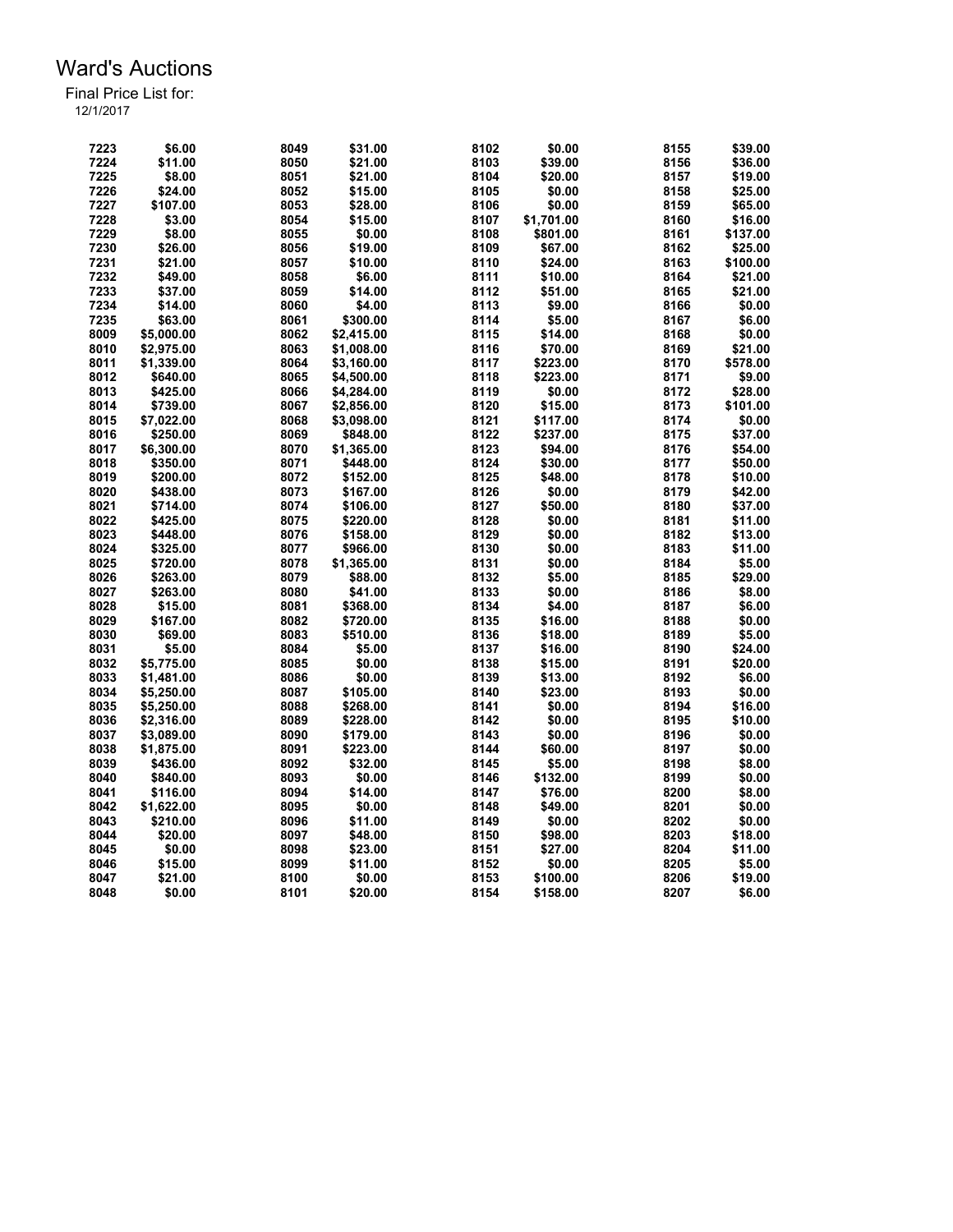| 9111<br>8209<br>\$24.00<br>9058<br>\$69.00<br>\$12.00<br>9164<br>\$24.00<br>8210<br>\$0.00<br>9059<br>9112<br>\$5.00<br>9165<br>\$12.00<br>\$200.00<br>\$6.00<br>\$0.00<br>9113<br>\$9.00<br>9166<br>\$3.00<br>8211<br>9060<br>8212<br>\$0.00<br>9114<br>\$13.00<br>9167<br>\$9.00<br>\$9.00<br>9061<br>8213<br>9115<br>\$7.00<br>9168<br>\$16.00<br>9062<br>\$48.00<br>\$29.00<br>9010<br>\$146.00<br>9063<br>\$25.00<br>9116<br>\$13.00<br>9169<br>\$16.00<br>9011<br>\$0.00<br>9117<br>\$6.00<br>\$5.00<br>\$158.00<br>9064<br>9170<br>9118<br>\$5.00<br>9171<br>9012<br>\$37.00<br>9065<br>\$0.00<br>\$0.00<br>9013<br>\$15.00<br>\$169.00<br>9119<br>\$0.00<br>9172<br>9066<br>\$61.00<br>\$0.00<br>9120<br>\$21.00<br>9173<br>\$14.00<br>9014<br>\$34.00<br>9067<br>9015<br>\$34.00<br>9068<br>\$50.00<br>9121<br>\$14.00<br>9174<br>\$6.00<br>9122<br>9016<br>\$132.00<br>9069<br>\$130.00<br>\$0.00<br>9175<br>\$37.00<br>9070<br>9123<br>\$7.00<br>9176<br>9017<br>\$32.00<br>\$0.00<br>\$8.00<br>9124<br>9177<br>9018<br>\$32.00<br>9071<br>\$0.00<br>\$31.00<br>\$7.00<br>9019<br>9072<br>\$10.00<br>9125<br>9178<br>\$27.00<br>\$33.00<br>\$54.00<br>9020<br>\$28.00<br>9073<br>\$10.00<br>9126<br>\$29.00<br>9179<br>\$8.00<br>9021<br>\$29.00<br>9074<br>\$0.00<br>9127<br>\$0.00<br>9180<br>\$11.00<br>9022<br>9128<br>\$58.00<br>9075<br>\$0.00<br>\$24.00<br>9181<br>\$9.00<br>9023<br>9129<br>\$5.00<br>\$28.00<br>9076<br>\$38.00<br>9182<br>\$27.00<br>9024<br>\$0.00<br>9130<br>\$8.00<br>9183<br>\$33.00<br>9077<br>\$326.00<br>9025<br>9184<br>\$11.00<br>9078<br>\$12.00<br>9131<br>\$8.00<br>\$17.00<br>9026<br>\$32.00<br>9079<br>\$14.00<br>9132<br>\$17.00<br>9185<br>\$0.00<br>9027<br>\$100.00<br>9080<br>\$0.00<br>9133<br>\$0.00<br>9186<br>\$13.00<br>9028<br>9081<br>\$50.00<br>9134<br>\$74.00<br>9187<br>\$478.00<br>\$23.00<br>9135<br>9029<br>\$13.00<br>9082<br>\$20.00<br>\$16.00<br>9188<br>\$552.00<br>9030<br>9083<br>\$21.00<br>9136<br>9189<br>\$15.00<br>\$0.00<br>\$24.00<br>9031<br>\$15.00<br>9084<br>\$12.00<br>9137<br>\$35.00<br>9190<br>\$37.00<br>9032<br>\$42.00<br>\$8.00<br>9138<br>\$0.00<br>9191<br>\$28.00<br>9085<br>9139<br>9033<br>\$34.00<br>9086<br>\$6.00<br>\$5.00<br>9192<br>\$56.00<br>9140<br>\$0.00<br>9193<br>9034<br>\$105.00<br>9087<br>\$48.00<br>\$10.00<br>9141<br>\$16.00<br>9194<br>9035<br>\$65.00<br>9088<br>\$0.00<br>\$21.00<br>\$0.00<br>9036<br>\$32.00<br>9089<br>\$0.00<br>9142<br>9195<br>\$19.00<br>9037<br>\$34.00<br>9090<br>\$47.00<br>9143<br>\$13.00<br>9196<br>\$42.00<br>9038<br>\$0.00<br>\$52.00<br>9091<br>\$53.00<br>9144<br>9197<br>\$14.00<br>9039<br>9092<br>\$28.00<br>\$44.00<br>9145<br>\$16.00<br>9198<br>\$105.00<br>9040<br>\$24.00<br>9093<br>\$49.00<br>9146<br>\$0.00<br>9199<br>\$5.00<br>\$5.00<br>9200<br>9041<br>\$48.00<br>9094<br>\$0.00<br>9147<br>\$74.00<br>9042<br>\$19.00<br>9095<br>\$55.00<br>9148<br>\$0.00<br>9201<br>\$30.00<br>9043<br>\$23.00<br>9096<br>9149<br>\$0.00<br>9202<br>\$56.00<br>\$25.00<br>9044<br>\$25.00<br>9097<br>9150<br>\$16.00<br>9203<br>\$7.00<br>\$16.00<br>9045<br>\$559.00<br>9098<br>\$32.00<br>9151<br>\$16.00<br>9204<br>\$6.00<br>9205<br>9046<br>\$27.00<br>9099<br>9152<br>\$8.00<br>\$5.00<br>\$69.00<br>9047<br>\$13.00<br>9100<br>\$89.00<br>9153<br>\$0.00<br>9206<br>\$16.00<br>9048<br>\$28.00<br>9154<br>9207<br>\$8.00<br>9101<br>\$50.00<br>\$10.00<br>\$7.00<br>9102<br>9155<br>9208<br>\$700.00<br>9049<br>\$32.00<br>\$15.00<br>9050<br>\$21.00<br>9103<br>9156<br>\$30.00<br>9209<br>\$5.00<br>\$23.00<br>9051<br>\$8.00<br>9104<br>\$15.00<br>9157<br>9210<br>\$0.00<br>\$20.00<br>9052<br>9105<br>\$5.00<br>9158<br>9211<br>\$5.00<br>\$3.00<br>\$24.00<br>9053<br>\$0.00<br>9106<br>\$0.00<br>9159<br>\$3.00<br>9212<br>\$0.00<br>\$11.00<br>9213<br>9054<br>\$27.00<br>9107<br>\$21.00<br>9160<br>\$48.00 | 8208 | \$5.00 | 9057 | \$53.00 | 9110 | \$13.00 | 9163 | \$20.00 |
|----------------------------------------------------------------------------------------------------------------------------------------------------------------------------------------------------------------------------------------------------------------------------------------------------------------------------------------------------------------------------------------------------------------------------------------------------------------------------------------------------------------------------------------------------------------------------------------------------------------------------------------------------------------------------------------------------------------------------------------------------------------------------------------------------------------------------------------------------------------------------------------------------------------------------------------------------------------------------------------------------------------------------------------------------------------------------------------------------------------------------------------------------------------------------------------------------------------------------------------------------------------------------------------------------------------------------------------------------------------------------------------------------------------------------------------------------------------------------------------------------------------------------------------------------------------------------------------------------------------------------------------------------------------------------------------------------------------------------------------------------------------------------------------------------------------------------------------------------------------------------------------------------------------------------------------------------------------------------------------------------------------------------------------------------------------------------------------------------------------------------------------------------------------------------------------------------------------------------------------------------------------------------------------------------------------------------------------------------------------------------------------------------------------------------------------------------------------------------------------------------------------------------------------------------------------------------------------------------------------------------------------------------------------------------------------------------------------------------------------------------------------------------------------------------------------------------------------------------------------------------------------------------------------------------------------------------------------------------------------------------------------------------------------------------------------------------------------------------------------------------------------------------------------------------------------------------------------------------------------------------------------------------------------------------------------------------------------------------------------------------------------------------------------------------------------------------------------------------------------------------------------------------------------------------------------------------------------------------------------------------------------------------------------------------------------------------------------------------------------------------------------------------------------------------------------------------------------------------------------------------------------------|------|--------|------|---------|------|---------|------|---------|
|                                                                                                                                                                                                                                                                                                                                                                                                                                                                                                                                                                                                                                                                                                                                                                                                                                                                                                                                                                                                                                                                                                                                                                                                                                                                                                                                                                                                                                                                                                                                                                                                                                                                                                                                                                                                                                                                                                                                                                                                                                                                                                                                                                                                                                                                                                                                                                                                                                                                                                                                                                                                                                                                                                                                                                                                                                                                                                                                                                                                                                                                                                                                                                                                                                                                                                                                                                                                                                                                                                                                                                                                                                                                                                                                                                                                                                                                                              |      |        |      |         |      |         |      |         |
|                                                                                                                                                                                                                                                                                                                                                                                                                                                                                                                                                                                                                                                                                                                                                                                                                                                                                                                                                                                                                                                                                                                                                                                                                                                                                                                                                                                                                                                                                                                                                                                                                                                                                                                                                                                                                                                                                                                                                                                                                                                                                                                                                                                                                                                                                                                                                                                                                                                                                                                                                                                                                                                                                                                                                                                                                                                                                                                                                                                                                                                                                                                                                                                                                                                                                                                                                                                                                                                                                                                                                                                                                                                                                                                                                                                                                                                                                              |      |        |      |         |      |         |      |         |
|                                                                                                                                                                                                                                                                                                                                                                                                                                                                                                                                                                                                                                                                                                                                                                                                                                                                                                                                                                                                                                                                                                                                                                                                                                                                                                                                                                                                                                                                                                                                                                                                                                                                                                                                                                                                                                                                                                                                                                                                                                                                                                                                                                                                                                                                                                                                                                                                                                                                                                                                                                                                                                                                                                                                                                                                                                                                                                                                                                                                                                                                                                                                                                                                                                                                                                                                                                                                                                                                                                                                                                                                                                                                                                                                                                                                                                                                                              |      |        |      |         |      |         |      |         |
|                                                                                                                                                                                                                                                                                                                                                                                                                                                                                                                                                                                                                                                                                                                                                                                                                                                                                                                                                                                                                                                                                                                                                                                                                                                                                                                                                                                                                                                                                                                                                                                                                                                                                                                                                                                                                                                                                                                                                                                                                                                                                                                                                                                                                                                                                                                                                                                                                                                                                                                                                                                                                                                                                                                                                                                                                                                                                                                                                                                                                                                                                                                                                                                                                                                                                                                                                                                                                                                                                                                                                                                                                                                                                                                                                                                                                                                                                              |      |        |      |         |      |         |      |         |
|                                                                                                                                                                                                                                                                                                                                                                                                                                                                                                                                                                                                                                                                                                                                                                                                                                                                                                                                                                                                                                                                                                                                                                                                                                                                                                                                                                                                                                                                                                                                                                                                                                                                                                                                                                                                                                                                                                                                                                                                                                                                                                                                                                                                                                                                                                                                                                                                                                                                                                                                                                                                                                                                                                                                                                                                                                                                                                                                                                                                                                                                                                                                                                                                                                                                                                                                                                                                                                                                                                                                                                                                                                                                                                                                                                                                                                                                                              |      |        |      |         |      |         |      |         |
|                                                                                                                                                                                                                                                                                                                                                                                                                                                                                                                                                                                                                                                                                                                                                                                                                                                                                                                                                                                                                                                                                                                                                                                                                                                                                                                                                                                                                                                                                                                                                                                                                                                                                                                                                                                                                                                                                                                                                                                                                                                                                                                                                                                                                                                                                                                                                                                                                                                                                                                                                                                                                                                                                                                                                                                                                                                                                                                                                                                                                                                                                                                                                                                                                                                                                                                                                                                                                                                                                                                                                                                                                                                                                                                                                                                                                                                                                              |      |        |      |         |      |         |      |         |
|                                                                                                                                                                                                                                                                                                                                                                                                                                                                                                                                                                                                                                                                                                                                                                                                                                                                                                                                                                                                                                                                                                                                                                                                                                                                                                                                                                                                                                                                                                                                                                                                                                                                                                                                                                                                                                                                                                                                                                                                                                                                                                                                                                                                                                                                                                                                                                                                                                                                                                                                                                                                                                                                                                                                                                                                                                                                                                                                                                                                                                                                                                                                                                                                                                                                                                                                                                                                                                                                                                                                                                                                                                                                                                                                                                                                                                                                                              |      |        |      |         |      |         |      |         |
|                                                                                                                                                                                                                                                                                                                                                                                                                                                                                                                                                                                                                                                                                                                                                                                                                                                                                                                                                                                                                                                                                                                                                                                                                                                                                                                                                                                                                                                                                                                                                                                                                                                                                                                                                                                                                                                                                                                                                                                                                                                                                                                                                                                                                                                                                                                                                                                                                                                                                                                                                                                                                                                                                                                                                                                                                                                                                                                                                                                                                                                                                                                                                                                                                                                                                                                                                                                                                                                                                                                                                                                                                                                                                                                                                                                                                                                                                              |      |        |      |         |      |         |      |         |
|                                                                                                                                                                                                                                                                                                                                                                                                                                                                                                                                                                                                                                                                                                                                                                                                                                                                                                                                                                                                                                                                                                                                                                                                                                                                                                                                                                                                                                                                                                                                                                                                                                                                                                                                                                                                                                                                                                                                                                                                                                                                                                                                                                                                                                                                                                                                                                                                                                                                                                                                                                                                                                                                                                                                                                                                                                                                                                                                                                                                                                                                                                                                                                                                                                                                                                                                                                                                                                                                                                                                                                                                                                                                                                                                                                                                                                                                                              |      |        |      |         |      |         |      |         |
|                                                                                                                                                                                                                                                                                                                                                                                                                                                                                                                                                                                                                                                                                                                                                                                                                                                                                                                                                                                                                                                                                                                                                                                                                                                                                                                                                                                                                                                                                                                                                                                                                                                                                                                                                                                                                                                                                                                                                                                                                                                                                                                                                                                                                                                                                                                                                                                                                                                                                                                                                                                                                                                                                                                                                                                                                                                                                                                                                                                                                                                                                                                                                                                                                                                                                                                                                                                                                                                                                                                                                                                                                                                                                                                                                                                                                                                                                              |      |        |      |         |      |         |      |         |
|                                                                                                                                                                                                                                                                                                                                                                                                                                                                                                                                                                                                                                                                                                                                                                                                                                                                                                                                                                                                                                                                                                                                                                                                                                                                                                                                                                                                                                                                                                                                                                                                                                                                                                                                                                                                                                                                                                                                                                                                                                                                                                                                                                                                                                                                                                                                                                                                                                                                                                                                                                                                                                                                                                                                                                                                                                                                                                                                                                                                                                                                                                                                                                                                                                                                                                                                                                                                                                                                                                                                                                                                                                                                                                                                                                                                                                                                                              |      |        |      |         |      |         |      |         |
|                                                                                                                                                                                                                                                                                                                                                                                                                                                                                                                                                                                                                                                                                                                                                                                                                                                                                                                                                                                                                                                                                                                                                                                                                                                                                                                                                                                                                                                                                                                                                                                                                                                                                                                                                                                                                                                                                                                                                                                                                                                                                                                                                                                                                                                                                                                                                                                                                                                                                                                                                                                                                                                                                                                                                                                                                                                                                                                                                                                                                                                                                                                                                                                                                                                                                                                                                                                                                                                                                                                                                                                                                                                                                                                                                                                                                                                                                              |      |        |      |         |      |         |      |         |
|                                                                                                                                                                                                                                                                                                                                                                                                                                                                                                                                                                                                                                                                                                                                                                                                                                                                                                                                                                                                                                                                                                                                                                                                                                                                                                                                                                                                                                                                                                                                                                                                                                                                                                                                                                                                                                                                                                                                                                                                                                                                                                                                                                                                                                                                                                                                                                                                                                                                                                                                                                                                                                                                                                                                                                                                                                                                                                                                                                                                                                                                                                                                                                                                                                                                                                                                                                                                                                                                                                                                                                                                                                                                                                                                                                                                                                                                                              |      |        |      |         |      |         |      |         |
|                                                                                                                                                                                                                                                                                                                                                                                                                                                                                                                                                                                                                                                                                                                                                                                                                                                                                                                                                                                                                                                                                                                                                                                                                                                                                                                                                                                                                                                                                                                                                                                                                                                                                                                                                                                                                                                                                                                                                                                                                                                                                                                                                                                                                                                                                                                                                                                                                                                                                                                                                                                                                                                                                                                                                                                                                                                                                                                                                                                                                                                                                                                                                                                                                                                                                                                                                                                                                                                                                                                                                                                                                                                                                                                                                                                                                                                                                              |      |        |      |         |      |         |      |         |
|                                                                                                                                                                                                                                                                                                                                                                                                                                                                                                                                                                                                                                                                                                                                                                                                                                                                                                                                                                                                                                                                                                                                                                                                                                                                                                                                                                                                                                                                                                                                                                                                                                                                                                                                                                                                                                                                                                                                                                                                                                                                                                                                                                                                                                                                                                                                                                                                                                                                                                                                                                                                                                                                                                                                                                                                                                                                                                                                                                                                                                                                                                                                                                                                                                                                                                                                                                                                                                                                                                                                                                                                                                                                                                                                                                                                                                                                                              |      |        |      |         |      |         |      |         |
|                                                                                                                                                                                                                                                                                                                                                                                                                                                                                                                                                                                                                                                                                                                                                                                                                                                                                                                                                                                                                                                                                                                                                                                                                                                                                                                                                                                                                                                                                                                                                                                                                                                                                                                                                                                                                                                                                                                                                                                                                                                                                                                                                                                                                                                                                                                                                                                                                                                                                                                                                                                                                                                                                                                                                                                                                                                                                                                                                                                                                                                                                                                                                                                                                                                                                                                                                                                                                                                                                                                                                                                                                                                                                                                                                                                                                                                                                              |      |        |      |         |      |         |      |         |
|                                                                                                                                                                                                                                                                                                                                                                                                                                                                                                                                                                                                                                                                                                                                                                                                                                                                                                                                                                                                                                                                                                                                                                                                                                                                                                                                                                                                                                                                                                                                                                                                                                                                                                                                                                                                                                                                                                                                                                                                                                                                                                                                                                                                                                                                                                                                                                                                                                                                                                                                                                                                                                                                                                                                                                                                                                                                                                                                                                                                                                                                                                                                                                                                                                                                                                                                                                                                                                                                                                                                                                                                                                                                                                                                                                                                                                                                                              |      |        |      |         |      |         |      |         |
|                                                                                                                                                                                                                                                                                                                                                                                                                                                                                                                                                                                                                                                                                                                                                                                                                                                                                                                                                                                                                                                                                                                                                                                                                                                                                                                                                                                                                                                                                                                                                                                                                                                                                                                                                                                                                                                                                                                                                                                                                                                                                                                                                                                                                                                                                                                                                                                                                                                                                                                                                                                                                                                                                                                                                                                                                                                                                                                                                                                                                                                                                                                                                                                                                                                                                                                                                                                                                                                                                                                                                                                                                                                                                                                                                                                                                                                                                              |      |        |      |         |      |         |      |         |
|                                                                                                                                                                                                                                                                                                                                                                                                                                                                                                                                                                                                                                                                                                                                                                                                                                                                                                                                                                                                                                                                                                                                                                                                                                                                                                                                                                                                                                                                                                                                                                                                                                                                                                                                                                                                                                                                                                                                                                                                                                                                                                                                                                                                                                                                                                                                                                                                                                                                                                                                                                                                                                                                                                                                                                                                                                                                                                                                                                                                                                                                                                                                                                                                                                                                                                                                                                                                                                                                                                                                                                                                                                                                                                                                                                                                                                                                                              |      |        |      |         |      |         |      |         |
|                                                                                                                                                                                                                                                                                                                                                                                                                                                                                                                                                                                                                                                                                                                                                                                                                                                                                                                                                                                                                                                                                                                                                                                                                                                                                                                                                                                                                                                                                                                                                                                                                                                                                                                                                                                                                                                                                                                                                                                                                                                                                                                                                                                                                                                                                                                                                                                                                                                                                                                                                                                                                                                                                                                                                                                                                                                                                                                                                                                                                                                                                                                                                                                                                                                                                                                                                                                                                                                                                                                                                                                                                                                                                                                                                                                                                                                                                              |      |        |      |         |      |         |      |         |
|                                                                                                                                                                                                                                                                                                                                                                                                                                                                                                                                                                                                                                                                                                                                                                                                                                                                                                                                                                                                                                                                                                                                                                                                                                                                                                                                                                                                                                                                                                                                                                                                                                                                                                                                                                                                                                                                                                                                                                                                                                                                                                                                                                                                                                                                                                                                                                                                                                                                                                                                                                                                                                                                                                                                                                                                                                                                                                                                                                                                                                                                                                                                                                                                                                                                                                                                                                                                                                                                                                                                                                                                                                                                                                                                                                                                                                                                                              |      |        |      |         |      |         |      |         |
|                                                                                                                                                                                                                                                                                                                                                                                                                                                                                                                                                                                                                                                                                                                                                                                                                                                                                                                                                                                                                                                                                                                                                                                                                                                                                                                                                                                                                                                                                                                                                                                                                                                                                                                                                                                                                                                                                                                                                                                                                                                                                                                                                                                                                                                                                                                                                                                                                                                                                                                                                                                                                                                                                                                                                                                                                                                                                                                                                                                                                                                                                                                                                                                                                                                                                                                                                                                                                                                                                                                                                                                                                                                                                                                                                                                                                                                                                              |      |        |      |         |      |         |      |         |
|                                                                                                                                                                                                                                                                                                                                                                                                                                                                                                                                                                                                                                                                                                                                                                                                                                                                                                                                                                                                                                                                                                                                                                                                                                                                                                                                                                                                                                                                                                                                                                                                                                                                                                                                                                                                                                                                                                                                                                                                                                                                                                                                                                                                                                                                                                                                                                                                                                                                                                                                                                                                                                                                                                                                                                                                                                                                                                                                                                                                                                                                                                                                                                                                                                                                                                                                                                                                                                                                                                                                                                                                                                                                                                                                                                                                                                                                                              |      |        |      |         |      |         |      |         |
|                                                                                                                                                                                                                                                                                                                                                                                                                                                                                                                                                                                                                                                                                                                                                                                                                                                                                                                                                                                                                                                                                                                                                                                                                                                                                                                                                                                                                                                                                                                                                                                                                                                                                                                                                                                                                                                                                                                                                                                                                                                                                                                                                                                                                                                                                                                                                                                                                                                                                                                                                                                                                                                                                                                                                                                                                                                                                                                                                                                                                                                                                                                                                                                                                                                                                                                                                                                                                                                                                                                                                                                                                                                                                                                                                                                                                                                                                              |      |        |      |         |      |         |      |         |
|                                                                                                                                                                                                                                                                                                                                                                                                                                                                                                                                                                                                                                                                                                                                                                                                                                                                                                                                                                                                                                                                                                                                                                                                                                                                                                                                                                                                                                                                                                                                                                                                                                                                                                                                                                                                                                                                                                                                                                                                                                                                                                                                                                                                                                                                                                                                                                                                                                                                                                                                                                                                                                                                                                                                                                                                                                                                                                                                                                                                                                                                                                                                                                                                                                                                                                                                                                                                                                                                                                                                                                                                                                                                                                                                                                                                                                                                                              |      |        |      |         |      |         |      |         |
|                                                                                                                                                                                                                                                                                                                                                                                                                                                                                                                                                                                                                                                                                                                                                                                                                                                                                                                                                                                                                                                                                                                                                                                                                                                                                                                                                                                                                                                                                                                                                                                                                                                                                                                                                                                                                                                                                                                                                                                                                                                                                                                                                                                                                                                                                                                                                                                                                                                                                                                                                                                                                                                                                                                                                                                                                                                                                                                                                                                                                                                                                                                                                                                                                                                                                                                                                                                                                                                                                                                                                                                                                                                                                                                                                                                                                                                                                              |      |        |      |         |      |         |      |         |
|                                                                                                                                                                                                                                                                                                                                                                                                                                                                                                                                                                                                                                                                                                                                                                                                                                                                                                                                                                                                                                                                                                                                                                                                                                                                                                                                                                                                                                                                                                                                                                                                                                                                                                                                                                                                                                                                                                                                                                                                                                                                                                                                                                                                                                                                                                                                                                                                                                                                                                                                                                                                                                                                                                                                                                                                                                                                                                                                                                                                                                                                                                                                                                                                                                                                                                                                                                                                                                                                                                                                                                                                                                                                                                                                                                                                                                                                                              |      |        |      |         |      |         |      |         |
|                                                                                                                                                                                                                                                                                                                                                                                                                                                                                                                                                                                                                                                                                                                                                                                                                                                                                                                                                                                                                                                                                                                                                                                                                                                                                                                                                                                                                                                                                                                                                                                                                                                                                                                                                                                                                                                                                                                                                                                                                                                                                                                                                                                                                                                                                                                                                                                                                                                                                                                                                                                                                                                                                                                                                                                                                                                                                                                                                                                                                                                                                                                                                                                                                                                                                                                                                                                                                                                                                                                                                                                                                                                                                                                                                                                                                                                                                              |      |        |      |         |      |         |      |         |
|                                                                                                                                                                                                                                                                                                                                                                                                                                                                                                                                                                                                                                                                                                                                                                                                                                                                                                                                                                                                                                                                                                                                                                                                                                                                                                                                                                                                                                                                                                                                                                                                                                                                                                                                                                                                                                                                                                                                                                                                                                                                                                                                                                                                                                                                                                                                                                                                                                                                                                                                                                                                                                                                                                                                                                                                                                                                                                                                                                                                                                                                                                                                                                                                                                                                                                                                                                                                                                                                                                                                                                                                                                                                                                                                                                                                                                                                                              |      |        |      |         |      |         |      |         |
|                                                                                                                                                                                                                                                                                                                                                                                                                                                                                                                                                                                                                                                                                                                                                                                                                                                                                                                                                                                                                                                                                                                                                                                                                                                                                                                                                                                                                                                                                                                                                                                                                                                                                                                                                                                                                                                                                                                                                                                                                                                                                                                                                                                                                                                                                                                                                                                                                                                                                                                                                                                                                                                                                                                                                                                                                                                                                                                                                                                                                                                                                                                                                                                                                                                                                                                                                                                                                                                                                                                                                                                                                                                                                                                                                                                                                                                                                              |      |        |      |         |      |         |      |         |
|                                                                                                                                                                                                                                                                                                                                                                                                                                                                                                                                                                                                                                                                                                                                                                                                                                                                                                                                                                                                                                                                                                                                                                                                                                                                                                                                                                                                                                                                                                                                                                                                                                                                                                                                                                                                                                                                                                                                                                                                                                                                                                                                                                                                                                                                                                                                                                                                                                                                                                                                                                                                                                                                                                                                                                                                                                                                                                                                                                                                                                                                                                                                                                                                                                                                                                                                                                                                                                                                                                                                                                                                                                                                                                                                                                                                                                                                                              |      |        |      |         |      |         |      |         |
|                                                                                                                                                                                                                                                                                                                                                                                                                                                                                                                                                                                                                                                                                                                                                                                                                                                                                                                                                                                                                                                                                                                                                                                                                                                                                                                                                                                                                                                                                                                                                                                                                                                                                                                                                                                                                                                                                                                                                                                                                                                                                                                                                                                                                                                                                                                                                                                                                                                                                                                                                                                                                                                                                                                                                                                                                                                                                                                                                                                                                                                                                                                                                                                                                                                                                                                                                                                                                                                                                                                                                                                                                                                                                                                                                                                                                                                                                              |      |        |      |         |      |         |      |         |
|                                                                                                                                                                                                                                                                                                                                                                                                                                                                                                                                                                                                                                                                                                                                                                                                                                                                                                                                                                                                                                                                                                                                                                                                                                                                                                                                                                                                                                                                                                                                                                                                                                                                                                                                                                                                                                                                                                                                                                                                                                                                                                                                                                                                                                                                                                                                                                                                                                                                                                                                                                                                                                                                                                                                                                                                                                                                                                                                                                                                                                                                                                                                                                                                                                                                                                                                                                                                                                                                                                                                                                                                                                                                                                                                                                                                                                                                                              |      |        |      |         |      |         |      |         |
|                                                                                                                                                                                                                                                                                                                                                                                                                                                                                                                                                                                                                                                                                                                                                                                                                                                                                                                                                                                                                                                                                                                                                                                                                                                                                                                                                                                                                                                                                                                                                                                                                                                                                                                                                                                                                                                                                                                                                                                                                                                                                                                                                                                                                                                                                                                                                                                                                                                                                                                                                                                                                                                                                                                                                                                                                                                                                                                                                                                                                                                                                                                                                                                                                                                                                                                                                                                                                                                                                                                                                                                                                                                                                                                                                                                                                                                                                              |      |        |      |         |      |         |      |         |
|                                                                                                                                                                                                                                                                                                                                                                                                                                                                                                                                                                                                                                                                                                                                                                                                                                                                                                                                                                                                                                                                                                                                                                                                                                                                                                                                                                                                                                                                                                                                                                                                                                                                                                                                                                                                                                                                                                                                                                                                                                                                                                                                                                                                                                                                                                                                                                                                                                                                                                                                                                                                                                                                                                                                                                                                                                                                                                                                                                                                                                                                                                                                                                                                                                                                                                                                                                                                                                                                                                                                                                                                                                                                                                                                                                                                                                                                                              |      |        |      |         |      |         |      |         |
|                                                                                                                                                                                                                                                                                                                                                                                                                                                                                                                                                                                                                                                                                                                                                                                                                                                                                                                                                                                                                                                                                                                                                                                                                                                                                                                                                                                                                                                                                                                                                                                                                                                                                                                                                                                                                                                                                                                                                                                                                                                                                                                                                                                                                                                                                                                                                                                                                                                                                                                                                                                                                                                                                                                                                                                                                                                                                                                                                                                                                                                                                                                                                                                                                                                                                                                                                                                                                                                                                                                                                                                                                                                                                                                                                                                                                                                                                              |      |        |      |         |      |         |      |         |
|                                                                                                                                                                                                                                                                                                                                                                                                                                                                                                                                                                                                                                                                                                                                                                                                                                                                                                                                                                                                                                                                                                                                                                                                                                                                                                                                                                                                                                                                                                                                                                                                                                                                                                                                                                                                                                                                                                                                                                                                                                                                                                                                                                                                                                                                                                                                                                                                                                                                                                                                                                                                                                                                                                                                                                                                                                                                                                                                                                                                                                                                                                                                                                                                                                                                                                                                                                                                                                                                                                                                                                                                                                                                                                                                                                                                                                                                                              |      |        |      |         |      |         |      |         |
|                                                                                                                                                                                                                                                                                                                                                                                                                                                                                                                                                                                                                                                                                                                                                                                                                                                                                                                                                                                                                                                                                                                                                                                                                                                                                                                                                                                                                                                                                                                                                                                                                                                                                                                                                                                                                                                                                                                                                                                                                                                                                                                                                                                                                                                                                                                                                                                                                                                                                                                                                                                                                                                                                                                                                                                                                                                                                                                                                                                                                                                                                                                                                                                                                                                                                                                                                                                                                                                                                                                                                                                                                                                                                                                                                                                                                                                                                              |      |        |      |         |      |         |      |         |
|                                                                                                                                                                                                                                                                                                                                                                                                                                                                                                                                                                                                                                                                                                                                                                                                                                                                                                                                                                                                                                                                                                                                                                                                                                                                                                                                                                                                                                                                                                                                                                                                                                                                                                                                                                                                                                                                                                                                                                                                                                                                                                                                                                                                                                                                                                                                                                                                                                                                                                                                                                                                                                                                                                                                                                                                                                                                                                                                                                                                                                                                                                                                                                                                                                                                                                                                                                                                                                                                                                                                                                                                                                                                                                                                                                                                                                                                                              |      |        |      |         |      |         |      |         |
|                                                                                                                                                                                                                                                                                                                                                                                                                                                                                                                                                                                                                                                                                                                                                                                                                                                                                                                                                                                                                                                                                                                                                                                                                                                                                                                                                                                                                                                                                                                                                                                                                                                                                                                                                                                                                                                                                                                                                                                                                                                                                                                                                                                                                                                                                                                                                                                                                                                                                                                                                                                                                                                                                                                                                                                                                                                                                                                                                                                                                                                                                                                                                                                                                                                                                                                                                                                                                                                                                                                                                                                                                                                                                                                                                                                                                                                                                              |      |        |      |         |      |         |      |         |
|                                                                                                                                                                                                                                                                                                                                                                                                                                                                                                                                                                                                                                                                                                                                                                                                                                                                                                                                                                                                                                                                                                                                                                                                                                                                                                                                                                                                                                                                                                                                                                                                                                                                                                                                                                                                                                                                                                                                                                                                                                                                                                                                                                                                                                                                                                                                                                                                                                                                                                                                                                                                                                                                                                                                                                                                                                                                                                                                                                                                                                                                                                                                                                                                                                                                                                                                                                                                                                                                                                                                                                                                                                                                                                                                                                                                                                                                                              |      |        |      |         |      |         |      |         |
|                                                                                                                                                                                                                                                                                                                                                                                                                                                                                                                                                                                                                                                                                                                                                                                                                                                                                                                                                                                                                                                                                                                                                                                                                                                                                                                                                                                                                                                                                                                                                                                                                                                                                                                                                                                                                                                                                                                                                                                                                                                                                                                                                                                                                                                                                                                                                                                                                                                                                                                                                                                                                                                                                                                                                                                                                                                                                                                                                                                                                                                                                                                                                                                                                                                                                                                                                                                                                                                                                                                                                                                                                                                                                                                                                                                                                                                                                              |      |        |      |         |      |         |      |         |
|                                                                                                                                                                                                                                                                                                                                                                                                                                                                                                                                                                                                                                                                                                                                                                                                                                                                                                                                                                                                                                                                                                                                                                                                                                                                                                                                                                                                                                                                                                                                                                                                                                                                                                                                                                                                                                                                                                                                                                                                                                                                                                                                                                                                                                                                                                                                                                                                                                                                                                                                                                                                                                                                                                                                                                                                                                                                                                                                                                                                                                                                                                                                                                                                                                                                                                                                                                                                                                                                                                                                                                                                                                                                                                                                                                                                                                                                                              |      |        |      |         |      |         |      |         |
|                                                                                                                                                                                                                                                                                                                                                                                                                                                                                                                                                                                                                                                                                                                                                                                                                                                                                                                                                                                                                                                                                                                                                                                                                                                                                                                                                                                                                                                                                                                                                                                                                                                                                                                                                                                                                                                                                                                                                                                                                                                                                                                                                                                                                                                                                                                                                                                                                                                                                                                                                                                                                                                                                                                                                                                                                                                                                                                                                                                                                                                                                                                                                                                                                                                                                                                                                                                                                                                                                                                                                                                                                                                                                                                                                                                                                                                                                              |      |        |      |         |      |         |      |         |
|                                                                                                                                                                                                                                                                                                                                                                                                                                                                                                                                                                                                                                                                                                                                                                                                                                                                                                                                                                                                                                                                                                                                                                                                                                                                                                                                                                                                                                                                                                                                                                                                                                                                                                                                                                                                                                                                                                                                                                                                                                                                                                                                                                                                                                                                                                                                                                                                                                                                                                                                                                                                                                                                                                                                                                                                                                                                                                                                                                                                                                                                                                                                                                                                                                                                                                                                                                                                                                                                                                                                                                                                                                                                                                                                                                                                                                                                                              |      |        |      |         |      |         |      |         |
|                                                                                                                                                                                                                                                                                                                                                                                                                                                                                                                                                                                                                                                                                                                                                                                                                                                                                                                                                                                                                                                                                                                                                                                                                                                                                                                                                                                                                                                                                                                                                                                                                                                                                                                                                                                                                                                                                                                                                                                                                                                                                                                                                                                                                                                                                                                                                                                                                                                                                                                                                                                                                                                                                                                                                                                                                                                                                                                                                                                                                                                                                                                                                                                                                                                                                                                                                                                                                                                                                                                                                                                                                                                                                                                                                                                                                                                                                              |      |        |      |         |      |         |      |         |
|                                                                                                                                                                                                                                                                                                                                                                                                                                                                                                                                                                                                                                                                                                                                                                                                                                                                                                                                                                                                                                                                                                                                                                                                                                                                                                                                                                                                                                                                                                                                                                                                                                                                                                                                                                                                                                                                                                                                                                                                                                                                                                                                                                                                                                                                                                                                                                                                                                                                                                                                                                                                                                                                                                                                                                                                                                                                                                                                                                                                                                                                                                                                                                                                                                                                                                                                                                                                                                                                                                                                                                                                                                                                                                                                                                                                                                                                                              |      |        |      |         |      |         |      |         |
|                                                                                                                                                                                                                                                                                                                                                                                                                                                                                                                                                                                                                                                                                                                                                                                                                                                                                                                                                                                                                                                                                                                                                                                                                                                                                                                                                                                                                                                                                                                                                                                                                                                                                                                                                                                                                                                                                                                                                                                                                                                                                                                                                                                                                                                                                                                                                                                                                                                                                                                                                                                                                                                                                                                                                                                                                                                                                                                                                                                                                                                                                                                                                                                                                                                                                                                                                                                                                                                                                                                                                                                                                                                                                                                                                                                                                                                                                              |      |        |      |         |      |         |      |         |
|                                                                                                                                                                                                                                                                                                                                                                                                                                                                                                                                                                                                                                                                                                                                                                                                                                                                                                                                                                                                                                                                                                                                                                                                                                                                                                                                                                                                                                                                                                                                                                                                                                                                                                                                                                                                                                                                                                                                                                                                                                                                                                                                                                                                                                                                                                                                                                                                                                                                                                                                                                                                                                                                                                                                                                                                                                                                                                                                                                                                                                                                                                                                                                                                                                                                                                                                                                                                                                                                                                                                                                                                                                                                                                                                                                                                                                                                                              |      |        |      |         |      |         |      |         |
|                                                                                                                                                                                                                                                                                                                                                                                                                                                                                                                                                                                                                                                                                                                                                                                                                                                                                                                                                                                                                                                                                                                                                                                                                                                                                                                                                                                                                                                                                                                                                                                                                                                                                                                                                                                                                                                                                                                                                                                                                                                                                                                                                                                                                                                                                                                                                                                                                                                                                                                                                                                                                                                                                                                                                                                                                                                                                                                                                                                                                                                                                                                                                                                                                                                                                                                                                                                                                                                                                                                                                                                                                                                                                                                                                                                                                                                                                              |      |        |      |         |      |         |      |         |
| \$8.00<br>9108<br>9161<br>\$6.00<br>9214<br>\$105.00<br>9055<br>\$44.00                                                                                                                                                                                                                                                                                                                                                                                                                                                                                                                                                                                                                                                                                                                                                                                                                                                                                                                                                                                                                                                                                                                                                                                                                                                                                                                                                                                                                                                                                                                                                                                                                                                                                                                                                                                                                                                                                                                                                                                                                                                                                                                                                                                                                                                                                                                                                                                                                                                                                                                                                                                                                                                                                                                                                                                                                                                                                                                                                                                                                                                                                                                                                                                                                                                                                                                                                                                                                                                                                                                                                                                                                                                                                                                                                                                                                      |      |        |      |         |      |         |      |         |
| 9056<br>\$0.00<br>9109<br>\$60.00<br>9162<br>\$5.00<br>9215<br>\$81.00                                                                                                                                                                                                                                                                                                                                                                                                                                                                                                                                                                                                                                                                                                                                                                                                                                                                                                                                                                                                                                                                                                                                                                                                                                                                                                                                                                                                                                                                                                                                                                                                                                                                                                                                                                                                                                                                                                                                                                                                                                                                                                                                                                                                                                                                                                                                                                                                                                                                                                                                                                                                                                                                                                                                                                                                                                                                                                                                                                                                                                                                                                                                                                                                                                                                                                                                                                                                                                                                                                                                                                                                                                                                                                                                                                                                                       |      |        |      |         |      |         |      |         |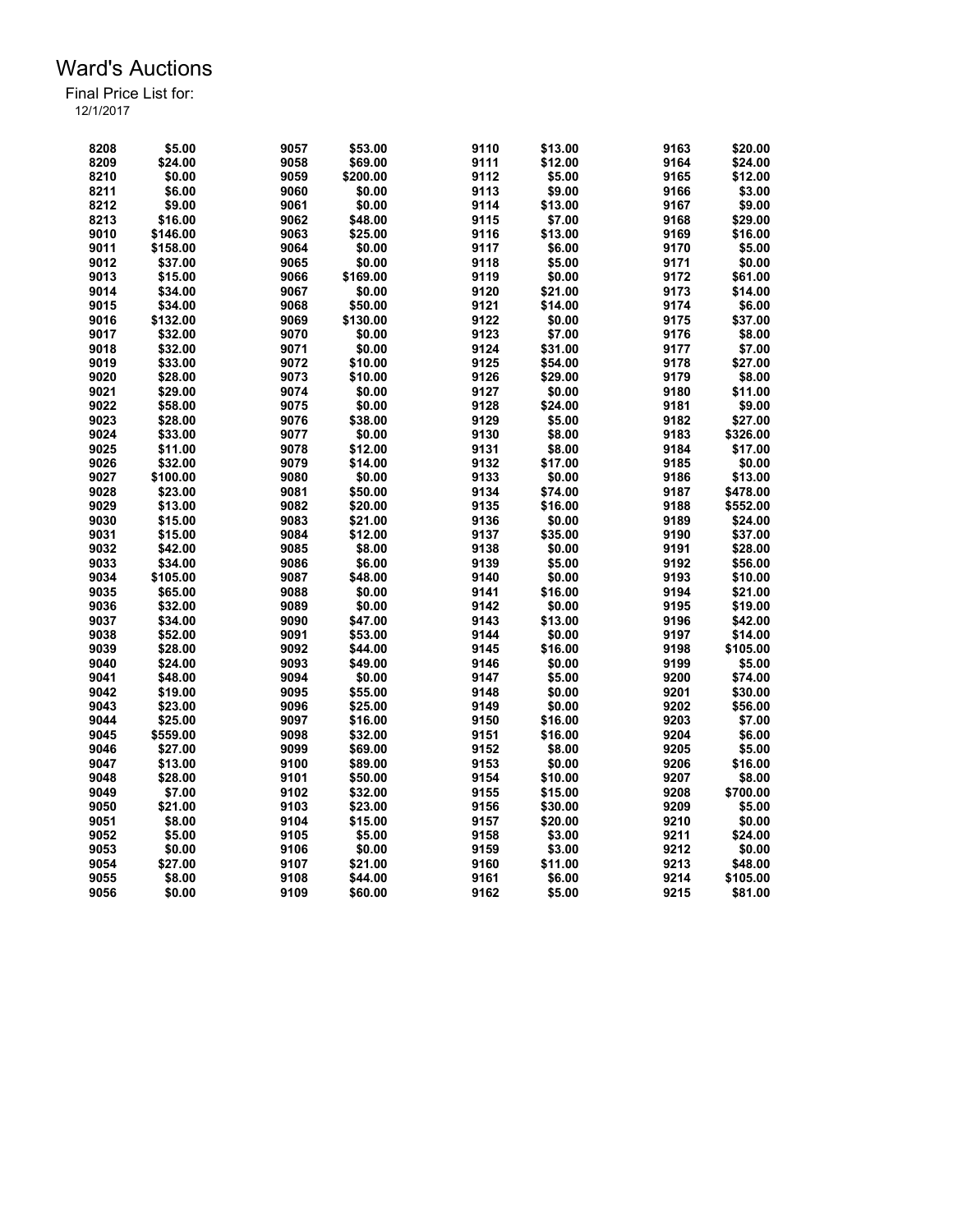| 9216 | \$14.00  | 9269 | \$0.00   | 9322 | \$5.00   | 9375 | \$5.00   |
|------|----------|------|----------|------|----------|------|----------|
| 9217 | \$24.00  | 9270 | \$0.00   | 9323 | \$5.00   | 9376 | \$11.00  |
| 9218 | \$47.00  | 9271 | \$0.00   | 9324 | \$6.00   | 9377 | \$11.00  |
| 9219 | \$102.00 | 9272 | \$5.00   | 9325 | \$36.00  | 9378 | \$10.00  |
| 9220 | \$20.00  | 9273 | \$13.00  | 9326 | \$21.00  | 9379 | \$21.00  |
| 9221 | \$30.00  | 9274 | \$0.00   | 9327 | \$24.00  | 9380 | \$5.00   |
| 9222 | \$5.00   | 9275 | \$15.00  | 9328 | \$32.00  | 9381 | \$23.00  |
| 9223 | \$263.00 | 9276 | \$0.00   | 9329 | \$39.00  | 9382 | \$19.00  |
| 9224 | \$55.00  | 9277 | \$227.00 | 9330 | \$48.00  | 9383 | \$21.00  |
| 9225 | \$116.00 | 9278 | \$237.00 | 9331 | \$78.00  | 9384 | \$10.00  |
| 9226 | \$158.00 | 9279 | \$242.00 | 9332 | \$152.00 | 9385 | \$79.00  |
| 9227 | \$0.00   | 9280 | \$17.00  | 9333 | \$69.00  | 9386 | \$10.00  |
| 9228 | \$74.00  | 9281 | \$12.00  | 9334 | \$15.00  | 9387 | \$19.00  |
| 9229 | \$5.00   | 9282 | \$9.00   | 9335 | \$10.00  | 9388 | \$10.00  |
| 9230 | \$20.00  | 9283 | \$46.00  | 9336 | \$50.00  | 9389 | \$13.00  |
| 9231 | \$5.00   | 9284 | \$13.00  | 9337 | \$35.00  | 9390 | \$12.00  |
| 9232 | \$37.00  | 9285 | \$11.00  | 9338 | \$52.00  | 9391 | \$13.00  |
| 9233 | \$5.00   | 9286 |          | 9339 |          | 9392 |          |
|      |          |      | \$14.00  |      | \$70.00  |      | \$13.00  |
| 9234 | \$32.00  | 9287 | \$0.00   | 9340 | \$321.00 | 9393 | \$19.00  |
| 9235 | \$32.00  | 9288 | \$3.00   | 9341 | \$369.00 | 9394 | \$10.00  |
| 9236 | \$5.00   | 9289 | \$12.00  | 9342 | \$27.00  | 9395 | \$9.00   |
| 9237 | \$19.00  | 9290 | \$16.00  | 9343 | \$17.00  | 9396 | \$17.00  |
| 9238 | \$8.00   | 9291 | \$12.00  | 9344 | \$0.00   | 9397 | \$27.00  |
| 9239 | \$0.00   | 9292 | \$3.00   | 9345 | \$118.00 | 9398 | \$13.00  |
| 9240 | \$25.00  | 9293 | \$32.00  | 9346 | \$109.00 | 9399 | \$7.00   |
| 9241 | \$107.00 | 9294 | \$40.00  | 9347 | \$13.00  | 9400 | \$26.00  |
| 9242 | \$21.00  | 9295 | \$21.00  | 9348 | \$29.00  | 9401 | \$28.00  |
| 9243 | \$235.00 | 9296 | \$5.00   | 9349 | \$149.00 | 9402 | \$6.00   |
| 9244 | \$14.00  | 9297 | \$24.00  | 9350 | \$38.00  | 9403 | \$10.00  |
| 9245 | \$40.00  | 9298 | \$113.00 | 9351 | \$33.00  | 9404 | \$12.00  |
| 9246 | \$11.00  | 9299 | \$15.00  | 9352 | \$58.00  | 9405 | \$14.00  |
| 9247 | \$12.00  | 9300 | \$13.00  | 9353 | \$25.00  | 9406 | \$250.00 |
| 9248 | \$16.00  | 9301 | \$10.00  | 9354 | \$170.00 | 9407 | \$227.00 |
| 9249 | \$54.00  | 9302 | \$20.00  | 9355 | \$134.00 | 9408 | \$706.00 |
| 9250 | \$10.00  | 9303 | \$0.00   | 9356 | \$5.00   | 9409 | \$181.00 |
| 9251 | \$0.00   | 9304 | \$13.00  | 9357 | \$24.00  | 9410 | \$108.00 |
| 9252 | \$12.00  | 9305 | \$6.00   | 9358 | \$18.00  | 9411 | \$672.00 |
| 9253 | \$10.00  | 9306 | \$15.00  | 9359 | \$15.00  | 9412 | \$374.00 |
| 9254 | \$10.00  | 9307 | \$21.00  | 9360 | \$0.00   | 9413 | \$16.00  |
| 9255 | \$50.00  | 9308 | \$32.00  | 9361 | \$31.00  | 9414 | \$65.00  |
| 9256 | \$36.00  | 9309 | \$0.00   | 9362 | \$21.00  | 9415 | \$21.00  |
| 9257 | \$37.00  | 9310 | \$0.00   | 9363 | \$113.00 | 9416 | \$12.00  |
| 9258 | \$38.00  | 9311 | \$100.00 | 9364 | \$126.00 | 9417 | \$27.00  |
| 9259 | \$200.00 | 9312 | \$0.00   | 9365 | \$34.00  | 9418 | \$25.00  |
| 9260 | \$45.00  | 9313 | \$75.00  | 9366 | \$29.00  | 9419 | \$21.00  |
| 9261 | \$32.00  | 9314 | \$16.00  | 9367 | \$39.00  | 9420 | \$48.00  |
| 9262 | \$21.00  | 9315 | \$200.00 | 9368 | \$27.00  | 9421 | \$25.00  |
| 9263 | \$100.00 | 9316 | \$142.00 | 9369 | \$27.00  | 9422 | \$0.00   |
| 9264 | \$82.00  | 9317 | \$11.00  | 9370 | \$132.00 | 9423 | \$5.00   |
| 9265 | \$74.00  | 9318 | \$62.00  | 9371 | \$0.00   | 9424 | \$5.00   |
| 9266 | \$74.00  | 9319 | \$65.00  | 9372 | \$0.00   | 9425 | \$25.00  |
|      |          |      |          | 9373 | \$13.00  | 9426 | \$0.00   |
| 9267 | \$8.00   | 9320 | \$12.00  |      |          |      |          |
| 9268 | \$8.00   | 9321 | \$12.00  | 9374 | \$6.00   | 9427 | \$0.00   |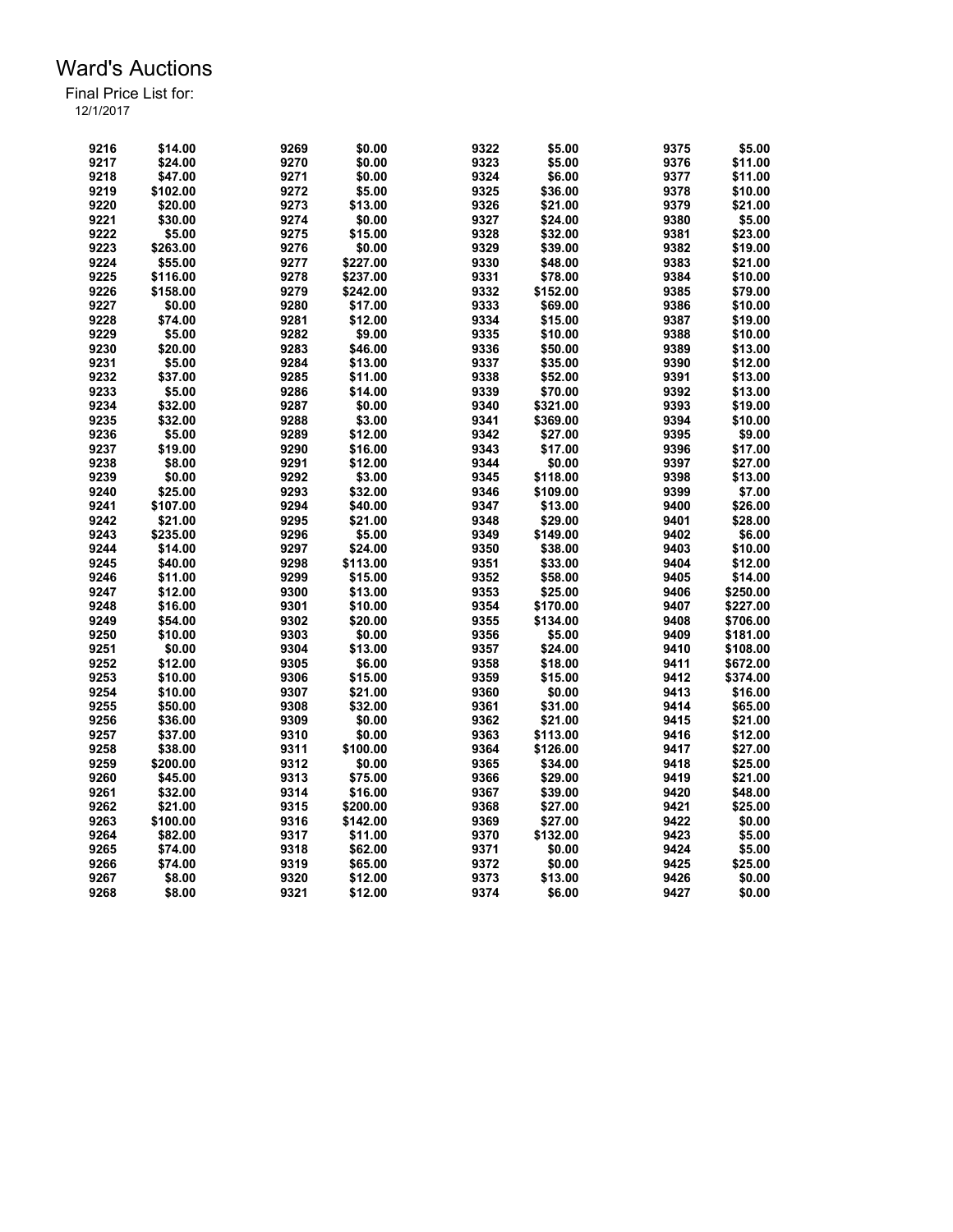| 9428 | \$0.00   | 9481 | \$16.00  | 9534 | \$10.00  | 9587 | \$3.00   |
|------|----------|------|----------|------|----------|------|----------|
| 9429 | \$12.00  | 9482 | \$25.00  | 9535 | \$75.00  | 9588 | \$11.00  |
| 9430 | \$0.00   | 9483 | \$23.00  | 9536 | \$15.00  | 9589 | \$4.00   |
| 9431 | \$10.00  | 9484 | \$71.00  | 9537 | \$28.00  | 9590 | \$5.00   |
| 9432 | \$0.00   | 9485 | \$29.00  | 9538 | \$33.00  | 9591 | \$35.00  |
| 9433 | \$20.00  | 9486 | \$25.00  | 9539 | \$28.00  | 9592 | \$3.00   |
| 9434 | \$0.00   | 9487 | \$23.00  | 9540 | \$8.00   | 9593 | \$12.00  |
| 9435 | \$0.00   | 9488 | \$27.00  | 9541 | \$34.00  | 9594 | \$70.00  |
| 9436 | \$0.00   | 9489 | \$0.00   | 9542 | \$24.00  | 9595 | \$39.00  |
| 9437 | \$105.00 | 9490 | \$17.00  | 9543 | \$6.00   | 9596 | \$16.00  |
| 9438 | \$126.00 | 9491 | \$16.00  | 9544 | \$0.00   | 9597 | \$2.00   |
| 9439 | \$40.00  | 9492 | \$24.00  | 9545 | \$35.00  | 9598 | \$263.00 |
| 9440 | \$378.00 | 9493 | \$19.00  | 9546 | \$19.00  | 9599 | \$6.00   |
| 9441 | \$175.00 | 9494 | \$24.00  | 9547 | \$12.00  | 9600 | \$1.00   |
| 9442 | \$9.00   | 9495 | \$200.00 | 9548 | \$13.00  | 9601 | \$1.00   |
| 9443 | \$7.00   | 9496 | \$9.00   | 9549 | \$18.00  | 9602 | \$32.00  |
| 9444 | \$30.00  | 9497 | \$21.00  | 9550 | \$17.00  | 9603 | \$23.00  |
| 9445 | \$48.00  | 9498 | \$13.00  | 9551 | \$27.00  | 9604 | \$41.00  |
| 9446 | \$40.00  | 9499 | \$13.00  | 9552 | \$35.00  | 9605 | \$1.00   |
| 9447 | \$7.00   | 9500 | \$90.00  | 9553 | \$9.00   | 9606 | \$3.00   |
| 9448 | \$0.00   | 9501 | \$27.00  | 9554 | \$23.00  | 9607 | \$10.00  |
| 9449 | \$71.00  | 9502 | \$15.00  | 9555 | \$27.00  | 9608 | \$16.00  |
| 9450 | \$27.00  | 9503 | \$20.00  | 9556 | \$27.00  | 9609 | \$1.00   |
| 9451 | \$42.00  | 9504 | \$13.00  | 9557 | \$0.00   | 9610 | \$8.00   |
| 9452 | \$23.00  | 9505 | \$10.00  | 9558 | \$210.00 | 9611 | \$20.00  |
| 9453 | \$31.00  | 9506 | \$8.00   | 9559 | \$44.00  | 9612 | \$37.00  |
| 9454 | \$104.00 | 9507 | \$11.00  | 9560 | \$33.00  | 9613 | \$23.00  |
| 9455 | \$101.00 | 9508 | \$17.00  | 9561 | \$59.00  | 9614 | \$31.00  |
| 9456 | \$25.00  | 9509 | \$27.00  | 9562 | \$50.00  | 9615 | \$7.00   |
| 9457 | \$32.00  | 9510 | \$10.00  | 9563 | \$1.00   | 9616 | \$103.00 |
| 9458 | \$31.00  | 9511 | \$25.00  | 9564 | \$11.00  | 9617 | \$33.00  |
| 9459 | \$32.00  | 9512 | \$31.00  | 9565 | \$1.00   | 9618 | \$13.00  |
| 9460 | \$35.00  | 9513 | \$24.00  | 9566 | \$12.00  | 9619 | \$79.00  |
| 9461 | \$34.00  | 9514 | \$20.00  | 9567 | \$1.00   | 9620 | \$30.00  |
| 9462 | \$54.00  | 9515 | \$63.00  | 9568 | \$1.00   | 9621 | \$47.00  |
| 9463 | \$10.00  | 9516 | \$63.00  | 9569 | \$8.00   | 9622 | \$1.00   |
| 9464 | \$0.00   | 9517 | \$24.00  | 9570 | \$19.00  | 9623 | \$4.00   |
| 9465 | \$79.00  | 9518 | \$12.00  | 9571 | \$21.00  | 9624 | \$7.00   |
| 9466 | \$49.00  | 9519 | \$27.00  | 9572 | \$81.00  | 9625 | \$16.00  |
| 9467 | \$11.00  | 9520 | \$21.00  | 9573 | \$23.00  | 9626 | \$35.00  |
| 9468 | \$11.00  | 9521 | \$27.00  | 9574 | \$31.00  | 9627 | \$17.00  |
| 9469 | \$37.00  | 9522 | \$5.00   | 9575 | \$4.00   | 9628 | \$24.00  |
| 9470 | \$37.00  | 9523 | \$14.00  | 9576 | \$21.00  | 9629 | \$8.00   |
| 9471 | \$126.00 | 9524 | \$13.00  | 9577 | \$1.00   | 9630 | \$17.00  |
| 9472 | \$24.00  | 9525 | \$47.00  | 9578 | \$17.00  | 9631 | \$6.00   |
| 9473 | \$271.00 | 9526 | \$16.00  | 9579 | \$25.00  | 9632 | \$11.00  |
| 9474 | \$92.00  | 9527 | \$12.00  | 9580 | \$3.00   | 9633 | \$59.00  |
| 9475 | \$3.00   | 9528 | \$67.00  | 9581 | \$2.00   | 9634 | \$11.00  |
| 9476 | \$3.00   | 9529 | \$13.00  | 9582 | \$49.00  | 9635 | \$14.00  |
| 9477 | \$5.00   | 9530 | \$21.00  | 9583 | \$1.00   | 9636 | \$16.00  |
| 9478 | \$28.00  | 9531 | \$11.00  | 9584 | \$9.00   | 9637 | \$10.00  |
| 9479 | \$100.00 | 9532 | \$60.00  | 9585 | \$48.00  | 9638 | \$128.00 |
| 9480 | \$10.00  | 9533 | \$17.00  | 9586 | \$7.00   | 9639 | \$21.00  |
|      |          |      |          |      |          |      |          |